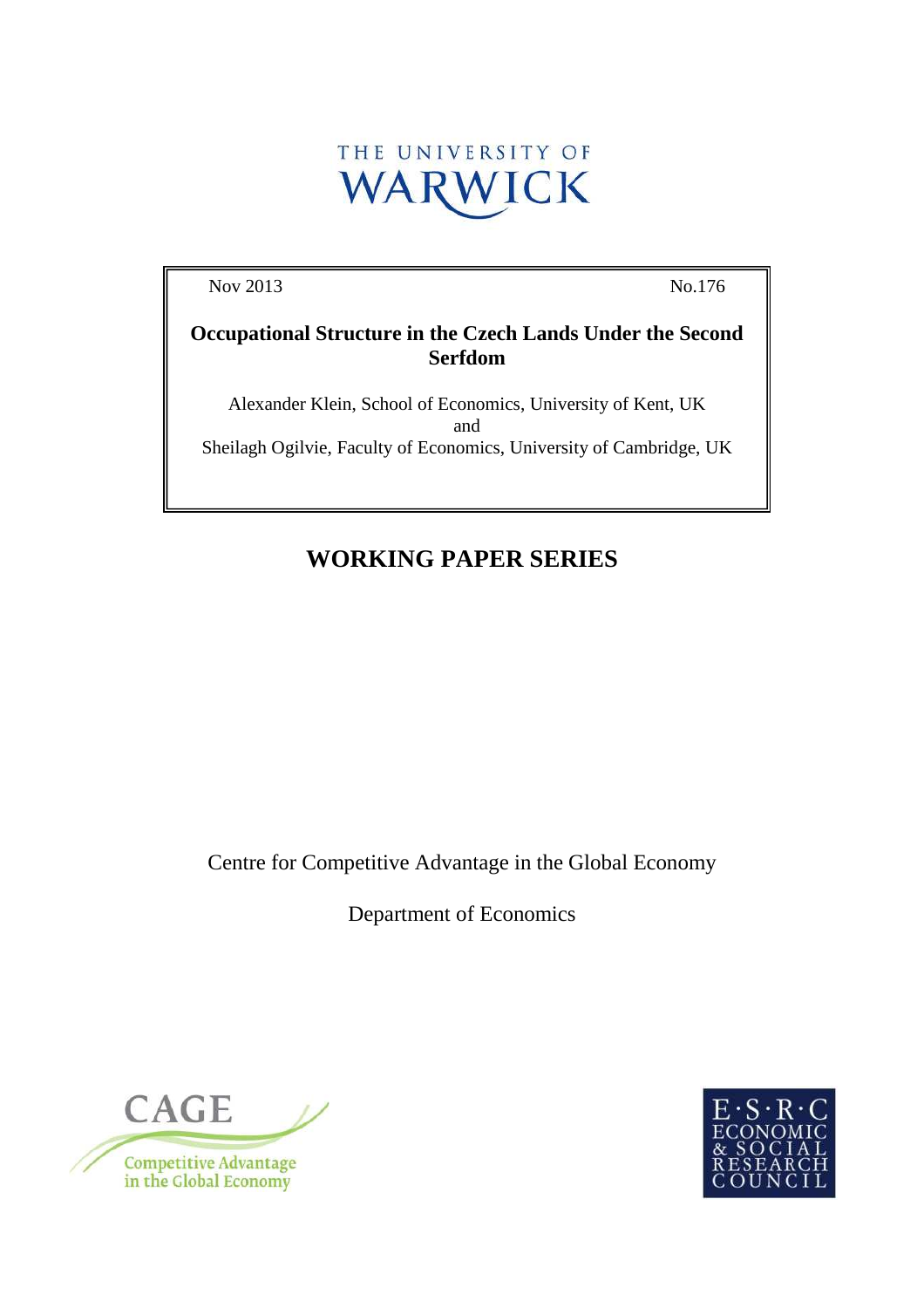# **Occupational Structure in the Czech Lands Under the Second Serfdom1**

Alexander Klein, School of Economics, University of Kent, UK

Sheilagh Ogilvie, Faculty of Economics, University of Cambridge, UK

Version date: 9 November 2013

#### **Abstract**

A shift in occupational structure towards non-agricultural activities is widely viewed as a key component of European economic growth during the early modern 'Little Divergence'. Yet little is known about this process in those parts of eastern-central Europe that experienced the early modern 'second serfdom', the massive increase in the institutional powers of landlords over the rural population. We analyze non-agricultural occupations under the second serfdom using data on 6,983 Bohemian villages in 1654. Bohemia resembled other eastern-central, nordic and southern European economies in having a lower percentage of non-agricultural activities than western Europe. But Bohemian serfs engaged in a wide array of industrial and commercial activities whose intensity varied significantly with village characteristics. Nonagricultural activity showed a significant positive relationship with village size, pastoral agriculture, sub-peasant social strata, Jews, freemen, female household heads, and village mills, and a significant negative relationship with arable agriculture and urban agglomerations. Non-agricultural activity was also positively associated with landlord presence in the village, although the relationship turned negative at higher values and landlord presence reversed the positive effects of female headship and mills. Under the second serfdom, landlords encouraged serf activities from which they could extort rents, while stifling others which threatened their interests.

<sup>&</sup>lt;sup>1</sup> We would like to thank Lenka Matušíková, Pavla Jirková, and Helena Klímová for generous help with historical data sources and useful discussions of the Berní Rula; Josef Grulich and Eduard Maur for illuminating conversations about the economic history of early modern Bohemia; Steve Broadberry, Tracy Dennison, and Jean-Laurent Rosenthal for stimulating comments on earlier drafts; and seminar participants at LSE, Caltech, the EHS 2013 meeting in York, and the EHES 2013 meeting in London for helpful comments. We gratefully acknowledge financial support from the Professor Dame Elizabeth Hill Fund at the University of Cambridge, the British Academy Small Research Grant Scheme, and the Collaborative Project HIPOD, supported by the European Commission's 7th Framework Programme for Research, Contract Number SSH7-CT-2008-225342. Alexander Klein Snr, Lucie Matějková, and Václav Žďárek provided excellent research assistance. This project builds on the lifelong work of the late Václav Červený and we are grateful to him for allowing us access to the data he collected.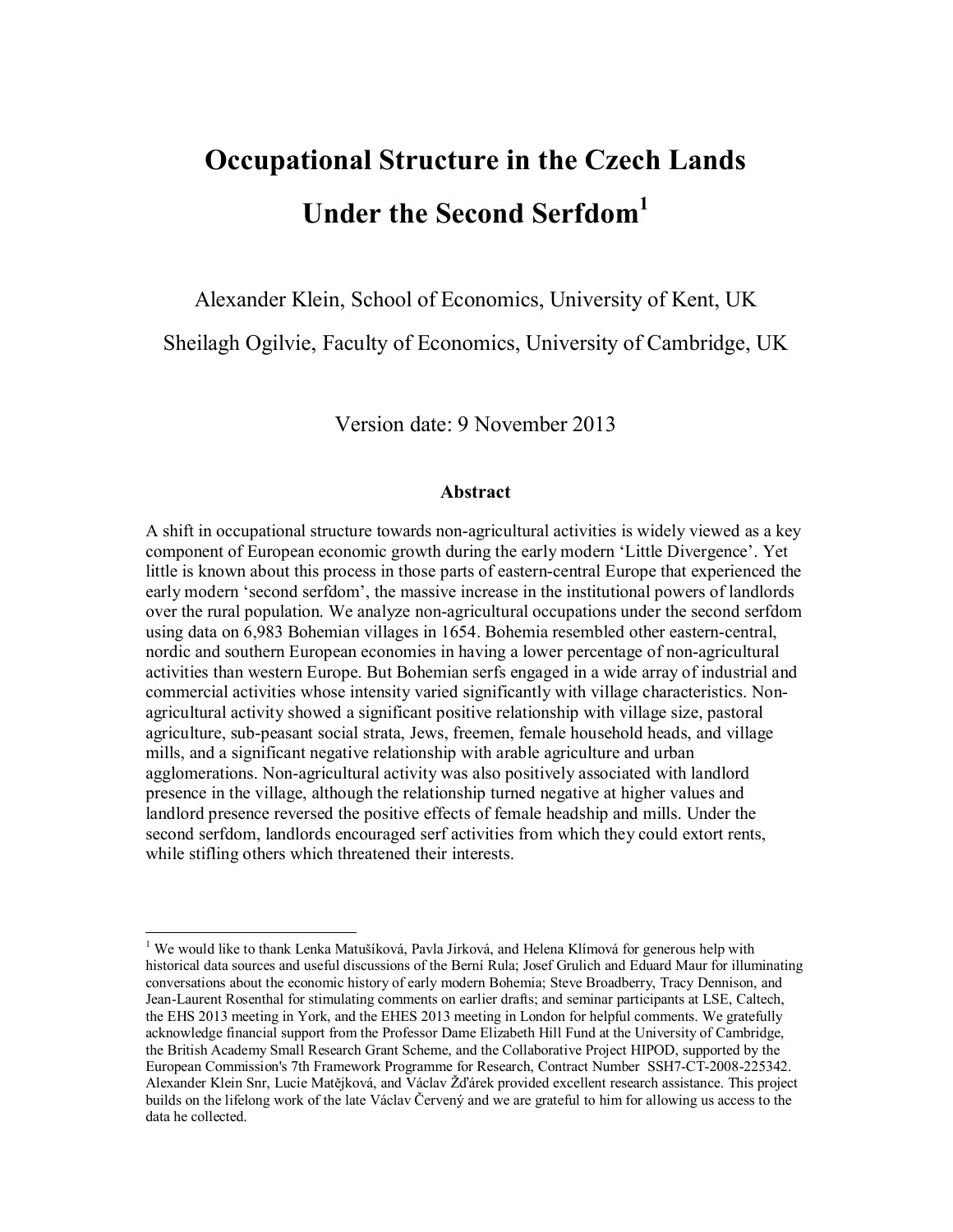#### **1. Introduction**

Change in occupational structure – particularly the shift away from agriculture towards industry and services – is increasingly viewed as a key indicator of economic growth. Debates about the early modern 'Little Divergence', during which the economies of the north Atlantic seaboard are thought to have decisively pulled ahead of the rest of Europe, centre partly on rival estimates of the size of the non-agricultural sector in different periods and places.<sup>2</sup> Non-agricultural activity is viewed as indicating that agricultural productivity had risen enough to release labour and that specialization was increasing efficiency, generating gains from trade, widening consumer choice, and creating incentives to reallocate time to market work.<sup>3</sup> Some scholars go so far as to ascribe a positive causal role specifically to the growth of rural non-agricultural activities. Theories of proto-industrialization, which focus exclusively on export-oriented rural manufactures, have been questioned.<sup>4</sup> But studies of modern developing economies find that the rural nonfarm sector, producing mainly for local markets, can significantly benefit economic growth via production and consumption linkages.<sup>5</sup> Occupational structure in general and rural non-agricultural intensification in particular are thus important economic indicators and potential engines of growth.

Despite the theoretical importance ascribed to non-agricultural activity, we still lack evidence of its quantitative importance in different European economies during the 'Little Divergence', or the factors that favoured or hindered it. Economic historians are gradually compiling data for the advanced economies of northwest Europe, particularly England, but have hardly touched upon slower-growing parts of the continent. In particular, little is known of occupational structure in those many parts of central and eastern Europe which, between about 1500 and 1750, were subject to the second serfdom, the enormous growth in the institutional powers of the landlords over rural people's economic options.

This paper addresses that gap by investigating occupational structure in midseventeenth-century Bohemia (the modern Czech Republic). From the sixteenth to the late eighteenth century, Bohemia was subject to the second serfdom. In the seventeenth century it also suffered economic and demographic devastation as a result of the Thirty Years War

 $2^2$  See, most recently, Broadberry, Campbell and Van Leeuwen (2013); Clark (2013).

 $3 \text{ See Craths } (1989)$ ; De Vries (2008); Allen (2009).

 $4$  See the discussion in Ogilvie and Cerman (1996).

<sup>5</sup> Haggblade, Hazell and Reardon (2007).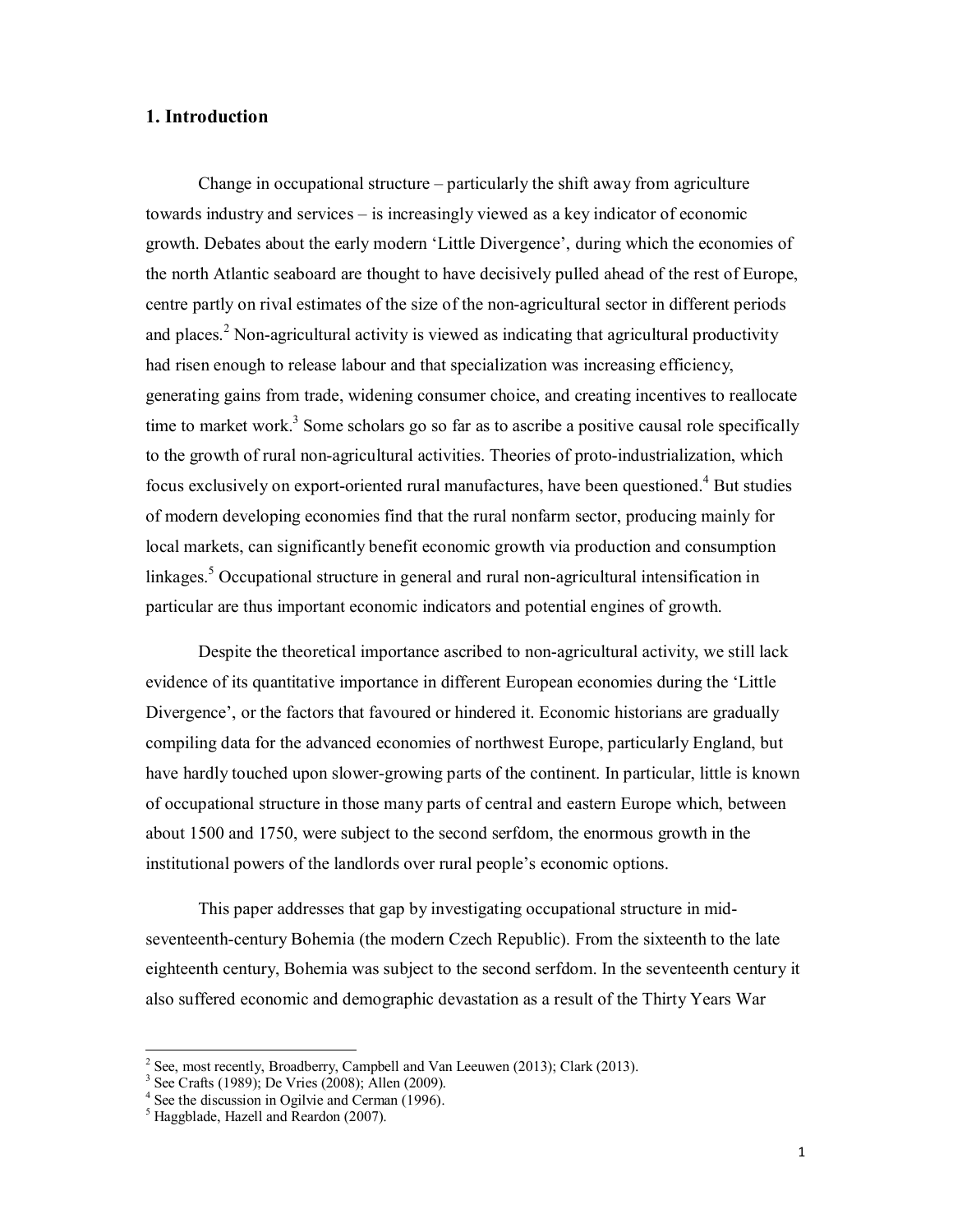(1618-1648), followed by forced emigration of non-Catholics in the 1650s. During the two centuries before serf emancipation 1781, Bohemia had little claim to be an economically successful society. Its rural economy in particular suffered from lack of information, sparse transactions in many sectors, high risks, frightening insecurity, grinding poverty, and starvation for some of the poorest. Living standards, at least as far as these can be measured by life expectancies, were low by western European standards. After 1781, Bohemia developed into the economic powerhouse of the Habsburg lands, but in the seventeenth century it lay definitively on the low-performing side of the early modern 'Little Divergence'.<sup>6</sup>

We analyze occupational structure and its socioeconomic correlates in early modern Bohemia using an unusually detailed cross-sectional source, the *Berní Rula*, a national tax register commissioned in 1654. For two reasons, we focus on rural non-agricultural occupations. First, as discussed above, economists and historians hypothesize that rural nonfarm activity was not only a symptom but also a potential engine of economic growth. Second, the rural economy comprised most of the labour force and was much more thoroughly subjected to the second serfdom than urban centres, which enjoyed a number of institutional advantages favouring the practice of crafts, commerce, and other nonagricultural occupations by their burghers. The 1654 tax register records information not only on occupation but also on a wide variety of other characteristics for thousands of Bohemian villages, enabling us both to derive a proxy measure for rural non-agricultural activity and to analyze what local characteristics were associated with variations in its intensity. This makes it possible to quantify rural occupational structure in an entire early modern European economy and to explore what factors favoured or hindered it. The findings shed light both on the shift away from agriculture during the early modern 'Little Divergence' and on the operation of the second serfdom.

#### **2. Berní Rula: Data Description**

In 1654, after the Thirty Years War, the Austrian Habsburg rulers of Bohemia commissioned a tax register called the *Berní Rula*. This register listed each landholding in the

<sup>6</sup> Klíma (1955, 1957, 1959, 1974, 1979); Míka (1960); Petráň (1963, 1964); Maur (1964, 1965, 1976a, 1976b, 1981, 1990); Janoušek (1967); Svodoba (1969); Myška (1979); Ogilvie (2001, 2005a, 2005b); Ogilvie and Edwards (2000); Klein (2013).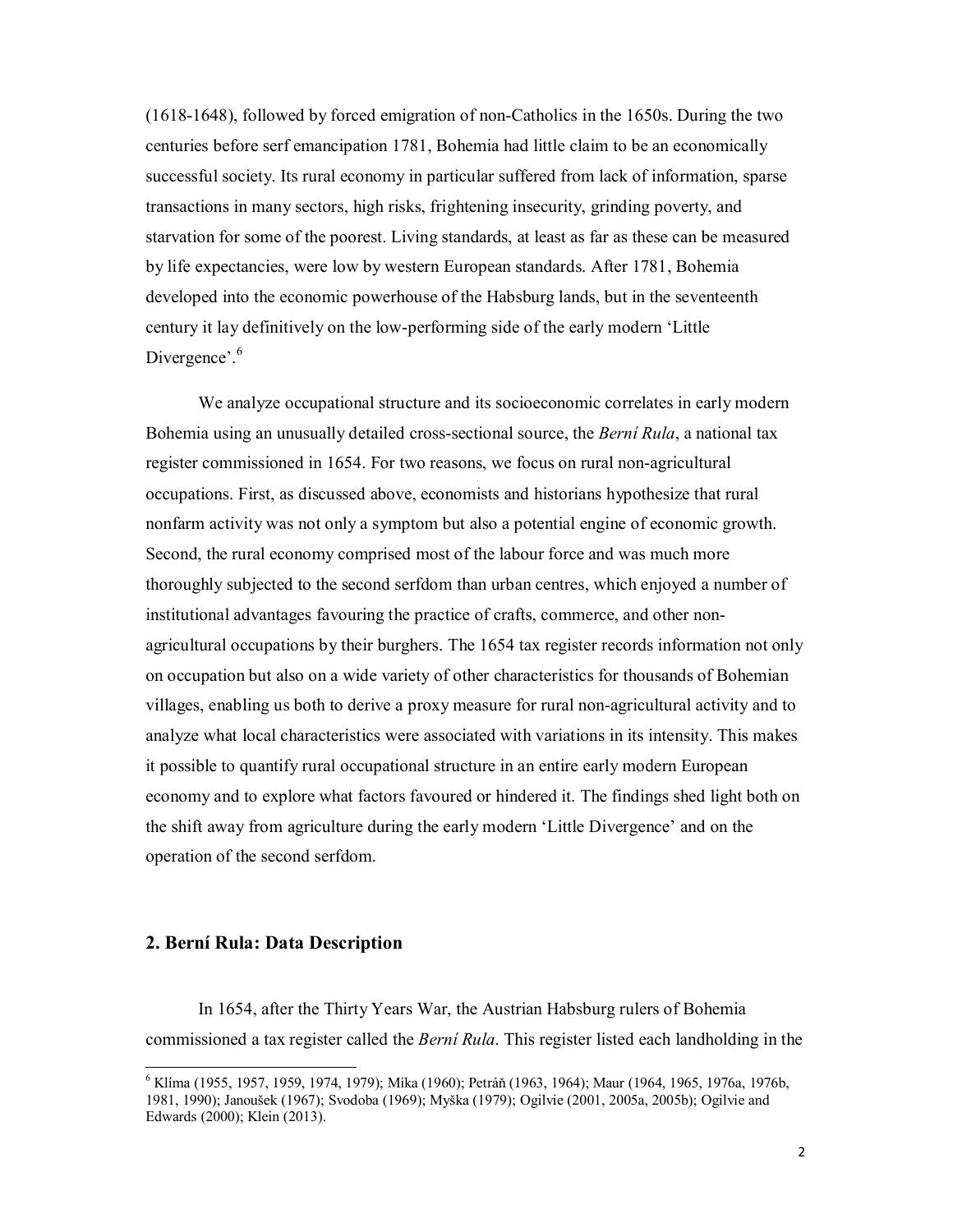country, along with its holder, for the purpose of establishing tax liabilities and reorganizing the tax system. This paper analyzes rural occupational structure using data from the 1654 *Berní Rula* for nearly 7,000 villages, covering approximately 70 per cent of the land area of seventeenth-century Bohemia.

The *Berní Rula* was concerned to record all fiscally relevant information on each holding and everything attached to it, including the characteristics of the householder (if any) currently occupying it. A Bohemian 'holding' was typically either a peasant farm with more than enough arable land to feed an average family, a smallholding with some arable land but not enough for self-sufficiency, or a cottager holding with just a house and garden. The main reason the *Berní Rula* registrars focused on the holding rather than the holder was to control attempts at tax evasion whereby two or more holders would occupy a single holding for the duration of the enumeration process, temporarily vacating normally occupied and taxable holdings. A subsidiary reason the register focused on holdings was to collect information on the damage caused by the Thirty Years War and on the economic situation of newly settled holders who had been granted tax exemptions. For these reasons, the 1654 registrars meticulously recorded *all* holdings, including empty ones, regardless of whether they were suitable for occupation, and subsumed them in the final tax burden.<sup>7</sup>

The *Berní Rula* recorded five general types of information, covering the geographical and institutional characteristics of the settlement, the current state of the holding, the land attached to the holding, the livestock on the holding, and the characteristics of the holder.

The settlement in which the holding was located was described in terms of both geographical location and institutional status. Geographical location was recorded via the specific name of the settlement, the feudal estate to which that settlement was subject, and the administrative region (Czech *kraj*, German *Kreis*) in which that estate was located. The institutional status of the settlement was recorded in multiple ways. There was a fundamental distinction between urban settlements, which enjoyed an array of legal and institutional privileges, and rural settlements, which lacked those entitlements. Urban settlements were further categorized into subject towns (those feudally subject to a noble landlord), royal towns (feudally subject to the crown), and free towns (not tied in feudal subjection). Rural

<sup>7</sup> The institutional and political aspects of the organization of the *Berní Rula* are discussed in Pekař (1932); Berní Rula 1 (1950); Ogilvie and Cerman (1995); Cerman and Zeitlhofer (2002); and Matušíková and Ogilvie (2006).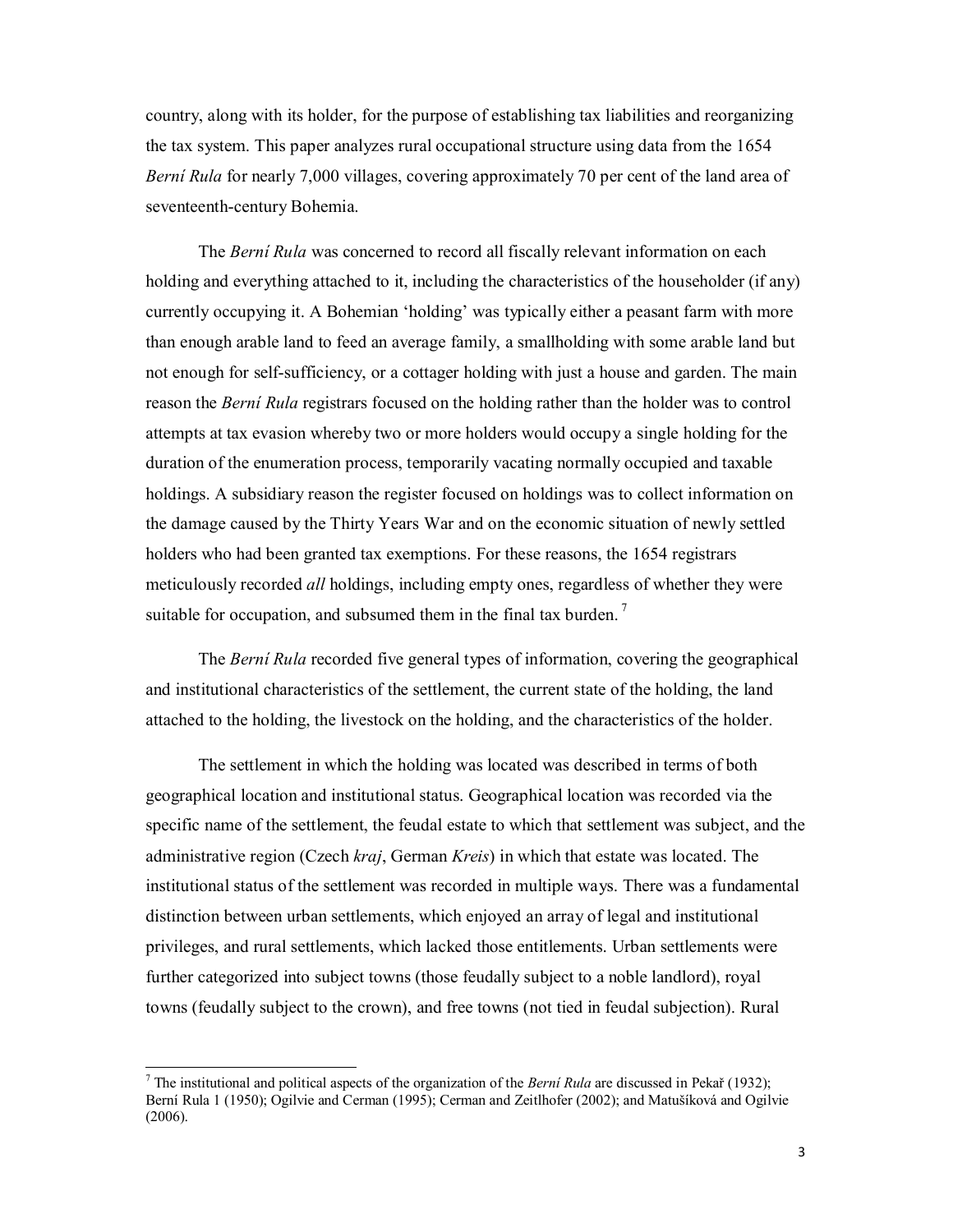settlements – the ones analyzed in this paper – were categorized as being feudally subject to a great noble lord, a minor knight, the crown, a religious institution, or a town.

The current state of the holding was registered primarily in terms of whether it was currently occupied or lying empty at the time of registration in 1654. In the case of an empty holding, the register recorded whether it was currently being *used* by a non-resident individual or family, by the village community, by the feudal landlord, or by no user at all. The register also commented fairly systematically on whether a holding was in good condition, in poor condition, burnt down, partly collapsed, or completely collapsed; whether it had been newly settled between 1651 and 1654 and in which year; and whether the construction of new buildings was in progress.

The land appertaining to each holding was precisely quantified. A first measure was the total area of arable land on the holding, measured in *strych* (approximately 0.29 hectares). A second was the area of arable devoted to winter crops: these were the cereals sown in the autumn which germinated before winter arrived, and either persevered or grew under snow cover before continuing their life cycle in springtime, maturing in late spring or early summer; they generally had a much higher yield than spring cereals because they could use snow as moisture for growth. A third measure was the area of arable on the holding devoted to spring crops: these were the cereals planted in early springtime which matured later in the summer; they generally required more irrigation and had a lower yield than winter cereals. The register also frequently recorded the presence of a mill, brewery, inn, sawmill, or smithy on the holding. For some parts of Bohemia, but unfortunately not all, the registers recorded forest, gardens, vineyards, hop-fields, and unused land (fallow or waste) attached to each holding, and some even recorded the quality of the soil.

The livestock attached to the holding were carefully recorded, partly because enserfed peasants were obliged to deliver to their landlords forced labour services with draft animals. For each holding, the register listed the number of working animals (sometimes broken down into oxen and horses), the number of cattle (sometimes divided into mature and immature animals), and the number of pigs. Some regions also recorded the number of sheep and goats.

The current human occupant of the holding, if any, was described in some detail. The register recorded the name of the holder, from which his or her gender can be derived. The register also recorded the holder's social stratum which, as discussed in Section 7 below, was legally defined and had far-reaching implications for the person's entitlements to engage in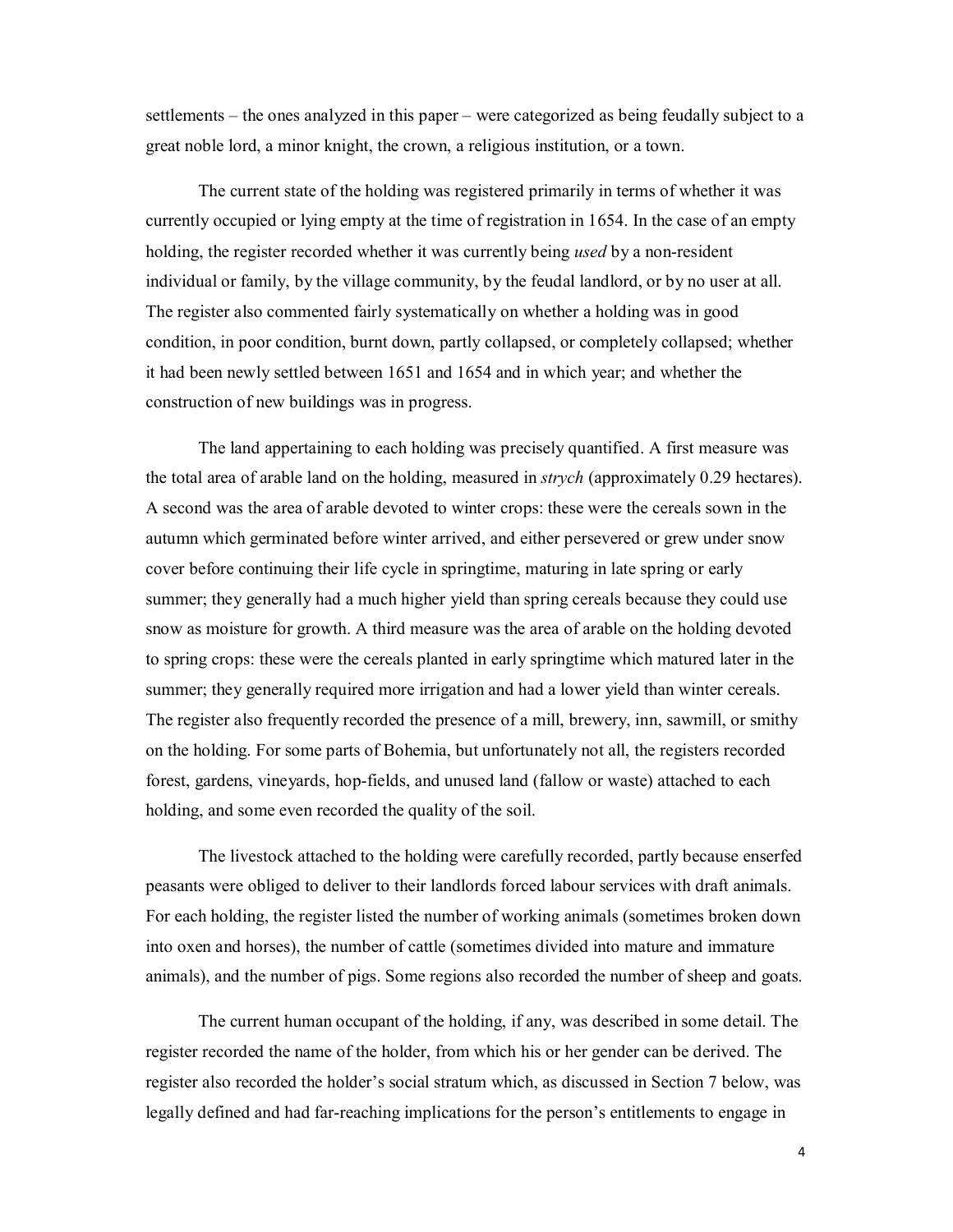particular economic activities and his or her obligations to render particular services and payments, both to the overlord and to the crown. Finally, the 1654 register recorded what occupation, apart from farming that holding, was pursued by the holding's occupant – the focus of the present paper.

#### **3. Characteristics of Early Modern Bohemian Occupational Structure**

But is there any point in analyzing non-agricultural activity in a serf economy? Under the second serfdom, which gathered force in Bohemia from the second half of the sixteenth century onwards, the economic options of serfs were subjected to increasingly severe constraints by the institutional powers of their landlords. Were serfs able to move into nonagricultural activities or, indeed, to choose their occupations at all? Much historiography portrays eastern European serfs as having been actuated by Chayanovian peasant mentalities that caused them to prefer subsistence farming and avoid markets and money, precluding a shift towards rural industry or commerce.<sup>8</sup> Other strands of the historiography argue that even if serfs had wished to shift out of agriculture to specialize in industrial or commercial activities, landlords prevented them because it diverted serfs' efforts from the agricultural production from which lords could extort rents and labour dues; if serfs participated in nonagricultural activity at all, it was merely when they had to render forced labour services in centralized manorial manufactories.  $9$  If such assumptions were true, the rural economy under the second serfdom should have been exclusively agricultural. Do quantitative data for seventeenth-century Bohemia bear out these assumptions?

We have compiled a data set from the 1654 *Berní Rula* which encompasses more than 70 per cent of the total land area of Bohemia in 1654, and covers 7,257 villages on 893 feudal estates.<sup>10</sup> Of these villages, 274 were completely empty in 1654, yielding a data set of 6,983 occupied villages whose structure we analyze. For each village, we calculated the percentage of holders recorded as practising an occupation outside agriculture. These occupations did not include labour by serfs in centralized manorial factories, to the extent that it was taking place. Rather, the occupations recorded in the *Berní Rula* were ones undertaken by individual serf

<sup>&</sup>lt;sup>8</sup> For a critical survey of this literature, see Ogilvie (2001), 430-5; Ogilvie (2013). <sup>9</sup> For a detailed exposition of this view in the context of proto-industrialization in Europe between c. 1500 and c. 1850, see Kriedte, Medick and Schlumbohm (German orig. 1977, English transl. 1981).

<sup>&</sup>lt;sup>10</sup> Červený et al. (2003), xxii.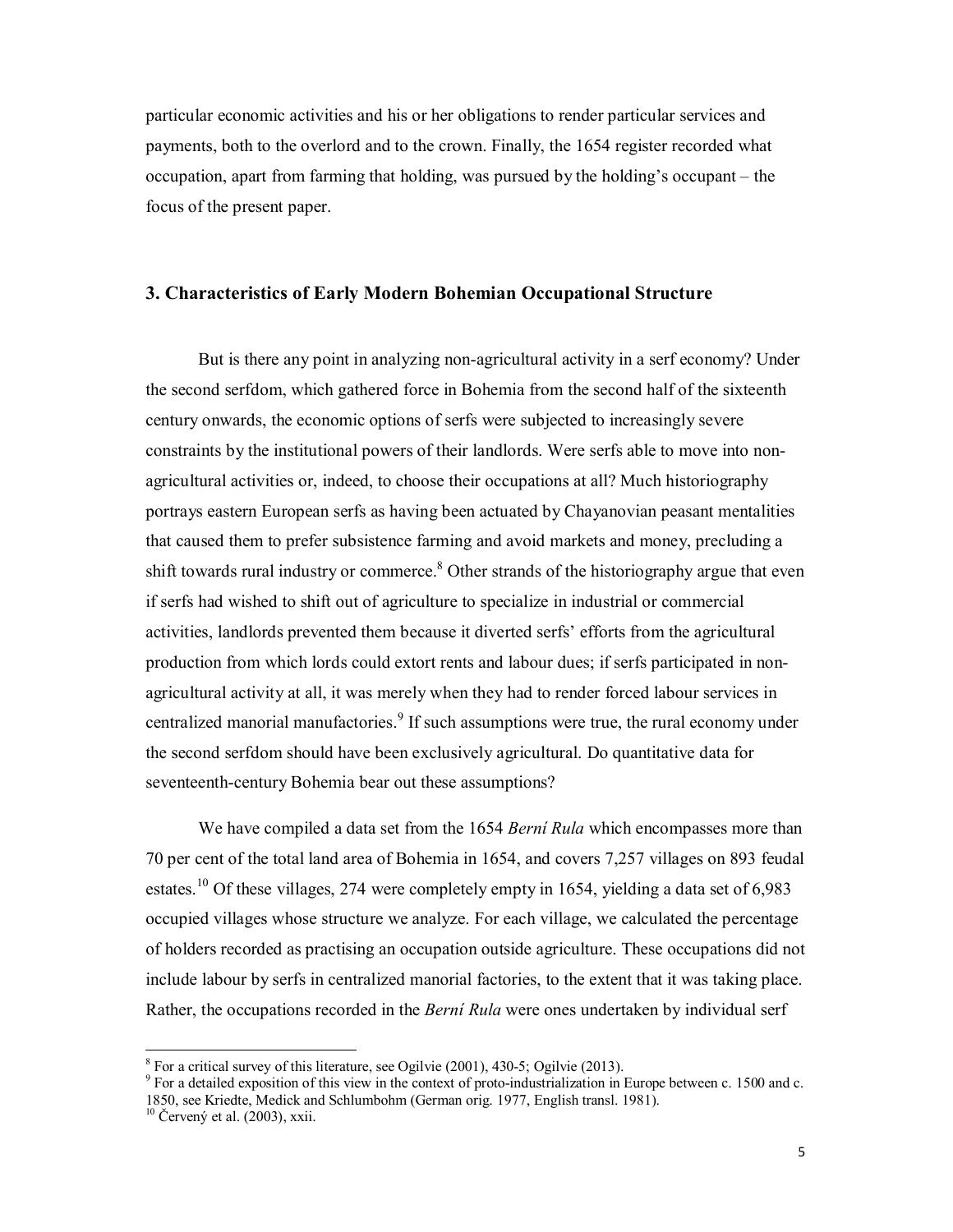households on their own initiative, ranging from primary non-agricultural occupations such as miner and charcoal burner, through craft occupations such as smith, tinker, tanner, miller, tailor, weaver, and cooper, to commercial and administrative occupations such as merchant, petty trader, tavern-keeper, parish clerk, and schoolmaster.

The occupations recorded in the *Berní Rula* should probably be regarded as a minimum measure of non-agricultural activity since, like most pre-modern registers, this one was drawn up with a primary focus on real estate. However, the *Berní Rula* had no reason to under-record non-agricultural activity to a greater extent than other pre-modern documentary sources. On the contrary, several characteristics of the *Berní Rula* justify regarding the information it contains on rural nonfarm activity as a reliable proxy measure of underlying occupational structure.

First, the *Berní Rula* neither rewarded nor penalized the state tax commissioners, the manorial authorities, or the serfs themselves for reporting non-agricultural activity. Tax liability was determined via a standardized tax unit (the *osedly*) calculated on the basis of the number of serfs of each legal stratum, with one *osedly* defined as equal to one 'peasant', four 'smallholders', or eight 'cottagers'. The earning capacities of the taxpayer, whether from agriculture or other activities, did not influence the data collected; insofar as the tax burden was subsequently adjusted (e.g. to take account of variations in soil quality or farm size) this was a response appeals by landlords which were not foreseen at the time the data were collected.<sup>11</sup> Since the rules concerning how tax information would be collected and how the tax burden would be calculated were announced before the *Berní Rula* commissioners collected their information, and did not refer to agricultural occupations, there were no incentives for misreporting the latter.

Second, although the *Berní Rula* commissioners were not instructed to do so, they did record non-agricultural occupations copiously for inhabitants of towns.<sup>12</sup> This demonstrates the detail with which, when they visited a settlement, the commissioners inquired into the economic circumstances of each taxpayer, and provides reassurance on the question of underreporting.

 <sup>11</sup> Pekař (1932), 4-5, 9; Berní Rula I (1950), 38-40.

<sup>12</sup> Pekař (1932), 9.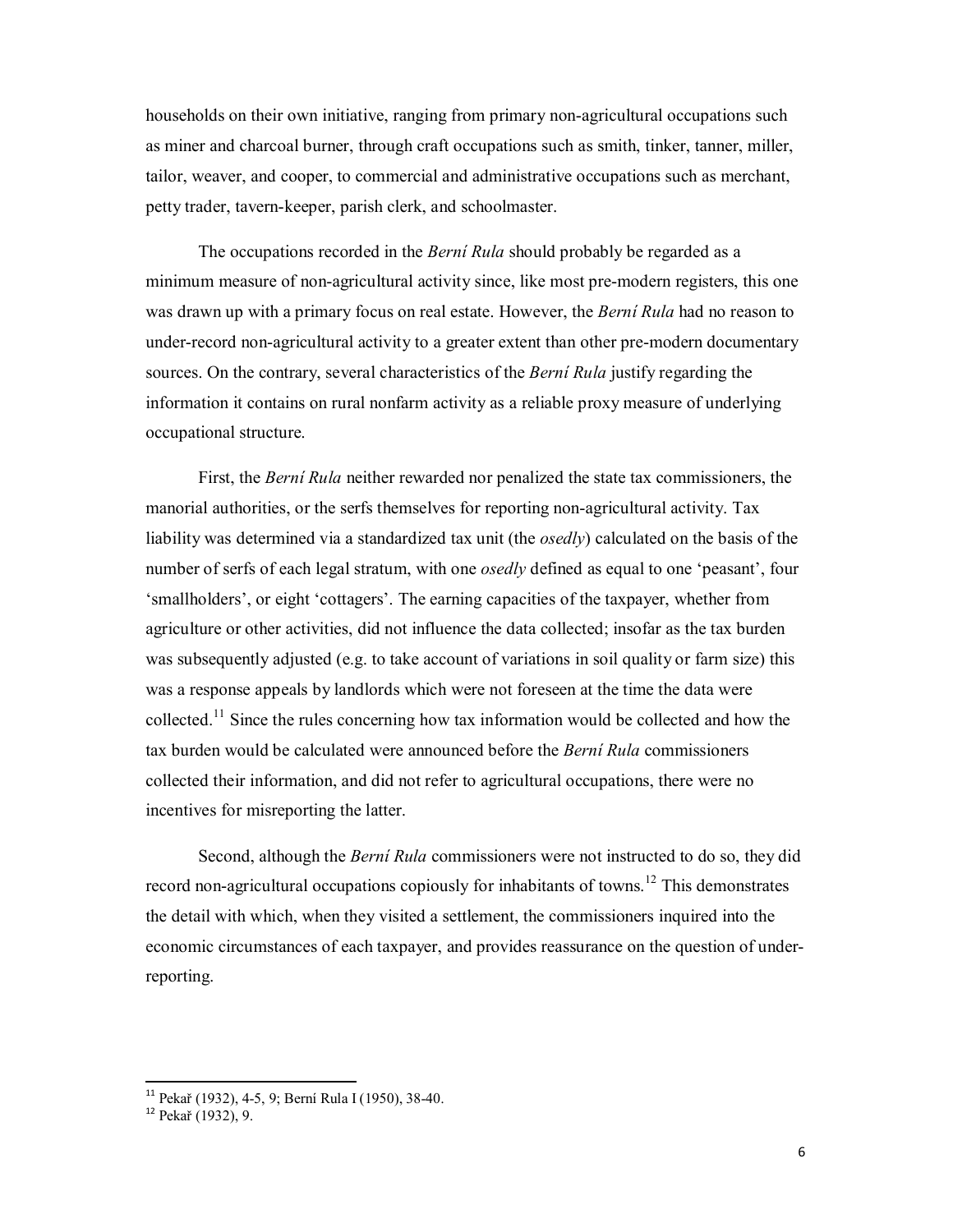| Papie 1. Julianual y Jeansnes Of Vinages III Donerina, Defini Kula 1034 |      |       |           |             |      |  |  |  |
|-------------------------------------------------------------------------|------|-------|-----------|-------------|------|--|--|--|
| Variable                                                                | Obs  | Mean  | Std. Dev. | <b>Min</b>  | Max  |  |  |  |
|                                                                         |      |       |           |             |      |  |  |  |
| percentage of non-agricultural occupations                              | 6983 | 0.06  | 0.15      | 0.00        | 1.00 |  |  |  |
| number of holdings                                                      | 6983 | 11.44 | 10.79     | 1           | 133  |  |  |  |
| percentage of empty holdings                                            | 6983 | 0.14  | 0.20      | 0.00        | 0.99 |  |  |  |
| total arable land of occupied holdings per holder                       | 6983 | 26.31 | 23.32     | 0.00        | 390  |  |  |  |
| number of working animals per holder                                    | 6983 | 1.80  | 1.16      | 0.00        | 11   |  |  |  |
| number of cattle per holder                                             | 6983 | 2.47  | 1.35      | 0.00        | 34   |  |  |  |
| percentage of 'cottagers'                                               | 6983 | 0.24  | 0.29      | 0.00        | 1.00 |  |  |  |
| percentage of smallholders'                                             | 6983 | 0.13  | 0.22      | 0.00        | 1.00 |  |  |  |
| percentage of 'freemen'                                                 | 6983 | 0.02  | 0.13      | 0.00        | 1.00 |  |  |  |
| percentage of Jews                                                      | 6983 | 0.001 | 0.03      | 0.00        | 1.00 |  |  |  |
| percentage of female household heads                                    | 6983 | 0.032 | 0.10      | 0.00        | 1.00 |  |  |  |
| presence of a town on an estate                                         | 6983 | 0.55  | 0.50      | 0           | 1    |  |  |  |
| presence of a mill                                                      | 6983 | 0.06  | 0.23      | $\mathbf 0$ | 1    |  |  |  |
| percentage of holders with less than 15 strych                          | 6983 | 0.36  | 0.34      | 0.00        | 1.00 |  |  |  |
| presence of landlord in at least 1 holding                              | 6983 | 0.07  | 0.25      | $\Omega$    | 1    |  |  |  |
| number of holdings held/used by landlord                                | 6983 | 0.15  | 0.80      | 0.00        | 19   |  |  |  |
| percentage of arable land held/used by landlord                         | 6910 | 0.02  | 0.09      | 0.00        | 1.00 |  |  |  |

#### **Table 1: Summary Statistics of Villages in Bohemia, Berní Rula 1654**

Sources: see text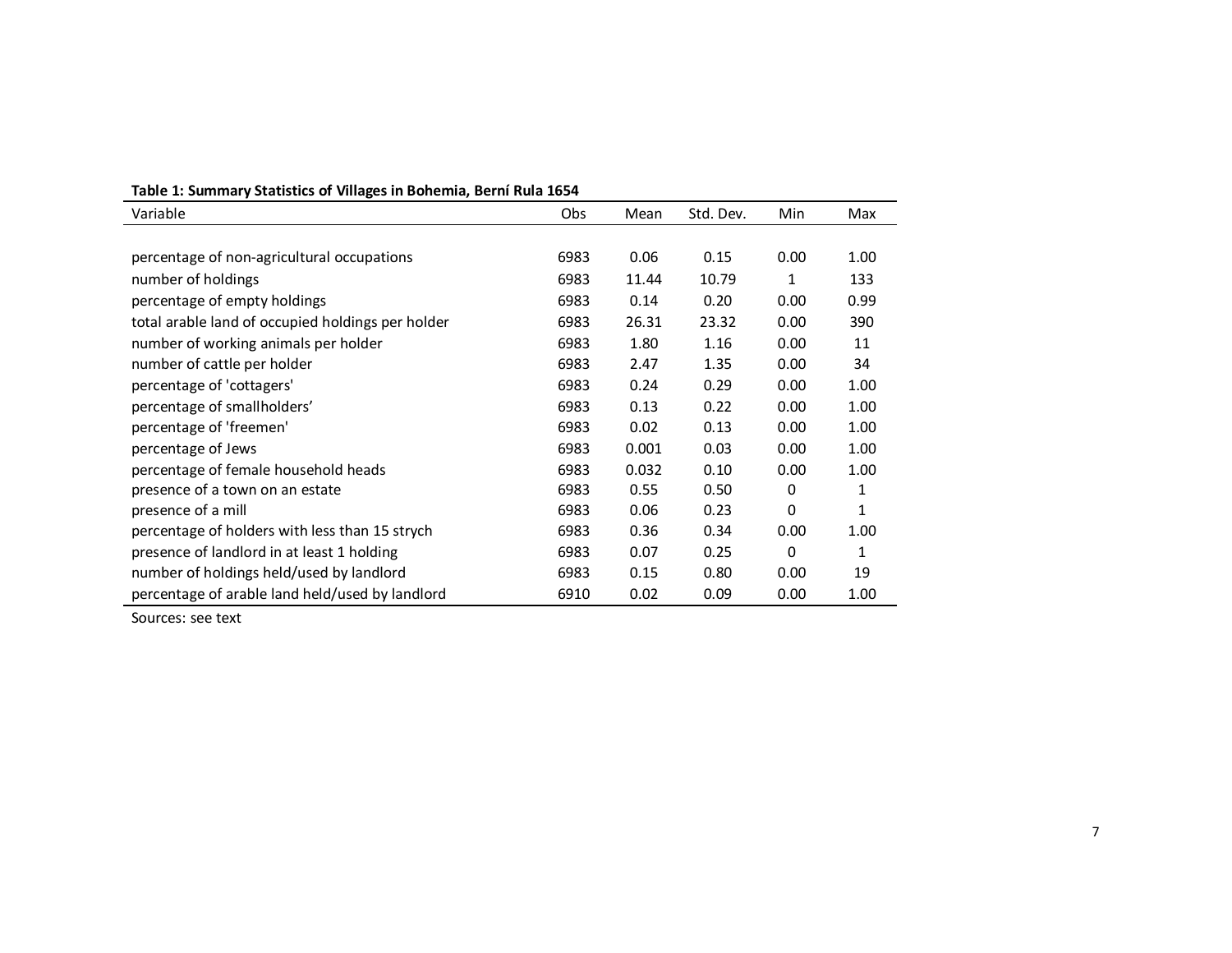Third, different state commissions do not appear to have adopted different practices relating to the recording of non-agricultural occupations. We carried out statistical tests which established that the percentage of non-agricultural occupations recorded was not significantly related to any measurable characteristic of recording conventions, including the identity or composition of the state commission assigned to draw up the *Berní Rula* in particular regions and estates.

Fourth, as we shall see, the rural non-agricultural occupations recorded in the *Berní Rula* yield estimates of the overall size of the non-agricultural sector in mid-seventeenthcentury Bohemia which are consistent with the few available data for comparable early modern economies in eastern-central, nordic and southern Europe.

Finally, as the econometric analyses in later sections show, the percentage of rural non-agricultural occupations recorded in the *Berní Rula* varied substantially across Bohemian localities, in ways that were significantly related to other socioeconomic characteristics of rural settlements.

What emerges, then, when we investigate rural occupational structure in midseventeenth-century Bohemia? Table 1 presents descriptive statistics for the 6,983 villages in our data set. The proportion of householders in Bohemian villages engaging in nonagricultural activities in 1654 varied between zero and 100 per cent of all household heads in a village, with an average of 6.7 per cent. These findings decisively refute the traditional assumptions discussed above, according to which serfdom precluded rural non-agricultural activity except in the framework of serf labour in centralized demesne manufactories. Rather, 1 in 15 Bohemian serf households was engaged in a non-agricultural activity sufficiently prominent to be recorded in a tax register primarily focussed on landholding and agriculture.

Table 2 places these findings in the context of other parts of early modern Europe, while recognizing that compiling occupational data for the period before 1800 is still a work in progress.<sup>13</sup> The first step was to use the findings on *rural* occupational structure in our sample to calculate estimates of *overall* occupational structure in the Bohemian economy as a whole. Our data set of 6,983 occupied villages and 274 unoccupied ones covers c. 70 per cent of the area of Bohemia but excludes the capital city Prague and a number of other urban centres. Combining our findings on rural occupational structure with plausible assumptions

<sup>&</sup>lt;sup>13</sup> On the paucity of data on European occupational structure before the nineteenth century, see De Vries and Van der Woude (1997), 527.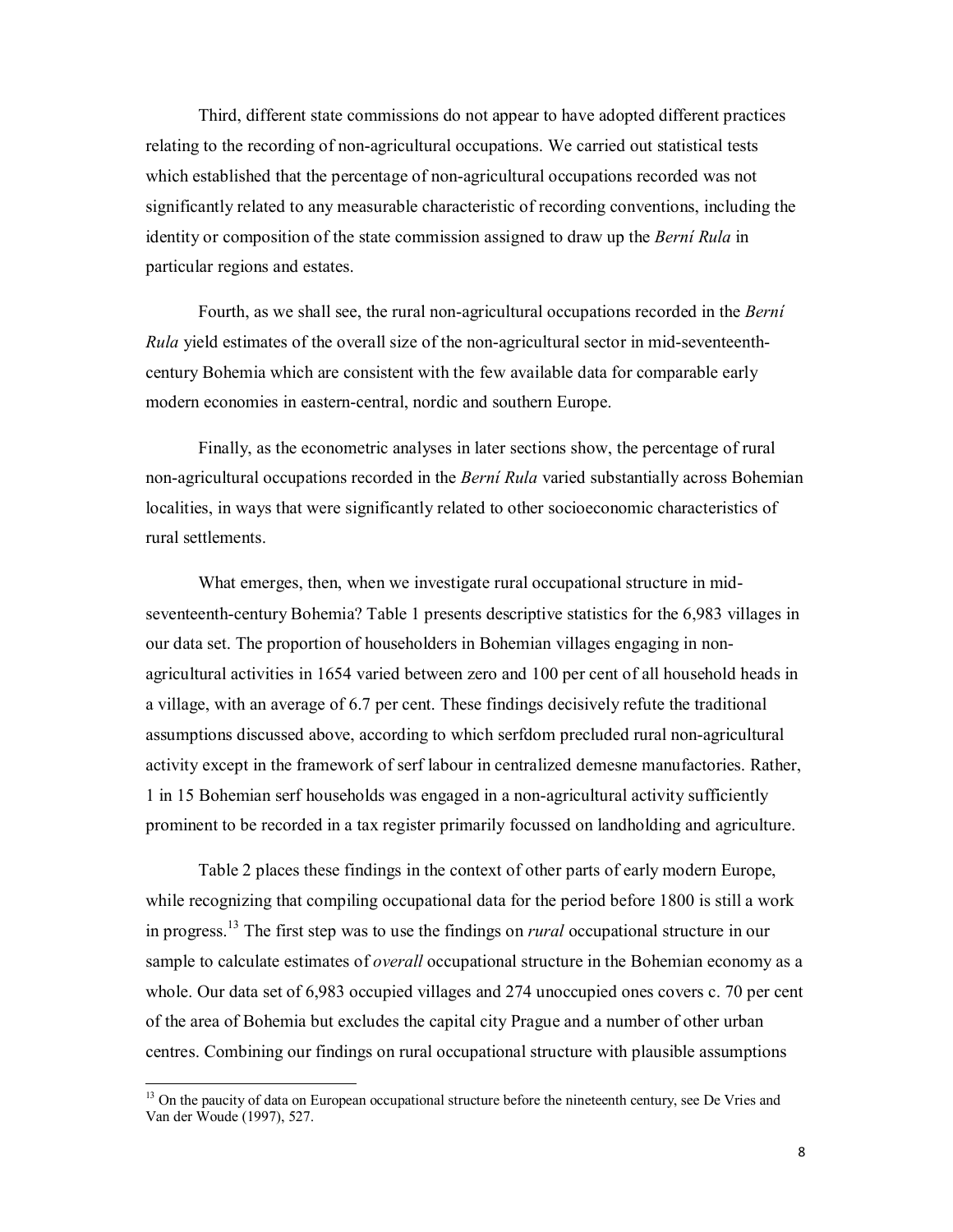| <b>Society</b>                        | Date    | Rural non-<br>agricultural<br>$(\%)$ | Total non-<br>agricultural<br>$(\% )$ | <b>Source</b>                                            |
|---------------------------------------|---------|--------------------------------------|---------------------------------------|----------------------------------------------------------|
| England: 892 settlements              | 1381    |                                      | 33.0                                  | Broadberry, Campbell & Van Leeuwen (2013), 17 (Table 1). |
| England: Rutland (Cornwall)           | 1522    | 22.8                                 |                                       | Broadberry, Campbell & Van Leeuwen (2013), 18 (Table 2). |
| England: Coventry + Babergh + Rutland | 1522    |                                      | 31.8                                  | Broadberry, Campbell & Van Leeuwen (2013), 18 (Table 2). |
| Poland: Greater Poland                | 1580    | 10.4                                 |                                       | Gieysztor (1997), 567 (Table 96).                        |
| Poland: Lesser Poland                 | 1580    | 12.3                                 |                                       | Gieysztor (1997), 567 (Table 96).                        |
| Poland: Mazowsze                      | 1580    | 6.9                                  |                                       | Gieysztor (1997), 567 (Table 96).                        |
| Poland: total                         | 1580    | 10.2                                 |                                       | Gieysztor (1997), 567 (Table 96).                        |
| Bohemia: 6,983 villages               | 1654    | 6.7                                  | 18.2-31.3                             | Berní Rula data set.                                     |
| Netherlands: total                    | 1675    |                                      | 60.0                                  | De Vries & Van der Woude (1997), 527.                    |
| England: total                        | 1700    |                                      | 54.0                                  | Broadberry, Campbell & Van Leeuwen (2013), 19 (Table 3). |
| Netherlands: Friesland                | 1749    | 38.0                                 | 56.0                                  | De Vries & Van der Woude (1997), 525 (Table 11.3).       |
| Netherlands: Veluwe                   | 1749    | 34.0                                 | 53.0                                  | De Vries & Van der Woude (1997), 525 (Table 11.3).       |
| Netherlands: Overijssel               | 1795    | 40.0                                 | 54.0                                  | De Vries & Van der Woude (1997), 525 (Table 11.3).       |
| Italy: Santo Marco dei Cavoti         | c. 1750 | < 10.0                               | 10.0                                  | Curtis (2013), 26 with n. 150                            |
| Italy:Locorotondo                     | c. 1750 | < 14.0                               | 14.0                                  | Curtis (2013), 26 with n. 150                            |
| Netherlands: total                    | c. 1750 |                                      | 59.0                                  | De Vries & Van der Woude (1997), 528 (Table 11.5).       |
| Finland: total                        | 1754    |                                      | 21.3                                  | Mitchell (1981), 163.                                    |
| England: total                        | 1755    |                                      | 56.0                                  | Shaw-Taylor (2009); Shaw-Taylor et al. (2010).           |
| Finland: total                        | 1769    |                                      | 19.8                                  | Mitchell (1981), 163.                                    |
| Netherlands: total                    | c. 1800 |                                      | 59.0                                  | De Vries & Van der Woude (1997), 528 (Table 11.5).       |

**Table 2: Percentage of Non-Agricultural Activity in Rural Areas and Whole Economy, Various European Societies, 1381-1800**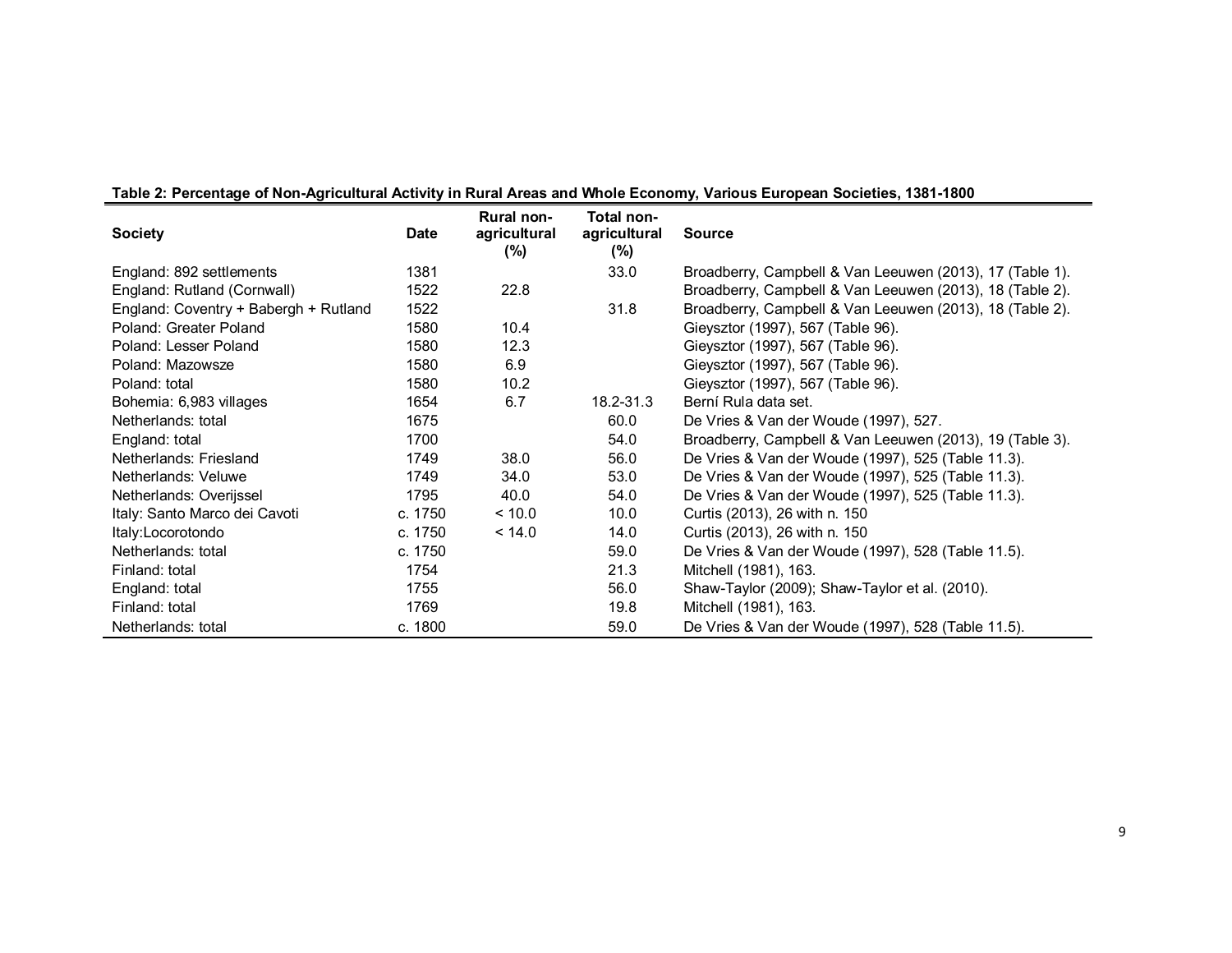about the size and occupational structure of the missing regions and urban centres yields an estimated overall percentage of non-agricultural occupations which lies in the range between 18.2 per cent (excluding Prague and assuming towns were 55 per cent non-agricultural) and 31.3 per cent (including Prague and assuming towns were 100 per cent non-agricultural). Table 2 shows that the percentage of non-agricultural activity in Bohemia in 1654 was very similar to that for Poland in 1580, southern Italy around 1750, and Finland in the 1750s and 1760s. These eastern-central, southern, and nordic European regions were, as late as the eighteenth century, characterized by a percentage of non-agricultural activity of 6-14 per cent in rural areas and 10-30 per cent overall. This contrasts starkly with England and the Netherlands, which from a very early date were characterized by a percentage of nonagricultural activity of 20-40 per cent in rural areas and 30-60 per cent overall. The nonagricultural sector in seventeenth-century Bohemia was thus noticeably smaller than in the precociously advanced north Atlantic economies, but comparable in size to what is known of other economies in eastern-central, southern, and nordic Europe.

As Table 1 reveals, moreover, there was very substantial variation across Bohemian rural settlements, with some villages in which all householders undertook non-agricultural activities and others in which no-one did so. This raises the puzzle of what gave rise to such wide variation in the same rural economy at the same period. Exploring this question may help shed light on the wider issue of why occupational structure varied so greatly across different parts of Europe in the era of the 'Little Divergence'.

A first step is to delve more deeply into the differences between the Bohemian villages with and without non-agricultural activities. As Table 3 illustrates, the Bohemian villages in which at least some householders engaged in non-agricultural activities had more households on average than purely agricultural villages, and contained more 'sub-peasants' (smallholders and cottagers), freemen, Jews, female household heads, and mills. They also had fewer empty holdings, a smaller average holding size, and fewer working animals and cattle per holding.

Interestingly, the number of holdings held or used by the landlord was higher in those villages, though the percentage of village land held or used by the landlord was lower. The precise implications for serfs of having some holdings in the village currently used by the landlord are complex, as we shall see during the econometric analysis. It is possible that the presence of the landlord or his agent on a holding in the village might have offered greater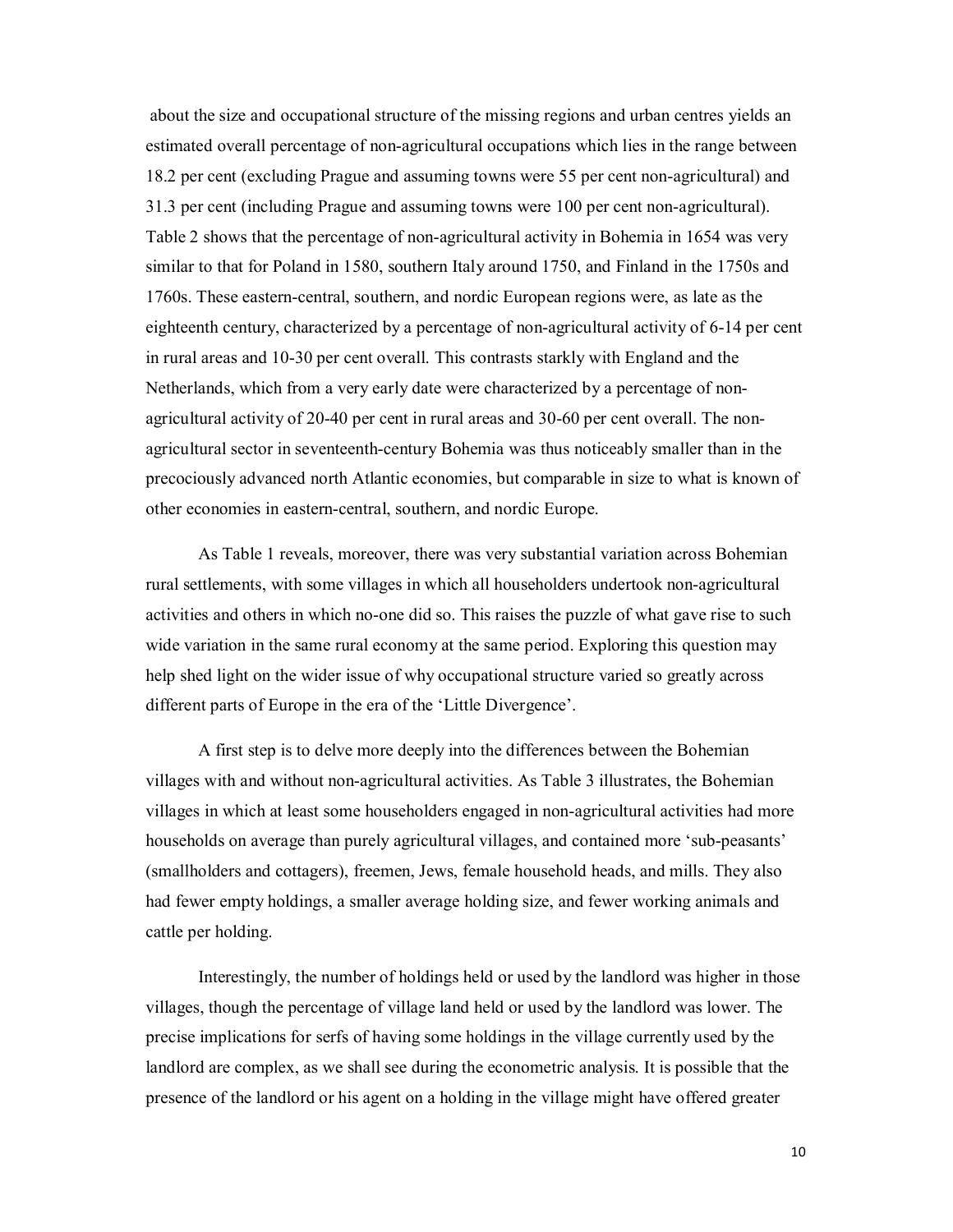| Variable                                             | Obs  | Mean  | Std. Dev.                                                                                  | Min          | Max  | Obs  | Mean   | Std. Dev. | Min  | Max  |
|------------------------------------------------------|------|-------|--------------------------------------------------------------------------------------------|--------------|------|------|--------|-----------|------|------|
|                                                      |      |       | Percentage non-agricultural occupations > 0<br>Percentage non-agricultural occupations = 0 |              |      |      |        |           |      |      |
| percentage of non-agricultural occupations           | 1822 | 0.22  | 0.22                                                                                       | 0.01         | 1.00 | 5161 | 0.00   | 0.00      | 0.00 | 0.00 |
| number of holdings                                   | 1822 | 17.57 | 14.81                                                                                      | $\mathbf{1}$ | 133  | 5161 | 9.28   | 7.90      | 1    | 99   |
| percentage of empty holdings                         | 1822 | 0.12  | 0.17                                                                                       | 0.00         | 0.88 | 5161 | 0.14   | 0.21      | 0.00 | 0.99 |
| total arable land of occupied holdings per<br>holder | 1822 | 21.91 | 18.41                                                                                      | 0            | 240  | 5161 | 27.86  | 24.64     | 0    | 390  |
| number of working animals per holder                 | 1822 | 1.48  | 1.00                                                                                       | 0            | 8    | 5161 | 1.92   | 1.19      | 0    | 11   |
| number of cattle per holder                          | 1822 | 2.38  | 1.12                                                                                       | 0            | 14   | 5161 | 2.51   | 1.43      | 0    | 34   |
| percentage of 'cottagers'                            | 1822 | 0.29  | 0.28                                                                                       | 0.00         | 1.00 | 5161 | 0.22   | 0.29      | 0.00 | 1.00 |
| percentage of smallholders'                          | 1822 | 0.17  | 0.23                                                                                       | 0.00         | 1.00 | 5161 | 0.11   | 0.22      | 0.00 | 1.00 |
| percentage of 'freemen'                              | 1822 | 0.02  | 0.15                                                                                       | 0.00         | 1.00 | 5161 | 0.01   | 0.12      | 0.00 | 1.00 |
| percentage of Jews                                   | 1822 | 0.004 | 0.05                                                                                       | 0.00         | 1.00 | 5161 | 0.0002 | 0.01      | 0.00 | 1.00 |
| percentage of female household heads                 | 1822 | 0.034 | 0.06                                                                                       | 0.00         | 0.50 | 5161 | 0.032  | 0.11      | 0.00 | 1.00 |
| presence of a town on an estate                      | 1822 | 0.57  | 0.49                                                                                       | 0            | 1    | 5161 | 0.54   | 0.50      | 0    | 1    |
| presence of a mill                                   | 1822 | 0.02  | 0.40                                                                                       | 0            | 1    | 5161 | 0.01   | 0.08      | 0    | 1    |
| percentage of holders with less than 15 strych       | 1822 | 0.48  | 0.32                                                                                       | 0.00         | 1.00 | 5161 | 0.32   | 0.34      | 0.00 | 1.00 |
| presence of landlord in at least 1 holding           | 1822 | 0.08  | 0.27                                                                                       | 0            | 1    | 5161 | 0.06   | 0.25      | 0    | 1    |
| number of holdings held/used by landlord             | 1822 | 0.165 | 0.82                                                                                       | 0            | 16   | 5161 | 0.146  | 0.79      | 0    | 19   |
| percentage of arable land held/used by landlord      | 1804 | 0.016 | 0.08                                                                                       | 0.00         | 1.00 | 5106 | 0.018  | 0.09      | 0.00 | 1.00 |

**Table 3: Summary Statistics of Villages in Bohemia by Percentage of Non-Agricultural Occupations, Berní Rula 1654**

Sources: see text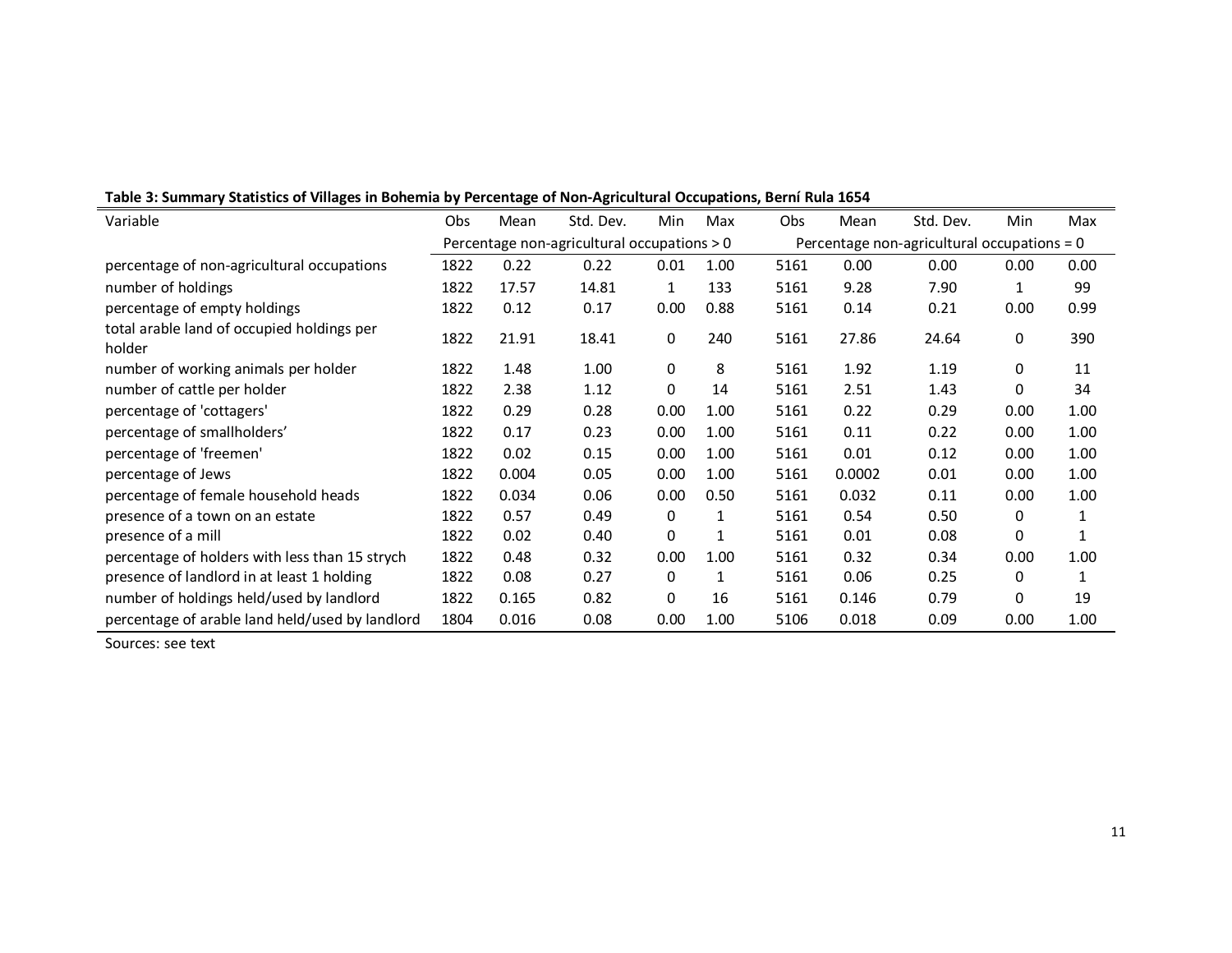possibilities of manorial information, monitoring and control over villagers' activities. In that case, this variable might be interpreted as a proxy measure of the local strength of the second serfdom, although only at its 'intensive margin' (stronger versus weaker enforcement of an existing institutional system), not at the 'extensive margin' (presence or absence of the institutional system altogether). These interpretive issues are explored in greater depth in Section 10 below.

Table 4 shows that the 6.8 per cent of villages with at least one holding currently being used by the landlord differed from those without in many ways. They had more households, a higher percentage of empty holdings, smaller plots of arable land, slightly fewer working animals, many fewer cattle, and a lower percentage of cottagers, freemen, and female household heads. Slightly higher non-agricultural activity was thus only one of many distinctive characteristics of villages in which at least one holding was being used by the landlord.

The figures on early modern Bohemian rural occupational structure and its socioeconomic correlates presented in Tables 1-4 are unconditional averages, of course, and we must be careful in interpreting such simple correlations. For one thing, they do not control for other village characteristics; for another, they do not say anything about causality. It could be that the characteristics we observe in the villages with non-agricultural occupations in fact encouraged those activities, but it also could be that non-agricultural activity in a village caused the village to develop specific characteristics. Moreover, villages with certain underlying characteristics might attract both non-agricultural activities and other phenomena such as female headship, cattle-raising, or the desire of the landlord to occupy holdings there.

The findings from Tables 1-4 thus call for a multivariate analysis of the relationship between rural non-agricultural activities and village characteristics under the second serfdom, to which we now turn.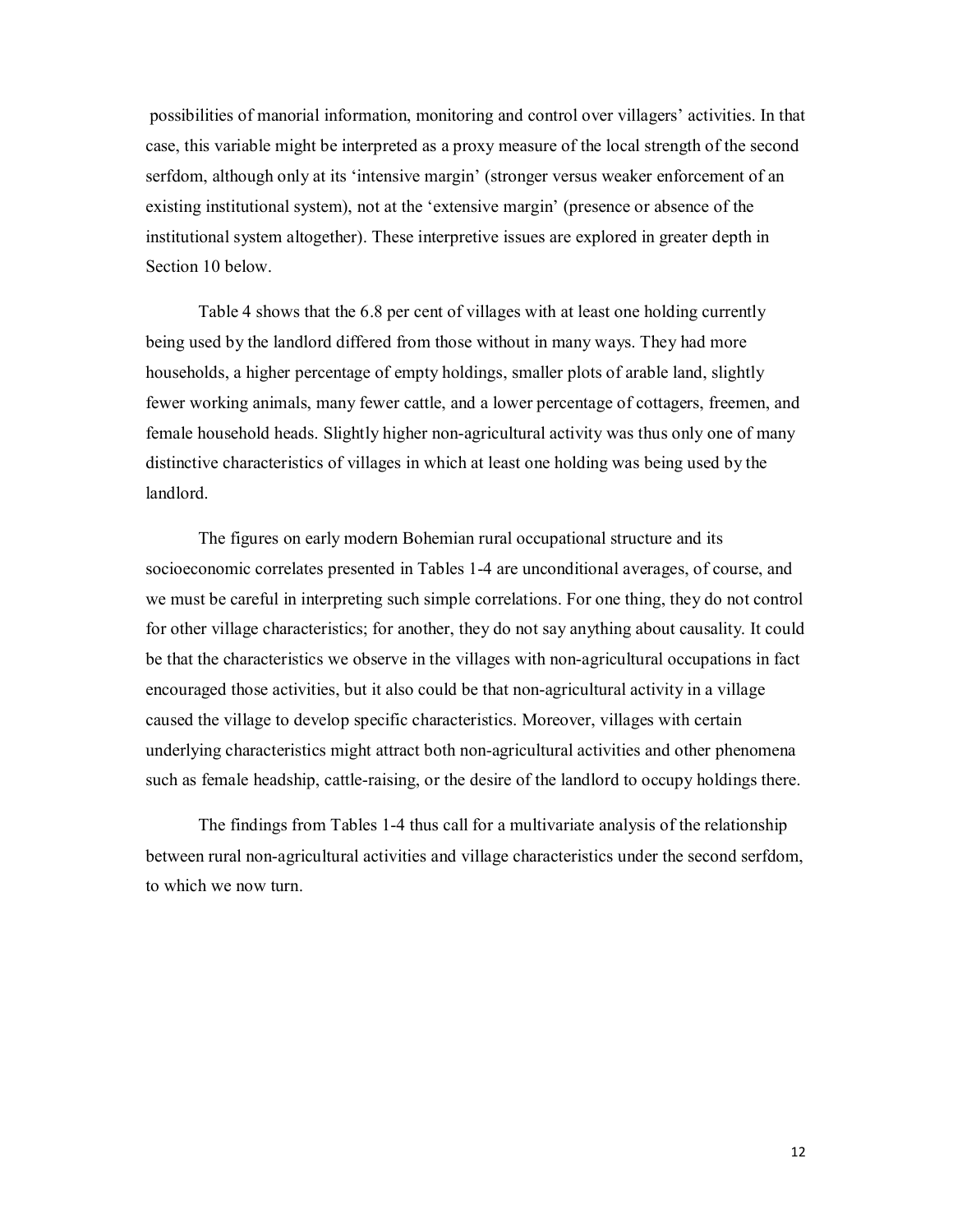| Variable                                          | Obs | Mean         | Std. Dev.                   | Min          | Max  | Obs  | Mean                            | Std. Dev. | Min      | Max      |
|---------------------------------------------------|-----|--------------|-----------------------------|--------------|------|------|---------------------------------|-----------|----------|----------|
|                                                   |     |              | Landlord Present in Village |              |      |      | Landlord Not Present in Village |           |          |          |
| percentage of non-agricultural occupations        | 472 | 0.063        | 0.14                        | 0.00         | 1.00 | 6511 | 0.057                           | 0.15      | 0.00     | 1.00     |
| number of holdings                                | 472 | 13.62        | 10.47                       | 1            | 118  | 6511 | 11.28                           | 10.80     | 1        | 133      |
| percentage of empty holdings                      | 472 | 0.29         | 0.20                        | 0.00         | 0.86 | 6511 | 0.13                            | 0.19      | 0.00     | 0.99     |
| total arable land of occupied holdings per holder | 472 | 25.05        | 16.39                       | 0            | 121  | 6511 | 26.40                           | 23.75     | 0        | 390      |
| number of working animals per holder              | 472 | 1.78         | 1.05                        | 0            | 6.5  | 6511 | 1.81                            | 1.17      | 0        | 11       |
| number of cattle per holder                       | 472 | 2.20         | 1.14                        | 0            | 11.5 | 6511 | 2.49                            | 1.37      | 0        | 34       |
| percentage of 'cottagers'                         | 472 | 0.21         | 0.26                        | 0.00         | 1.00 | 6511 | 0.24                            | 0.29      | 0.00     | 1.00     |
| percentage of 'smallholders'                      | 472 | 0.13         | 0.23                        | 0.00         | 1.00 | 6511 | 0.13                            | 0.22      | 0.00     | 1.00     |
| percentage of 'freemen'                           | 472 | 0.002        | 0.02                        | 0.00         | 0.50 | 6511 | 0.02                            | 0.13      | 0.00     | 1.00     |
| percentage of Jews                                | 472 | 0.003        | 0.05                        | 0.00         | 1.00 | 6511 | 0.001                           | 0.03      | 0.00     | 1.00     |
| percentage of female household heads              | 472 | 0.029        | 0.08                        | 0            |      | 6511 | 0.033                           | 0.10      | 0        |          |
| presence of a town on an estate                   | 472 | 0.38         | 0.49                        | 0            |      | 6511 | 0.56                            | 0.50      | 0        |          |
| presence of a mill                                | 472 | 0.06         | 0.24                        | 0            |      | 6511 | 0.06                            | 0.23      | 0        |          |
| percentage of holders with less than 15 strych    | 472 | 0.34         | 0.31                        | 0.00         | 1.00 | 6511 | 0.36                            | 0.35      | 0.00     | 1.00     |
| presence of landlord in at least 1 holding        | 472 | $\mathbf{1}$ | 0                           | 1            |      | 6511 | 0                               | $\Omega$  | 0        | 0        |
| number of holdings held/used by landlord          | 472 | 2.23         | 2.21                        | $\mathbf{1}$ | 19   | 6511 | $\Omega$                        | $\Omega$  | $\Omega$ | $\Omega$ |
| percentage of arable land held/used by landlord   | 470 | 0.26         | 0.22                        | 0.00         | 1.00 | 6440 | 0.00                            | 0.00      | 0.00     | 0.00     |

## **Table 4: Summary Statistics of Villages in Bohemia by Presence of Landlord, Berní Rula 1654.**

Sources: see text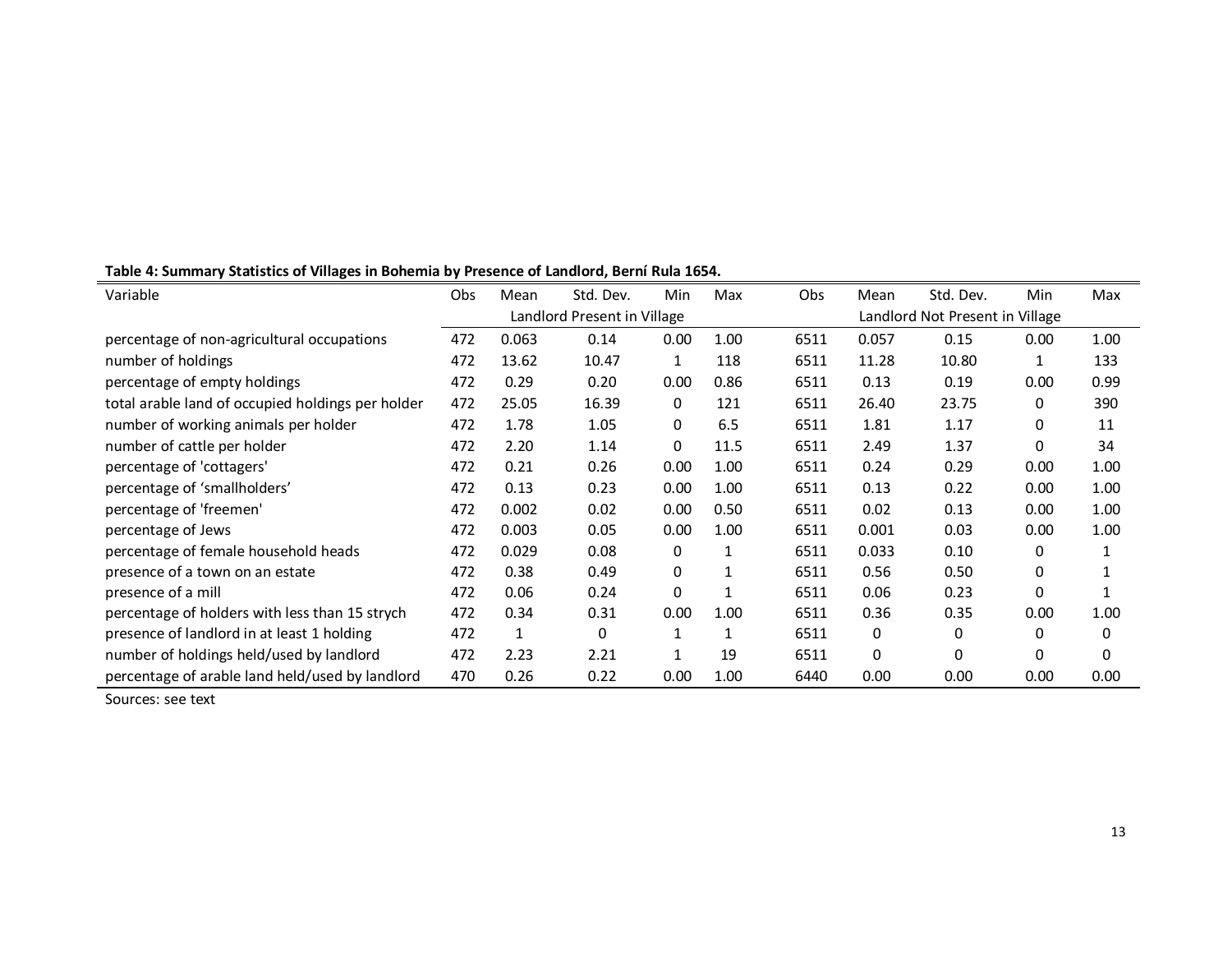#### **4. The Multivariate Analysis of Early Modern Bohemian Occupational Structure**

We undertook a multivariate regression analysis to investigate the relationship between the percentage of holders employed in non-agricultural occupations in a Bohemian village in 1654 and the characteristics of that village. The explanatory variables included measures of the village's size, its arable sector, its pastoral sector, its social composition, its female headship, the presence of mills, the proximity of towns, and landlord presence in the village. The general regression equation we estimated can be written as follows:

*NonagricEmpl<sub>ij</sub>=* $\alpha + \beta_1$ (Village Size)<sub>ij</sub>+  $\beta_2$ (Arable Sector)<sub>ij</sub>+  $\beta_3$ (Pastoral Sector)<sub>ij</sub>+  $\beta_4$ (Social *Composition*)<sub>ij</sub>+  $\beta_5$ (Other Characteristics)<sub>ij</sub>+  $\beta_6$ (Landlord Presence)<sub>ij</sub>+  $\delta_i$ + $\varepsilon_{ij}$  (1)

*NonagricEmplij* is the percentage of non-agricultural activity in village *i* located on an estate *j*,  $\alpha$  is a constant term,  $\delta_i$  is an estate *j* fixed effect, and  $\varepsilon_{ij}$  is an error term. The  $\beta$ coefficients represent the vectors of estimated coefficients, since each set of explanatory variables contains several regressors.

*Village Size* is captured by two variables: the number of occupied holdings in the village (largely exogenous); and the percentage of empty holdings in the village (to control for the effects of the Thirty Years War and post-war emigration). For all practical purposes, the number of holdings in a Bohemian village in 1654 can be regarded as exogenous to the current occupational structure of that village. It was not possible to migrate freely into a Bohemian village and set up a new household there: an in-migrant had to take on an existing holding or live as a lodger with an existing householder. The number of holdings in a village, therefore, was the outcome not of short-term, individual choices, but rather of a long-term process of development. Initially, it was determined by the original village settlement charter, typically dating from the medieval period, which legally fixed the number, size, and legal stratum of all holdings in the village. This number could be modified gradually over ensuing centuries via manorial and communal pressure and negotiation: typically, the number of holdings of the 'peasant' stratum remained almost static, while the number of 'sub-peasant' (smallholder and cottager) holdings gradually increased.<sup>14</sup> In principle, therefore, the number of holdings in a village could be influenced over very long periods by economic opportunities (including non-agricultural ones) which exerted pressure on the manorial and

<sup>&</sup>lt;sup>14</sup> For a discussion of this process, see Cerman (1995); Ogilvie and Cerman (1995).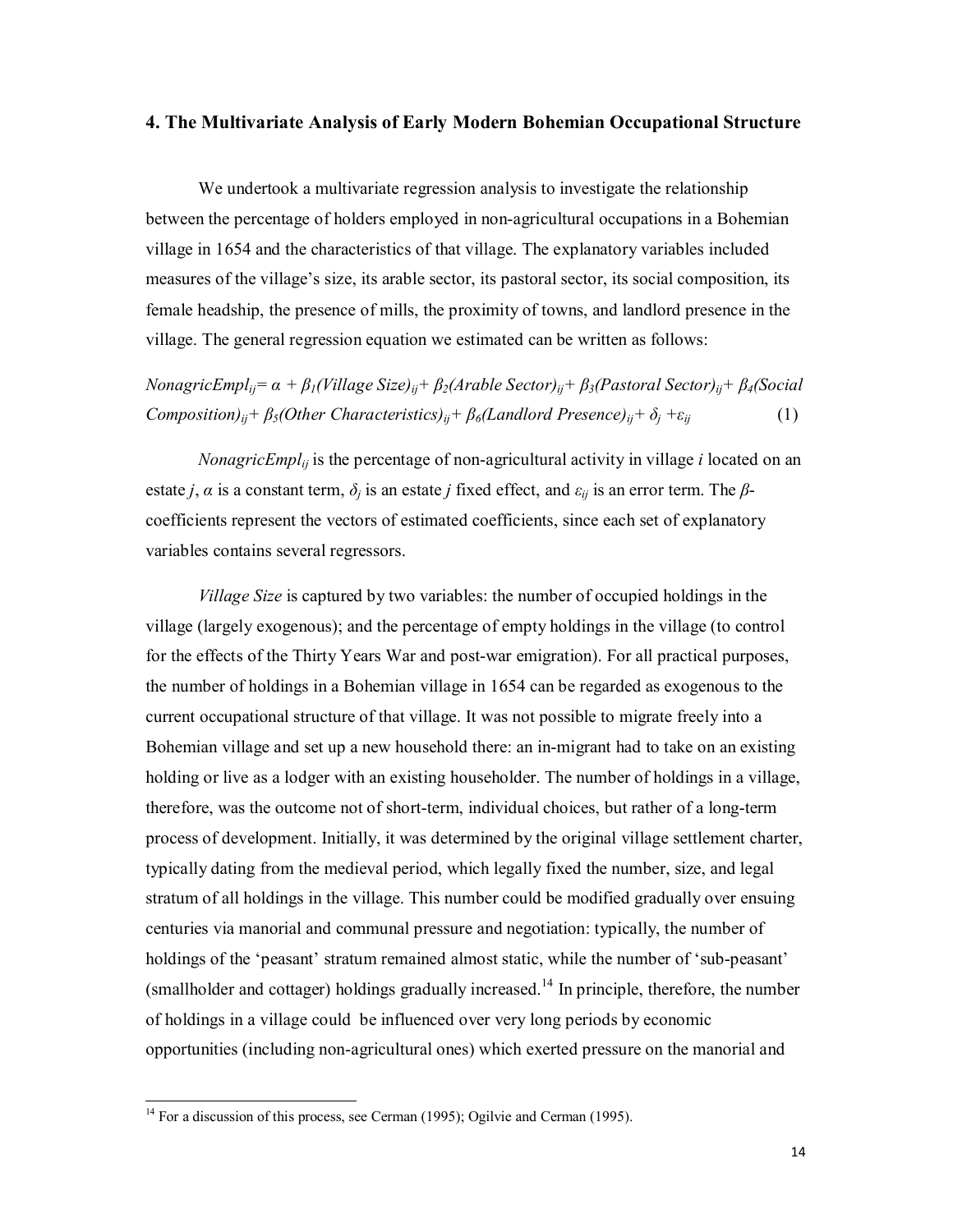communal institutions that decided on whether new holdings could be established. In the short to medium term, however, it could not be changed. For all practical purposes, the number of holdings in a Bohemian village at any given date during the second serfdom was determined institutionally and historically, and was thus exogenous to the current occupational structure of that village.

*Arable Sector* is captured in our regressions by the number of *strych* of arable land per holder in the village.<sup>15</sup> The size of arable land attached to each holding resembles the number of holdings in the village in being fixed legally and institutionally via the original village charter. In Bohemia until 1869, each landholding was legally impartible: its owner was not allowed to sell or bequeath any land separately from the rest of the farm.<sup>16</sup> The average amount of arable land per village holding could change through the formation of new 'subpeasant' holdings with smaller amounts of arable land but, as discussed above, this was a gradual process which took place over a period of generations or centuries, via institutional and social negotiation. For all practical purposes, the average area of arable land per holding in a village at any given date during the second serfdom was exogenous to the current occupational structure of that village.

*Pastoral Sector* is measured by two variables: the number of working animals per holder and the number of cattle per holder. In actuality, there is a case for regarding working animals as part of the arable sector, since they were mainly used to draw ploughs and other equipment used in arable cultivation. The number of working animals was to some extent institutionally fixed via the manorial rental charter (*Urbar*) which legally obliged each holder of a particular status of holding to keep a enough draft animals to supply a specified quantity of draft services to the landlord's demesne, although they were also used in serfs' own arable cultivation. The number of cattle (non-working animals) was also to some extent institutionally determined, since it reflected the holder's ownership of private pasture or access to communal grazing. But the number of cattle on a holding was also partly a choice variable, reflecting the availability of household labour and the opportunity costs of allocating it to tend animals. To some extent, thefore, a household was likely to have chosen the number of cattle it owned simultaneously with its decision about engaging in nonagricultural activity, as we discuss below in Section 6.

<sup>&</sup>lt;sup>15</sup> As mentioned above, 1 *strych* = c. 0.29 hectares.<br><sup>16</sup> Zeitlhofer (2011), 133; Velková (2012), 510.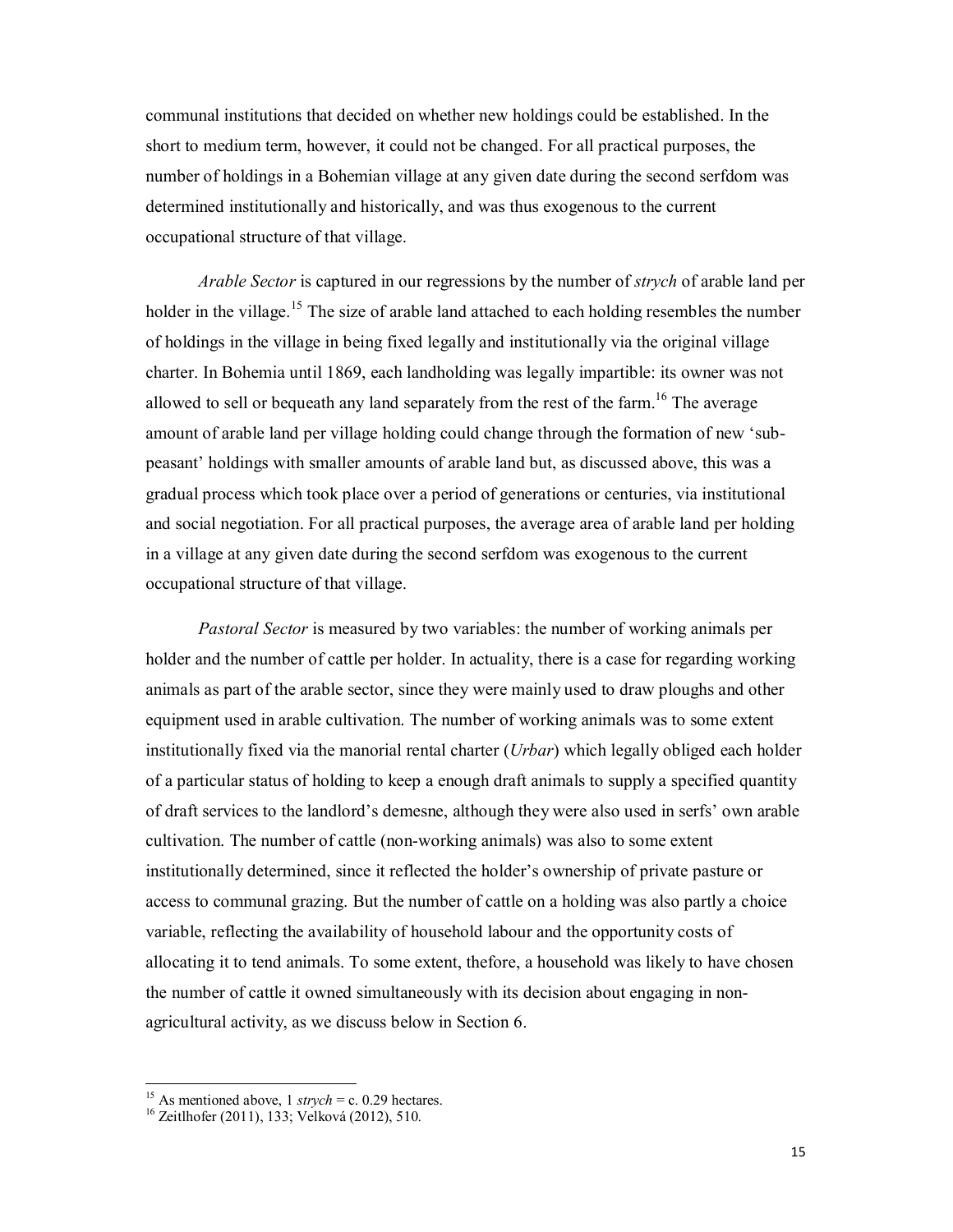*Social Composition* is captured in our regression model by the percentage of holders in the village identified as belonging to each legally defined social stratum. The *Berní Rula* identified each taxpayer according to his or her institutionally defined social category: town burgher (*měšťan, Bürger*); peasant (*sedlák*, *rolník, Bauer*); smallholder (*zahradník*, *Gärtner*), cottager (*chalupník, Häusler*), inmate-lodger (*podruh, Hausgenosse*), freeman (*svobodník, Freibauer*), and Jew (*žid, Jude*). As mentioned above, it was not possible for a new holder to migrate freely into any Bohemian village and settle there: he or she had to live on an existing holding of defined social stratum. The relative size of each stratum in the village was laid down in the original village settlement charter and modified, if at all, very gradually by pressure on manorial and communal institrutions over a period of centuries. For all practical purposes, the size of the various legal strata in a Bohemian village at any given point during the second serfdom was exogenous to the current occupational structure of the village.

The *Other Characteristics* in our regression model include four further variables with the potential to affect occupational structure. The first is the percentage of holders in the village with less than 15 *strych* (c. 4.3 hectares) of arable land, since this was the amount required for an average early modern central European family to live completely from farming.<sup>17</sup> The legal impartibility of Bohemian holdings, together with the slow historical process by which new and smaller holdings were permitted to form in Bohemian villages, meant that this variable was exogenous to the current occupational structure of the village.

A second 'other' characteristic was the presence of a mill in the village. The location of mills in pre-modern economies depended primarily upon natural endowments, specifically the existence and hydrological characteristics (water volume, depth, flow gradient) of the watercourse providing the energy to drive the mill. Building a mill was a non-trivial undertaking, moreover, which was unlikely to be initiated in response to short-term fluctuations in local demand for milling power. The presence of a village mill was therefore exogenous to the current occupational structure of the village.

A third 'other' characteristic was the presence of a town on the estate in which the village was located. In early modern Bohemia, a town was not simply a settlement that was larger in size than a village; rather, it was an institutional entity with a distinctive legal status. A Bohemian town was a settlement that had been granted privileges by the landlord, the crown, or another authority which endowed its inhabitants with specific social and economic

<sup>17</sup> Mattmüller (1983), 42; Cerman (1996), 190.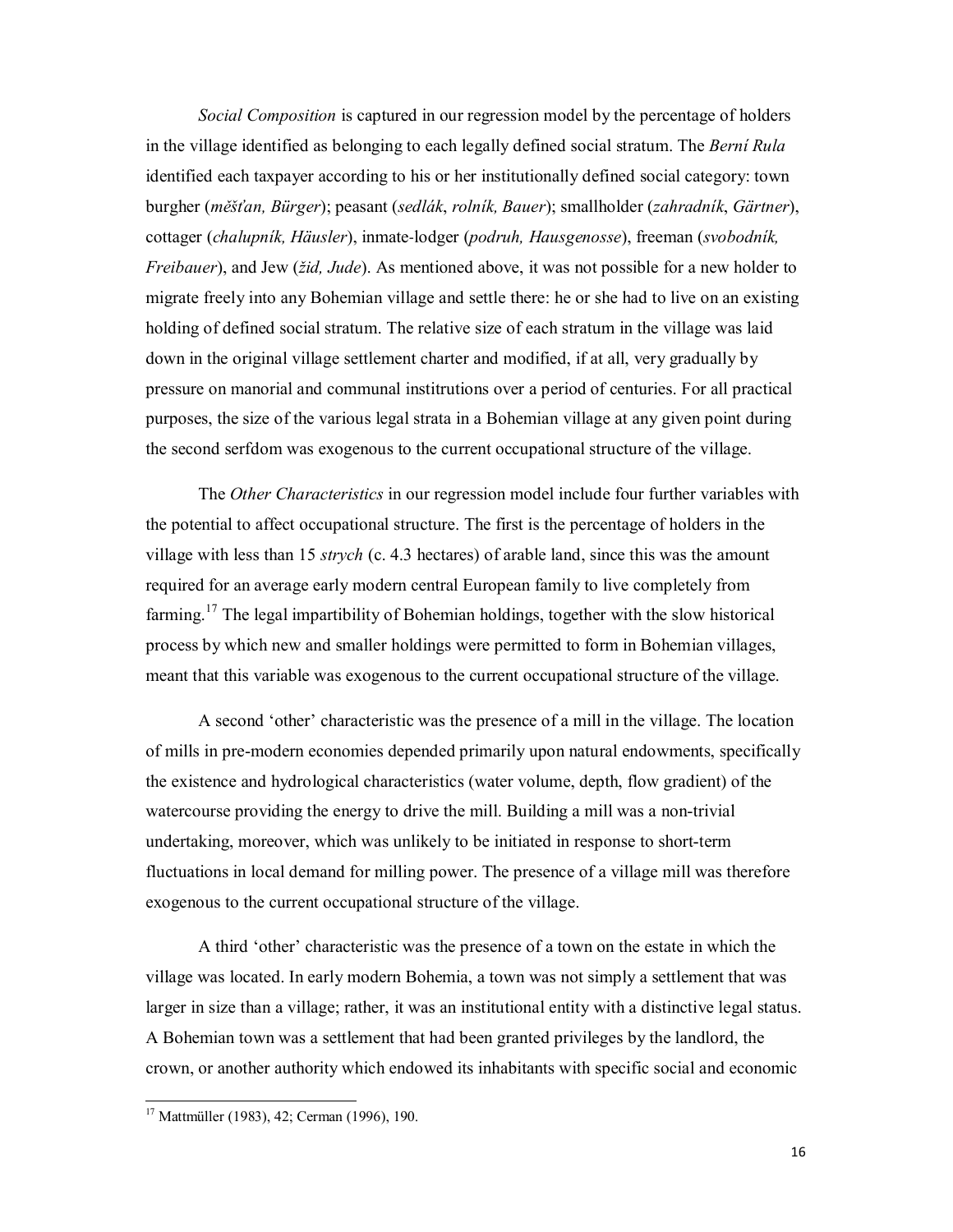entitlements. Town presence was thus exogenous to the current occupational structure of any village on the estate.

A final 'other' characteristic was the percentage of female household heads in the village. This was a choice variable with potential two-way causal links with occupational structure, raising issues of endogeneity which are discussed below in Section 9.

A final set of variables in our regression model consists of three alternative measures of *Landlord Presence*. First, we use a dummy variable indicating the presence in that village of a holding described as being held or used by the landlord. Second, we use the number of holdings in the village which are described as being held or used by the landlord. Finally, we use the percentage of arable land in the village which is described as being held or used by the landlord. The presence of the landlord on village holdings was not a permanent characteristic of the village in question, but rather a relatively short-term phenomenon. Manorial court records in mid-seventeenth-century Bohemia show clearly that landlords regarded empty holdings as an undesirable and, they hoped, temporary result of mortality or emigration, which should either be filled as soon as possible with new serfs or be dissolved and engrossed into the manorial demesne.<sup>18</sup> As discussed below, because the presence of the landlord occupying or using a temporarily empty serf holding was a choice variable on the part of the landlord, it had potential two-way causal links to the current occupational structure of the village. The presence of the landlord on village holdings could affect local occupational choices; but local occupational structure could also attract the landlord to move into village holdings. The resulting endogeneity of landlord presence and occupational structure are discussed in detail in Section 10.

Four major econometric issues arose in our analysis. The first was potential multicollinearity among the explanatory variables. One notable advantage of our data set is the availability of information on an unusually large number of village characteristics. But this raised the problem that some of these characteristics may be highly correlated with one another. To establish the extent of the problem, we calculated correlations among the explanatory variables and variation inflation factors for each of the explanatory variables.

 $18$  Cerman (1996); Ogilvie (2001); Cerman and Zeitlhofer (2002).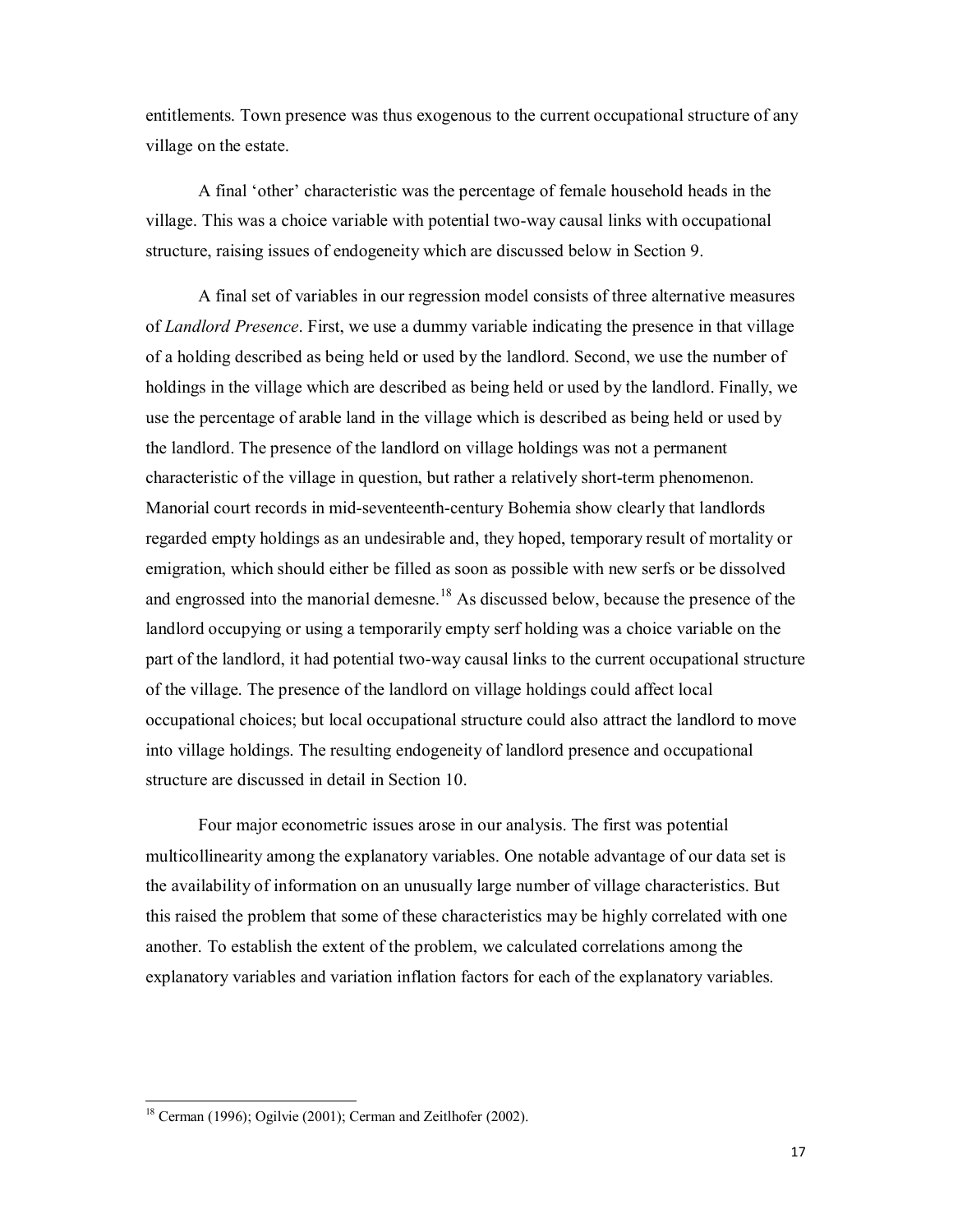The correlations were small and the variation inflation factors less than 2, indicating that multicollinearity was not an issue.<sup>19</sup>

Second, our dependent variable is censored at zero, so we use a Tobit estimator. The Tobit estimator, however, makes a parametric assumption about the distribution of the error term  $\varepsilon_{ii}$ . To check the sensitivity of our results to that assumption, we used estimators which relax the assumption: ordinary least squares (OLS) and the pseudo-Poisson maximum likelihood estimator (PPML). OLS is a widely used estimator which belongs to a class of semiparametric estimators relaxing parametric assumptions concerning the error term.<sup>20</sup> Even though the OLS estimator does not deal with the problem of censoring, we used it as an initial robustness check. The PPML estimator also relaxes parametric assumptions concerning the error term and provides consistent estimates, even if the error term is misspecified.<sup>21</sup> Recent research also shows that the PPML estimator is robust to the presence of a very large percentage of zero values in a data set. We took advantage of that feature, and re-estimated regression equation (1) using this estimator.<sup>22</sup>

Third, the literature on Bohemia, as well as on many other early modern European economies under serfdom, emphasizes that landlords differed greatly in how they administered their estates and hence in the economic constraints they imposed on the rural population.<sup>23</sup> As a consequence, each village might be influenced by an unobserved effect of the particular estate to which it was subject.<sup>24</sup> We controlled for such unobservable estateeffects using estate-specific dummies  $\delta_i$ . In addition, however, we regarded it as prudent to allow for arbitrary correlation and heteroskedasticity of errors within estates.<sup>25</sup> This is because in the case of correlation or heteroskedasticity within clusters – in our case among the villages subject to a particular estate – the usual standard errors will be biased downwards, prompting us to identify estimated coefficients as statistically significant even

<sup>&</sup>lt;sup>19</sup> The only exception is the 'percentage of peasants' which is correlated with the 'percentage of cottagers' and the 'percentage of smallholders' respectively. This is not surprising, given that these were the three largest rural social strata. We discuss this issue in later sections of the paper.

<sup>&</sup>lt;sup>20</sup> E.g. Ichimura (1993).<br><sup>21</sup> Gouriéroux et al. (1984a, 1984b).<br><sup>22</sup> Santos Silva and Tenreyro (2006), (2011). One of the properties of PPML is that the dependent variable does not have to be an integer: see Gouriéroux et al (1984a, 1984b) and Cameron and Trivedi (1998). We therefore estimated PPML with the dependent variable being the number of non-agricultural occupations in a village as well as their percentage. The estimation used a Stata user-written command ppml.

<sup>&</sup>lt;sup>23</sup> Ogilvie and Edwards (2000); Dennison and Ogilvie (2007); Dennison (2011); Ogilvie (2013).<br><sup>24</sup> Concrete evidence of this phenomenon on two Bohemian estates is discussed in Ogilvie and Edwards (2000).<br><sup>25</sup> Wooldridge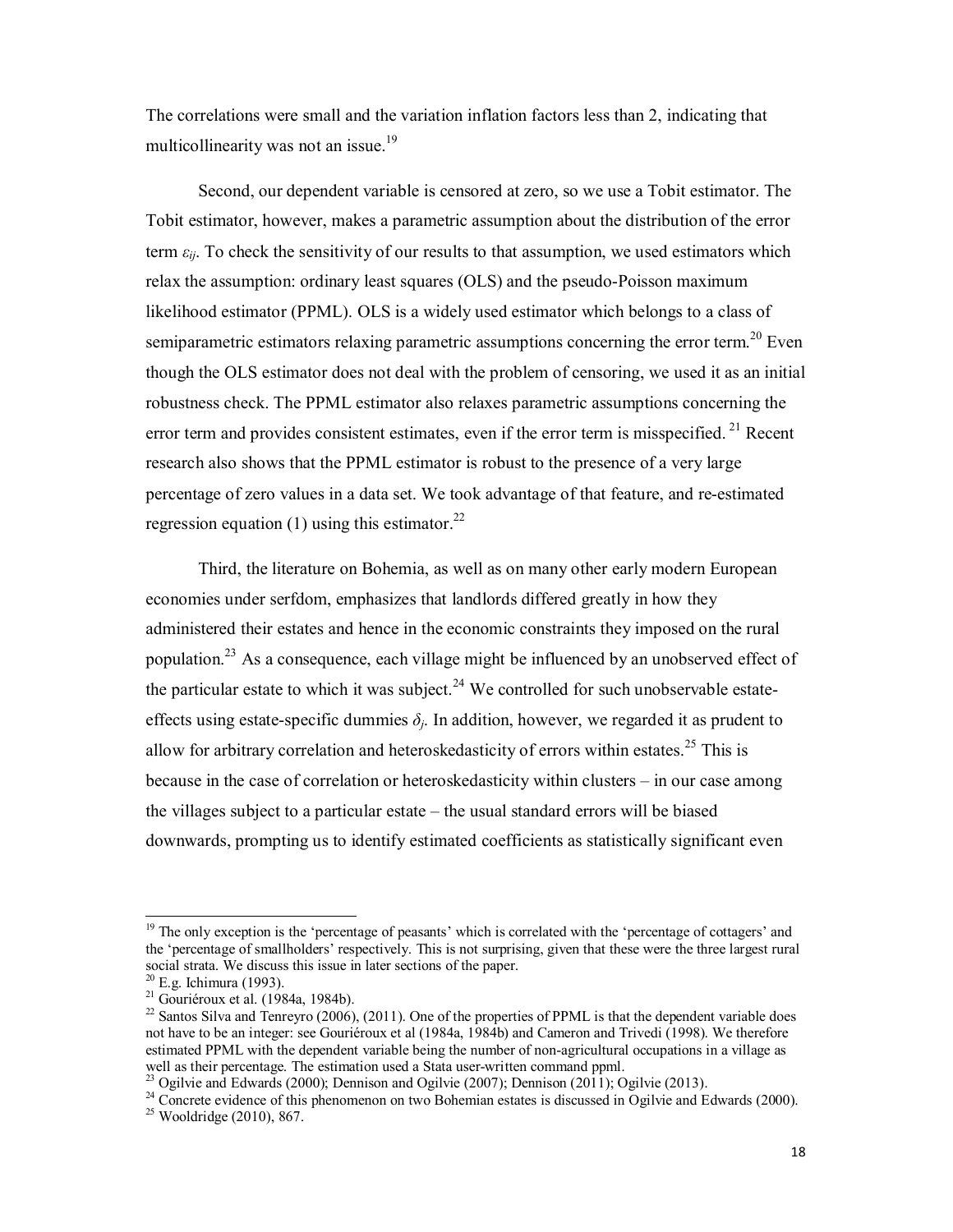though they might not actually be so. To remedy this, we used cluster-robust standard errors at the estate level.

A final econometric issue was the presence of outliers. Our data set contained observations with extreme values for four variables: village size, female headship, farm size, and animal numbers. First, there were 490 villages with fewer than 2 occupied holdings and 5 villages with over 100. By the standards of Bohemia in 1654, where the mean village had 11 occupied holdings, these villages were outliers. Second, the dataset contained 147 villages with over 30 per cent female household heads, which was nearly ten times the mean female headship rate for Bohemian villages in the early modern period.<sup>26</sup> Third, the data set contained 100 villages with over 100 *strych* arable land per holding, which was nearly four times the average for Bohemia in 1654. Finally, there were 55 villages with more than 5 working animals per holding, which was extremely high given that the mean was less than 2 animals per holding. Because these observations fell so far outside the norm for early modern Bohemia, it is possible that they reflect inaccuracies in the data sources or peculiar local circumstances.<sup>27</sup> This possibility is a matter of particular concern given that the Tobit estimator is highly sensitive to extreme values of variables.

We therefore estimated our models both with and without the observations affected by these extreme values. Although the models were not affected by the inclusion or exclusion of observations with extreme village size, farm size, or animal numbers, they were strongly affected by the 147 observations with extremely high percentages (over 30 per cent) of female household heads. These villages were outliers in two respects, since they were also extremely small: 77 per cent of them had only 1, 2 or 3 occupied holdings, a fact that contributed to generating extreme values of female headship for purely arithmetical reasons.<sup>28</sup> Since these 147 villages had 10 times the average female headship rate, predominantly consisted of settlements with 3 holders or fewer, and accounted for only 2.1 per cent of all

 $^{26}$  On female headship in Bohemia in 1654, see Table 1 below; on female headship in Bohemia at various dates between 1591 and 1722, see Ogilvie and Edwards (2000), esp. 969 (Table 1).<br><sup>27</sup> An example of unusual local circumstances is a situation in which a village had an extremely small number of

occupied holdings; such a village was not only an outlier in itself, but its very small number of holdings would in turn tend, for purely arithmetical reasons, to generate extreme values of variables (such as female headship) calculated as a percentage of occupied holdings or those (such as mean size of arable or mean number of

 $^{28}$  The unusually small size of the 147 villages with over 30% female headship can be seen from the following frequency distribution: 22% had only 1 occupied holding, 42% had 1-2 holdings, 77% had 1-3 holdings, 93% had 1-6 holdings, and 98% had 1-10 holdings (and were thus below the mean village size in 1654). For comparison, of the 6,386 villages with 30% or lower female headship, 9% had only 1 occupied holding, 16% had 1-2 holdings, 23% had 1-3 holdings, 44% had 1-6 holdings, and 67% had 1-10 holdings.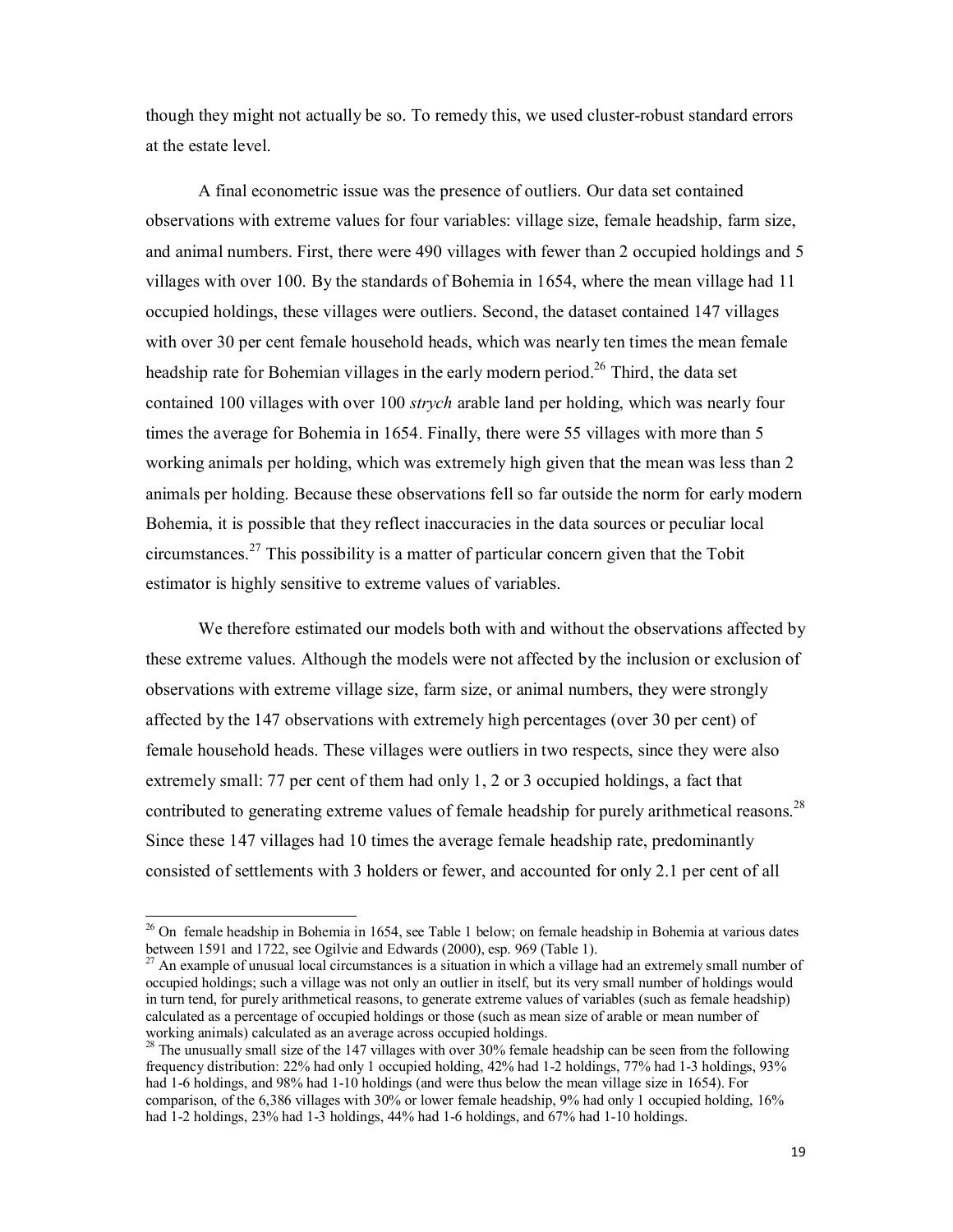observations, we regarded the models estimated excluding these extreme observations as more reliable. The models reported in Tables 5-7 are therefore those estimated excluding these outlier values for female headship. A more radical treatment of the outlier issue, which additionally excludes observations with fewer than 2 or more than 100 holders, with more than 100 *strych* average holding size, and with more than 5 working animals per holding, is reported in Appendix B.

The regression result for the basic specification is presented in Table 5, column 1. Holding constant all variables included in the regression, the percentage of non-agricultural activity is positively related to the size of the village, the percentage of smallholders and cottagers, the presence of a mill, female household headship, the number of (non-working) cattle per holder, and the presence of holdings used by the landlord. It is negatively related to the area of arable land per holder, the number of working animals per holder, and the presence of a town on the estate.

Before discussing the economic implications of these findings, we must take account of the fact that parts of Bohemia had been a battleground at one or more points during the Thirty Years War. As mentioned earlier, the *Berní Rula* carefully recorded the presence of empty and ruined holdings, and this enables us to calculate a measure of war destruction: the percentage of empty holdings in a village. Controlling for empty holdings is important not only because it holds constant the effects of the Thirty Years War, but also because it accounts for a potential bias in our landlord presence variable, since the use of an empty holding by a landlord might also be picking up the effect of the war. The specification in Table 5 column 2 takes these factors into account, and finds that the percentage of empty holdings is negatively associated with the percentage of non-agricultural activity in a village. Its presence in the equation does not change the statistical significance of the original variables, but it does non-trivially increase the magnitude of the coefficient on the variable measuring landlord presence. This indicates that our suspicions were right: the landlord presence variable was indeed picking up the negative effect of empty holdings on nonagricultural activity, which must therefore be controlled for. $29$ 

<sup>&</sup>lt;sup>29</sup> We see that the estimated coefficients of the variables in the category 'other village characteristics' also changed their magnitudes, which indicates that they were also picking up the effect of empty holdings in the village, further corroborating the importance of controlling for it.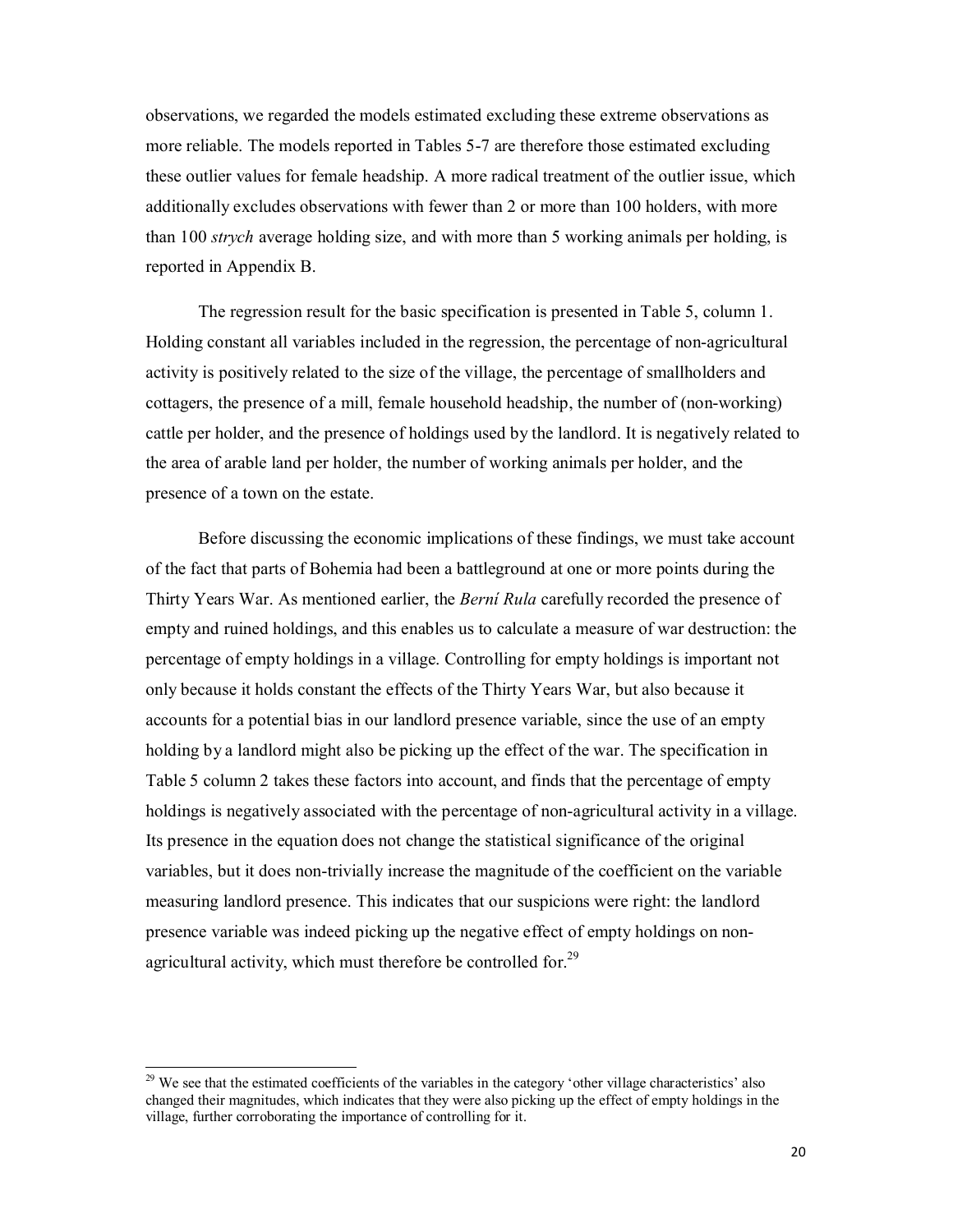|                                                   | (1)           | (2)          | (3)          | (4)           | (5)           | (6)            | (7)            |
|---------------------------------------------------|---------------|--------------|--------------|---------------|---------------|----------------|----------------|
| <b>Size of Village</b>                            |               |              |              |               |               |                |                |
| number of holdings                                | $0.0051***$   | $0.0053***$  | $0.0052***$  | $0.00532***$  | $0.00528***$  | $0.00528***$   | $0.0054***$    |
|                                                   | [0.00002]     | [0.00002]    | [0.00002]    | [0.00002]     | [0.00002]     | [0.00002]      | [0.00002]      |
| percentage of empty holdings                      |               | $-0.179***$  | $-0.185***$  | $-0.179***$   | $-0.1791***$  | $-0.172***$    | $-0.159***$    |
|                                                   |               | [0.0019]     | [0.002]      | [0.0019]      | [0.0018]      | [0.0021]       | [0.00183]      |
| <b>Arable Sector</b>                              |               |              |              |               |               |                |                |
| total arable land on occupied holdings per holder | $-0.0013***$  | $-0.0012***$ | $-0.0011***$ | $-0.001***$   | $-0.00065***$ | $-0.00066$ *** | $-0.00066$ *** |
|                                                   | [0.00003]     | [0.00003]    | [0.00003]    | [0.00003]     | [0.00003]     | [0.00003]      | [0.00003]      |
| <b>Pastoral Sector</b>                            |               |              |              |               |               |                |                |
| number of working animals per holder              | $-0.01565***$ | $-0.0189***$ | $-0.0184***$ | $-0.01563***$ | $-0.0121***$  | $-0.011***$    | $-0.0126***$   |
|                                                   | [0.00046]     | [0.00045]    | [0.00048]    | [0.00046]     | [0.00046]     | [0.00045]      | [0.00046]      |
| number of cattle per holder                       | $0.0113***$   | $0.0127***$  | $0.0124***$  | $0.0117***$   | $0.0114***$   | $0.0097***$    | $0.0111***$    |
|                                                   | [0.00025]     | [0.00025]    | [0.0003]     | [0.00025]     | [0.00024]     | [0.00024]      | [0.00024]      |
| <b>Social Strata</b>                              |               |              |              |               |               |                |                |
| percentage of 'cottagers'                         | $0.169***$    | $0.17***$    |              | $0.182***$    | $0.11***$     | $0.097***$     | $0.108***$     |
|                                                   | [0.0008]      | [0.0009]     |              | [0.0009]      | [0.00121]     | [0.00123]      | [0.00121]      |
| percentage of 'smallholders'                      | $0.302***$    | $0.296***$   |              | $0.308***$    | $0.219***$    | $0.208***$     | $0.22***$      |
|                                                   | [0.001]       | [0.00101]    |              | [0.00101]     | [0.00142]     | [0.00151]      | [0.00142]      |
| percentage of 'freemen'                           |               |              |              | $0.199***$    | $0.1949***$   | 0.19991 ***    | $0.195***$     |
|                                                   |               |              |              | [0.0014]      | [0.00139]     | [0.00138]      | [0.00139]      |
| percentage of Jews                                |               |              |              | $0.93***$     | $0.82***$     | 2.89***        | $0.82***$      |
|                                                   |               |              |              | [0.0009]      | [0.00145]     | [0.0086]       | [0.0014]       |
| percentage of 'peasants'                          |               |              | $-0.22***$   |               |               |                |                |
|                                                   |               |              | [0.001]      |               |               |                |                |
| <b>Other Village Characteristics</b>              |               |              |              |               |               |                |                |
| presence of mill                                  | $0.3704***$   | $0.3703***$  | $0.368***$   | $0.371***$    | $0.368***$    | $0.363***$     | $0.367***$     |
|                                                   | [0.00134]     | [0.00133]    | [0.0014]     | [0.00131]     | [0.00131]     | [0.00129]      | [0.00131]      |

### **Table 5: Regression Analysis of the Determinants of Non-Agricultural Activity in Rural Bohemia in 1654 (Tobit Model)**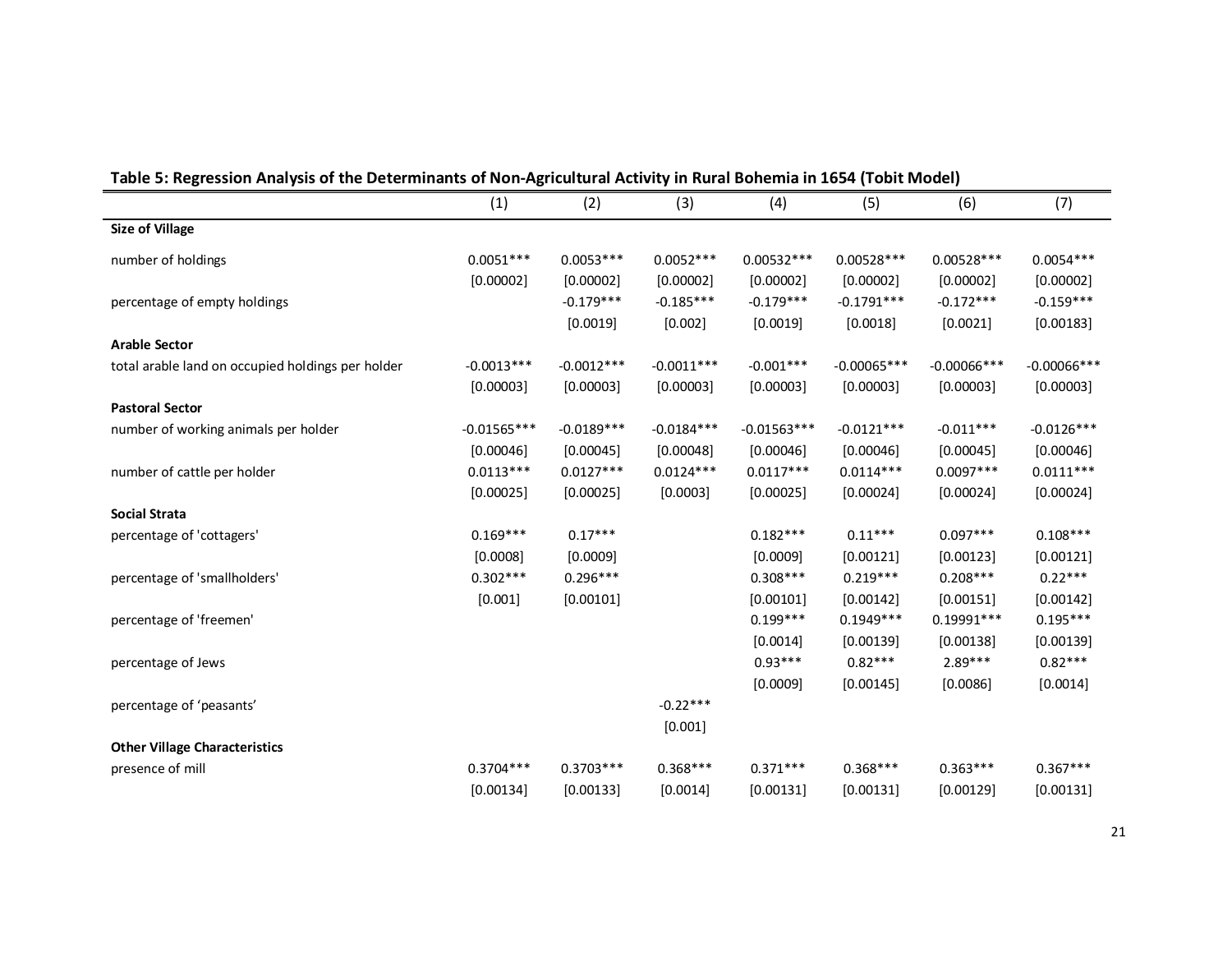| percentage of female household heads                       | $0.0742***$             | $0.0635***$             | $0.0629***$             | $0.0629***$             | $0.0605***$               | $0.0448***$              | $0.057***$               |
|------------------------------------------------------------|-------------------------|-------------------------|-------------------------|-------------------------|---------------------------|--------------------------|--------------------------|
| presence of a town on estate                               | [0.0033]<br>$-2.339***$ | [0.0034]<br>$-2.338***$ | [0.0039]<br>$-2.329***$ | [0.0035]<br>$-2.569***$ | [0.00354]<br>$-2.5439***$ | [0.0036]<br>$-2.5259***$ | [0.00357]<br>$-2.544***$ |
| percentage of holders with less than 15 str of arable land | [0.00073]               | [0.00073]               | [0.00086]               | [0.00075]               | [0.00073]<br>$0.12***$    | [0.00075]<br>$0.13***$   | [0.00074]<br>$0.119***$  |
|                                                            |                         |                         |                         |                         | [0.00138]                 | [0.00139]                | [0.00139]                |
| <b>Second-Serfdom Proxies</b>                              |                         |                         |                         |                         |                           |                          |                          |
| presence of a holding held/used by landlord                | $0.067***$              | $0.091***$              | $0.0915***$             | $0.0912***$             | $0.0925***$               |                          |                          |
|                                                            | [0.00045]               | [0.00087]               | [0.00088]               | [0.00087]               | [0.00087]                 |                          |                          |
| percentage of arable land held/used by landlord            |                         |                         |                         |                         |                           | $0.224***$               |                          |
|                                                            |                         |                         |                         |                         |                           | [0.003]                  |                          |
| number of holdings held/used by landlord                   |                         |                         |                         |                         |                           |                          | $0.009***$               |
|                                                            |                         |                         |                         |                         |                           |                          | [0.00029]                |
|                                                            |                         |                         |                         |                         |                           |                          |                          |
| Constant                                                   | $0.333***$              | $0.331***$              | $0.322***$              | $0.311***$              | $0.265***$                | $0.276***$               | $0.269***$               |
|                                                            | [0.00081]               | [0.00081]               | [0.00098]               | [0.00084]               | [0.00081]                 | [0.00082]                | [0.00082]                |
| <b>Estate Dummies</b>                                      | <b>YES</b>              | <b>YES</b>              | <b>YES</b>              | <b>YES</b>              | <b>YES</b>                | <b>YES</b>               | <b>YES</b>               |
| N                                                          | 6836                    | 6836                    | 6836                    | 6836                    | 6836                      | 6768                     | 6836                     |
| Log-likelihood value                                       | $-1641.4$               | $-1628.4$               | $-1629.9$               | $-1620.5$               | $-1614.04$                | $-1569.01$               | $-1621.2$                |
| Sigma                                                      | 0.2816                  | 0.28143                 | 0.2809                  | 0.2808                  | 0.28005                   | 0.2759                   | 0.2804                   |
| Pseudo- $R^2$                                              | 0.463                   | 0.467                   | 0.4668                  | 0.4699                  | 0.472                     | 0.475                    | 0.4697                   |

Sources: see text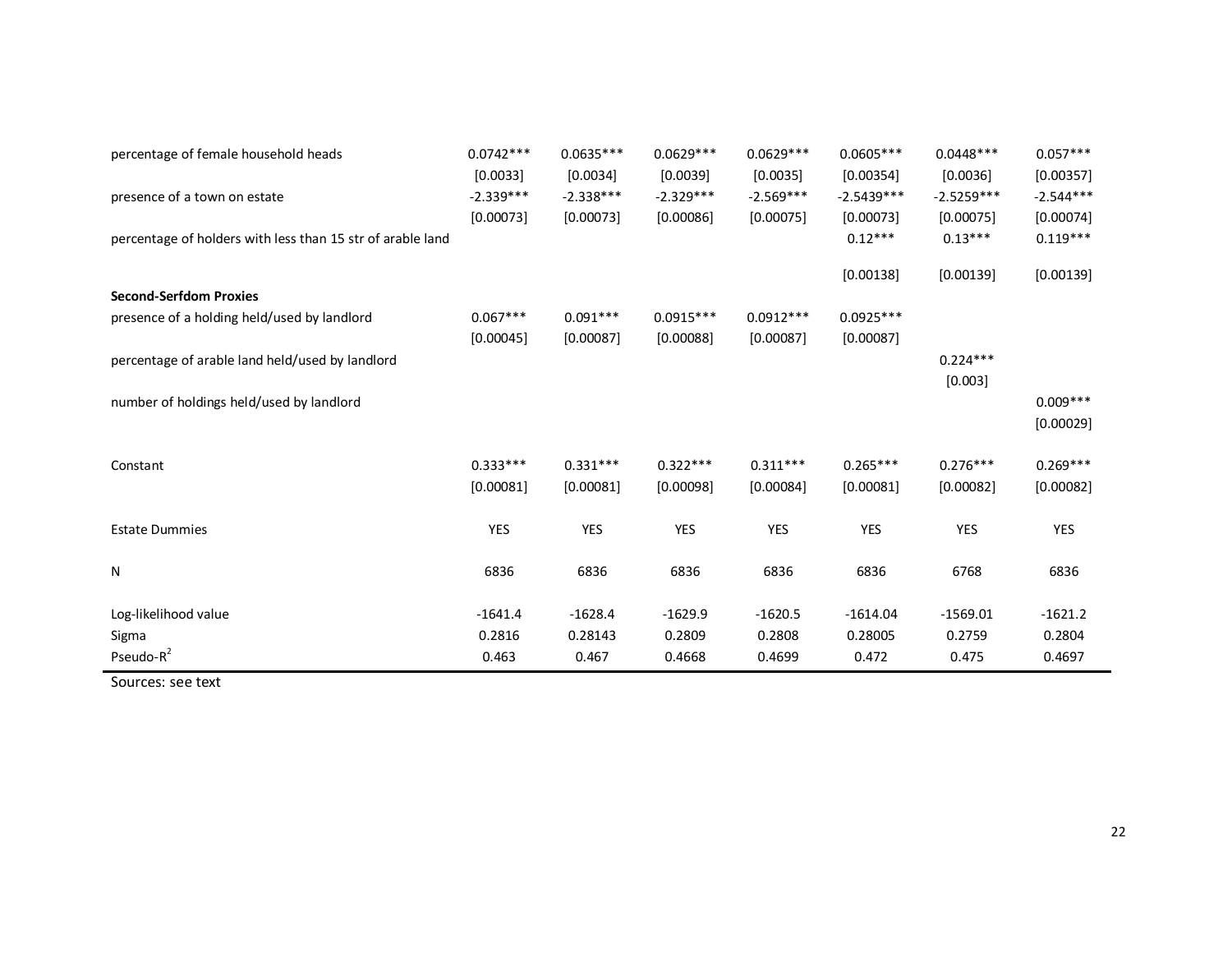A second factor that had to be more deeply explored was the social composition of a village. The relative size of the three main social strata of peasants, smallholders and cottagers is widely regarded as an important indicator of local economic and social orientation in early modern Bohemia.<sup>30</sup> Motivated by this consideration, the regression specifications in Table 5 columns 3, 4 and 5 undertook a closer investigation of the relationship between rural non-agricultural activity and village social structure. The specification in column 3 focuses on the 'peasant' strata, who had the most arable land and thus the greatest capacity to specialize in agricultural as opposed to non-agricultural occupations.<sup>31</sup> The specification in column 4 includes the freemen and Jews, who would be expected to specialize in non-agricultural occupations, a frequent reason for their receiving manorial permits to settle on the estate. The specification in Table 5 column 5 controls for social structure in a different way, by including the variable registering the proportion of holdings with fewer than 15 *strych* (c. 4.3 hectares) of arable land, the minimum size necessary to support a family of average size solely from arable cultivation.<sup>32</sup> In all cases. including these social-composition variables produces significant coefficients with the predicted signs – negative in the case of peasants, positive in the case of all other strata – and leave the significance and the magnitude of most other coefficients unchanged.<sup>33</sup>

A third factor we explore more deeply through alternative specifications is the presence of the landlord. The specifications in Table 5 columns 1-5 captured landlord presence using only a simple dummy variable indicating whether at least one holding in the village was currently used by the landlord. The data, however, enable us to delve into landlord presence more deeply, since we also have information on the number and the size of holdings that were in landlord occupation. The regression specifications in columns 6 and 7 explore the effect on occupational structure of these more precise measures of landlord presence in the village. We estimated all specifications reported in Table 5 columns 1-5 using these alternative measures of landlord presence, but columns 6 and 7 present only the specification in column 5, using the two alternative measures of landlord presence. $34$ 

 $30$  Ogilvie and Cerman (1995); Cerman (1996).<br><sup>31</sup> We exclude the social categories of "smallholder' and cottager' respectively because of multicollinearity with the social category of 'peasant'.<br><sup>32</sup> Mattmüller (1983), 42; Cerman (1996), 190.

<sup>&</sup>lt;sup>33</sup> The only variables showing a non-trivial change in magnitude are those measuring social strata. This is understandable because the strata of smallholders and cottagers had smaller plots than the stratum of peasants, creating a collinearity with the percentage of holders having fewer than 15 *strych* of arable land. We re-<br>estimated that regression specification without the social strata categories and the results were similar.

 $34$  Other results are available from the authors upon request; they are very similar to the ones in columns 1-5.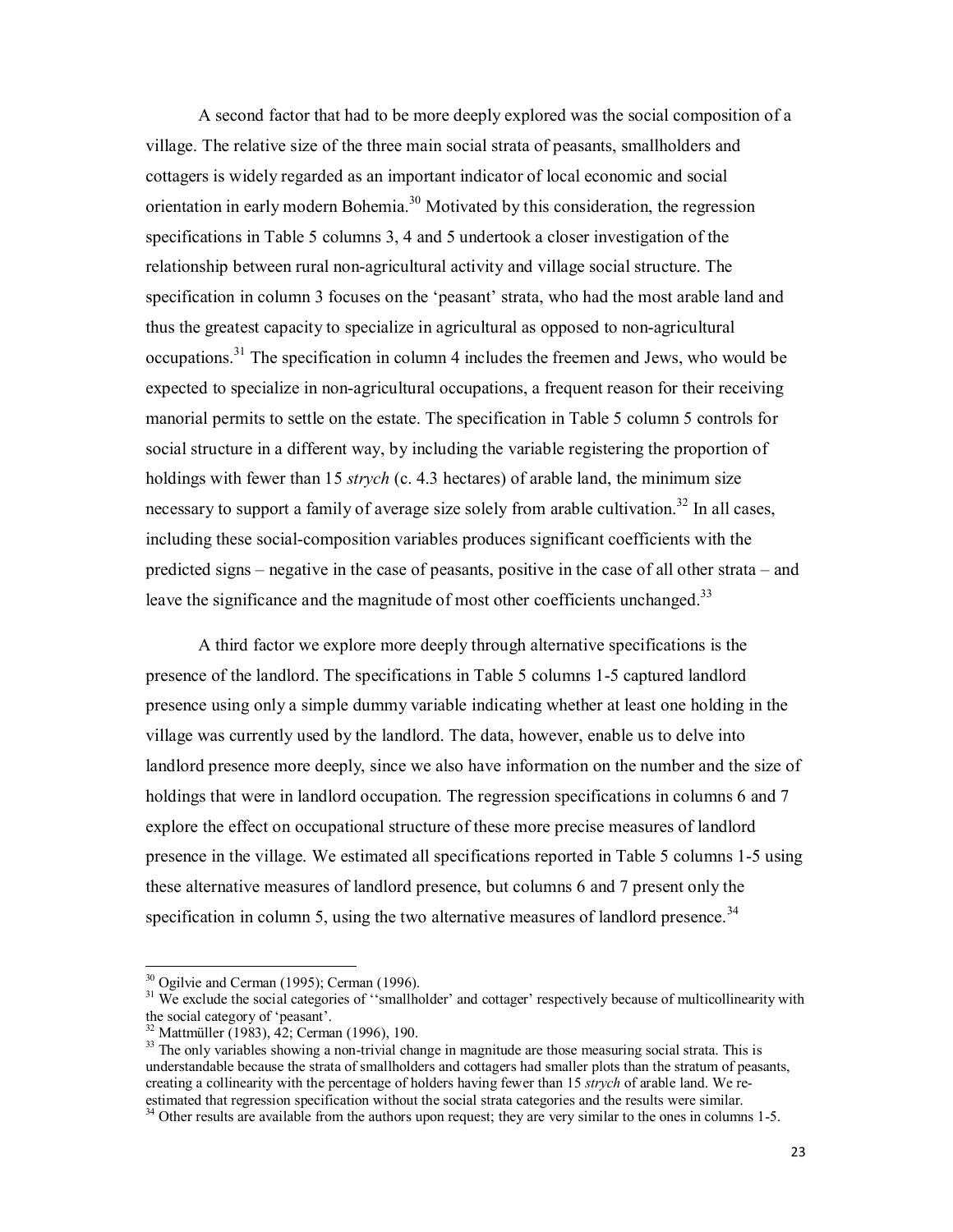Having explored specifications that take account of alternative measures of landlord presence, as well as differences in war damage and social stratification, we are now in a position to discuss our multivariate findings on the characteristics associated with rural nonagricultural activity in this economy under the second serfdom.

#### **5. Economies of Agglomeration**

Changes in occupational structure in early modern Europe are widely regarded as resulting partly from increases in settlement size: a growth in the size of villages, creating larger pools of demand for secondary- and tertiary-sector goods; and the early modern urbanization of European societies in general, creating economies of agglomeration.<sup>35</sup> Intuitively appealing though this idea is, it still lacks theoretical underpinning or quantitative confirmation. In theory, both a larger size of rural settlements and the proximity of urban centres could have created economies of agglomeration: positive externalities in the form of improved information flow, specialization, division of labour, or the ability to attract more suppliers and customers. But the effect of such agglomeration economies on the density of non-agricultural activities in villages were multiple and could go in opposing directions.

A first positive effect would be exercised by the size of the village itself. Holding other factors constant, one would expect larger village size to create agglomeration economies that encouraged non-agricultural occupations in the village, both by reducing production costs in such occupations and by increasing the demand for their products.

A second effect, also positive, would be exercised by having a large settlement, particularly an urban centre, nearby: holding other factors constant, one might expect proximity to a town to increase density of non-agricultural occupations in a village if the town created a demand for rural goods and services (e.g. demand for rural spinning by urban weavers or for rural plank- and shingle-making by urban builders) or if the town exported urban consumption aspirations (e.g. by inspiring rural women to purchase small luxuries, creating demand for village shops). This would be consistent with the theory of an early modern Consumer and Industrious Revolution after c. 1650, which is supposed to have seen a shift towards market participation by social groups that had previously provisioned

<sup>35</sup> See De Vries and Van der Woude (1997), 520ff; Van den Heuvel and Ogilvie (2013), 78-82.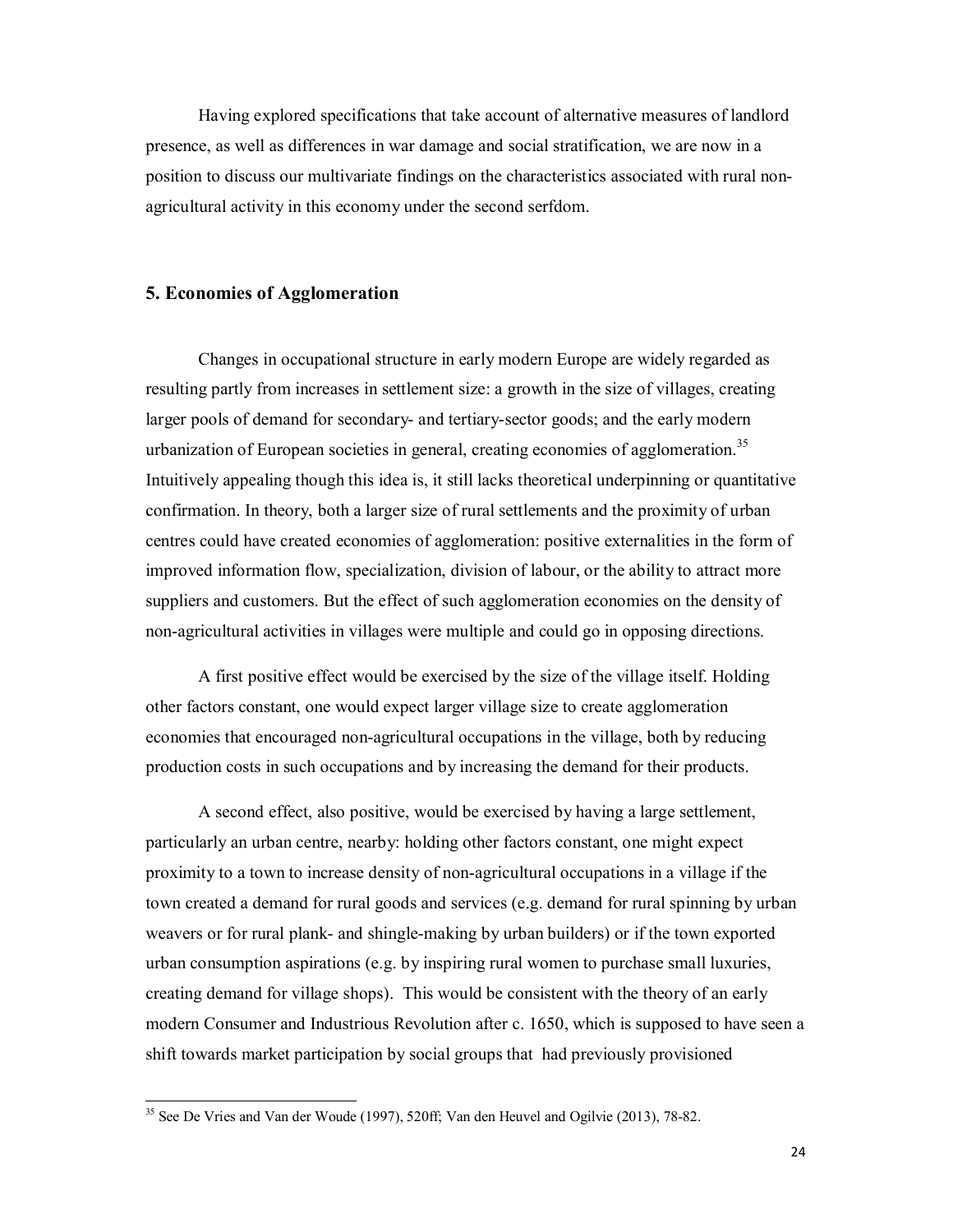themselves through household production. This would tend to increase the density of nonagricultural activities in rural areas, where a larger percentage of inhabitants had traditionally engaged in self-provisioning because of access to land and livestock.<sup>36</sup>

A third effect of proximity to larger urban centres, by contrast, would be negative. The density of crafts and services in a nearby town might substitute for such non-agricultural activities in the village itself, whether because of production efficiencies or as a result of institutional privileges of town burghers entitling them to suppress rural competitors.

The agglomeration economies for non-agricultural activities created by proximity to larger clusters of producers and consumers were therefore likely to depend both on whether such clusters were located in the village in question or in nearby settlements, and on whether nearby settlements complemented or substituted for local activities. Bohemia was much less urbanized than the northwest regions of Europe for which these hypotheses about early modern agglomeration economies were originally formulated. Bohemia had also suffered prolonged warfare and recent re-Catholicization which by 1654 had further depopulated both its villages and its towns, while enhancing the security benefits of urban centres. Furthermore, Bohemian towns possessed a number of institutional privileges entitling their guilded craftsmen and merchants to suppress rural competition to a degree no longer possible in north Atlantic economies such as the Netherlands or England by the mid-seventeenth century.<sup>37</sup> Bohemia therefore provides a good laboratory for exploring the traction of hypotheses about agglomeration economies for early modern Europe beyond the north Atlantic societies.

Our findings for Bohemia in 1654 show that village size, measured by the number of occupied holdings in the village, exercised a statistically significant positive effect on the intensity of non-agricultural activities locally. This finding is consistent with those for western Europe – the Netherlands, Flanders, England, and a variety of German territories – where recent studies have found settlement size to be associated with a significantly higher density of one specific non-agricultural activity, retailing.<sup>38</sup> This suggests that in early modern Europe, *local* agglomeration economies – i.e. those exercised inside a particular settlement – were not restricted to urban centres, but also prevailed in villages. Moreover, it

<sup>&</sup>lt;sup>36</sup> De Vries (2008); Van den Heuvel and Ogilvie (2013).<br><sup>37</sup> For concrete examples of urban coercion of rural craftsmen in seventeenth-century Bohemia, see Ogilvie (2001), 449-50. On the practical economic powers of urban privileges in different early modern societies, see Cerman and Ogilvie (1996); Ogilvie (2005c, 2007, 2011).

<sup>&</sup>lt;sup>38</sup> Ogilvie (2010); Ogilvie, Küpker and Maegraith (2011); Van den Heuvel and Ogilvie (2013).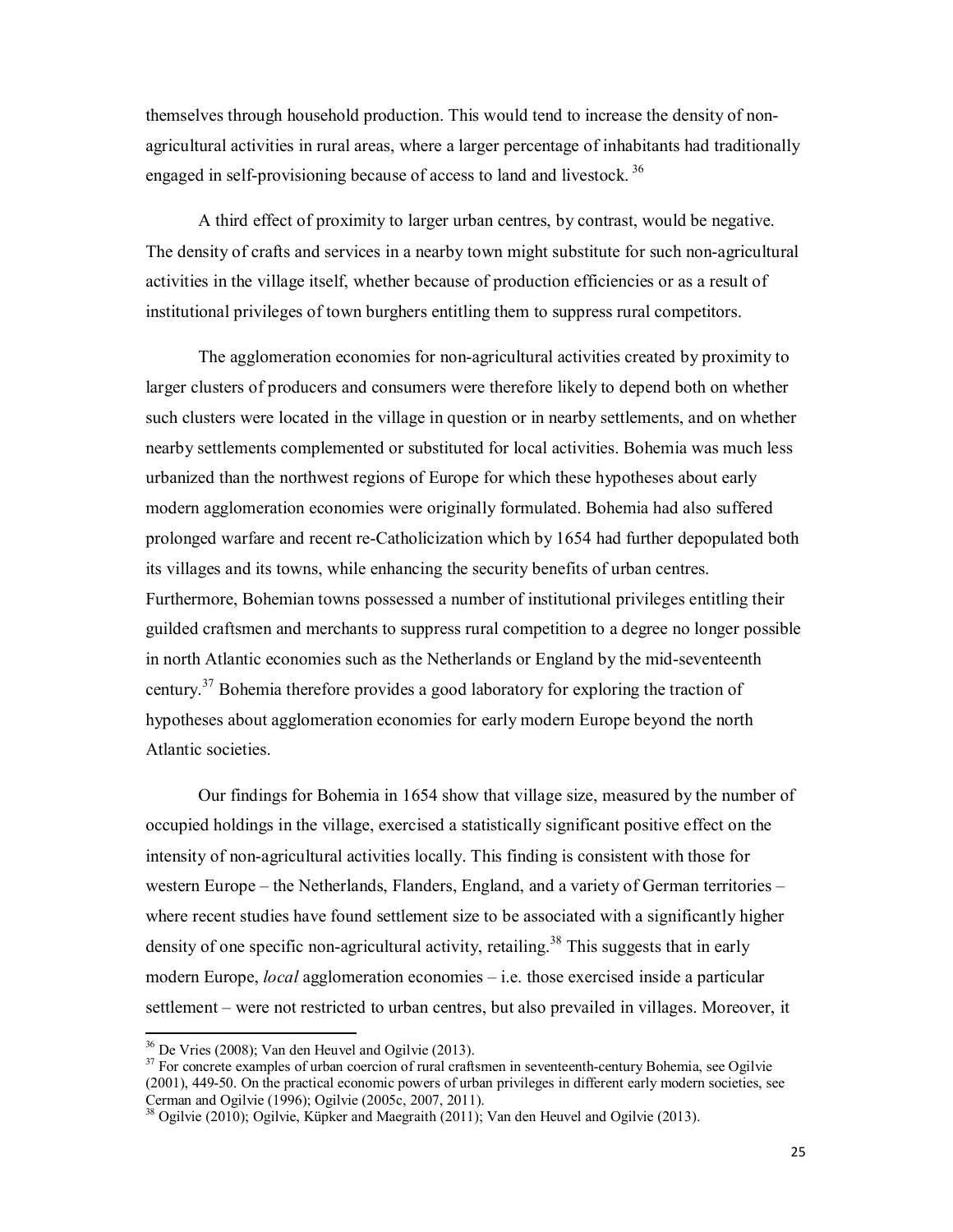shows that this phenomenon was not restricted to western European societies but can also be observed in eastern-central Europe under the second serfdom. Simply increasing the size of rural settlements seems likely to have increased the density of non-agricultural activities, regardless of other facilitative or preventive pressures. This would lead one to predict an increasing density of non-agricultural activities as Bohemia underwent its gradual demographic recovery between the mid-seventeenth and early eighteenth century, regardless of the intensification of the second serfdom. This opens up avenues for future research into occupational structure as reflected, for example, in the Theresian Cataster of 1748-57.<sup>39</sup>

By contrast, the influence of *urban* agglomeration economies on rural nonagricultural activities, which in theory might be either positive or negative, emerges as strongly and significantly negative in the Bohemian context. In all specifications in Table 5, the presence of a town on the estate reduced the density of non-agricultural activities on the villages of that estate, even controlling for other characteristics of the estate and the villages in question. In Bohemia, at least, the presence of urban centres did not favour rural nonagricultural activity but stifled it, indicating a competition effect between urban and rural areas.

These findings help to flesh out early indications from the northwest corner of Europe for which the theories about early modern agglomeration economies were originally formulated. A recent econometric study of retail density in the early modern Netherlands, for instance, found that in the most successful and highly developed Dutch provinces, North and South Holland, urbanization did not stifle retail density in villages, but rather stimulated it. However, in the poorest Dutch provinces in the east of the country, where towns enjoyed greater institutional privileges compared to villages, there was a much wider gap in retail density between towns and villages, suggesting that in these provinces urban retail services substituted for village retailing.

Bohemia was much more similar to the eastern than to the western Dutch provinces. Early modern Bohemian towns enjoyed considerable institutional privileges giving their craftsmen and merchants legal advantages over village competitors. In some Bohemian towns the inhabitants were not subject to serfdom at all; even in towns subject to serfdom, townsmen enjoyed institutional advantages denied to villagers. Townsmen often used their greater wealth, their municipal organs, and their guilds to lobby overlords for regulations

 $39$  Chalupa et al. (1964).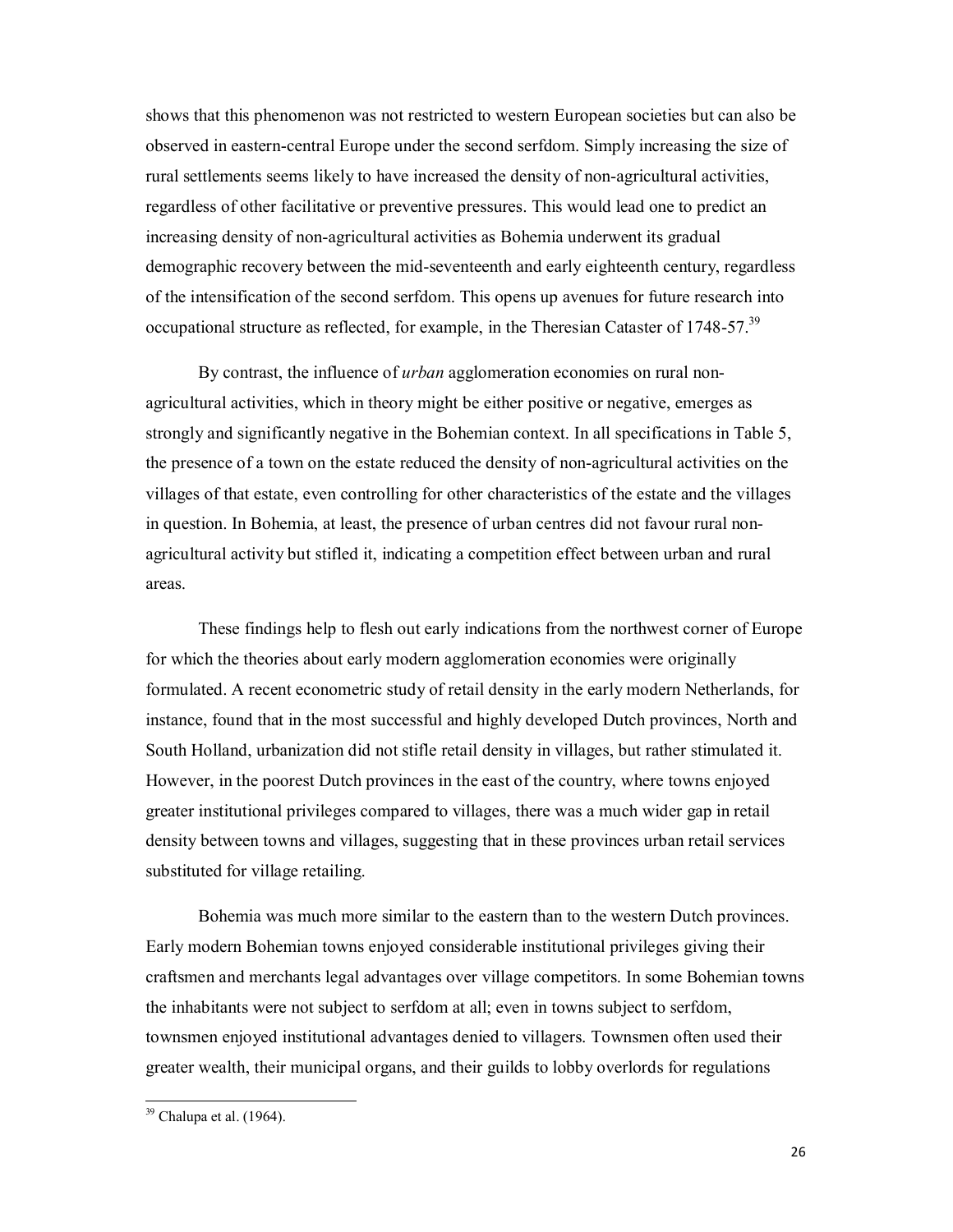protecting urban craftsmen and traders from rural competition. In the 1660s, for instance, the butchers' guild of the Bohemian town of Frýdlant brought a peasant from a nearby village before the landlord's court for violating the guilded butchers' privileges by trading in cattle; the villager was sentenced to a large fine payable to the landlord, a smaller fine payable to the guild, and a prohibition against continuing his commercial activities.<sup>40</sup> In the 1680s, likewise, the Frýdlant potters' guild complained to the landlord's court that an impoverished serf from a nearby village had been digging clay, building a kiln, and making pottery, 'which is counter to the privileges which the guild possesses'; the manorial court punished the villager with a large fine.<sup>41</sup> As late as the mid-eighteenth century, the Theresian Cadaster reported that villages around the Bohemian town of Cheb were prohibited from admitting any new inhabitants practising non-agricultural occupations; if villagers required non-agricultural products, even agricultural equipment, they were required to obtain it from craftsmen in the town. Weavers in villages near Cheb were also prohibited from operating a larger number of looms, which would have competed with town weavers.<sup>42</sup> Although such urban lobbying was probably not always successful, town burghers evidently often secured at least some of their demands, enabling them to stifle rural crafts and commerce to some extent, if only by increasing their costs, imposing risks of prosecution, or pushing them into the black market.<sup>43</sup>

Pressures such as these appear to have operated sufficiently strongly in Bohemia in 1654 to counteract the stimulative effect on rural nonfarm activity which would be predicted by hypotheses about urban agglomeration economies based on richer and more highly developed regions of Europe. The findings for Bohemia, as for the eastern Netherlands, show that urbanization was not invariably a positive development indicator in early modern Europe. Certain types of urban centre could stifle the development of rural areas, and thus the productivity of large swathes of the pre-industrial population. This suggests caution in using the size of urban centres as a metric for pre-modern European economic growth in the absence of other development indicators.

<sup>40</sup> Státní Oblastní Archiv Litomĕřice, Pobočka Dĕčín, Fond Rodinný Archiv Clam-Gallasů, Historická Sbírka, Kart. 80, Amtsprotokolle 1661-4, fol. 57, 01.08.1662.<br><sup>41</sup> Státní Oblastní Archiv Litoměřice, Pobočka Děčín, Fond Rodinný Archiv Clam-Gallasů, Historická Sbírka, 2.

část, dodatky (Frýdlant) 11, Amtsprotokolle 1685-7, fol. 31r, 24.04.1686. <sup>42</sup> Chalupa et al. (1964), Svazek 1, Rustikál (Kraje A-Ch), 283. <sup>43</sup> Ogilvie (2001), 449-50; Ogilvie (2005b).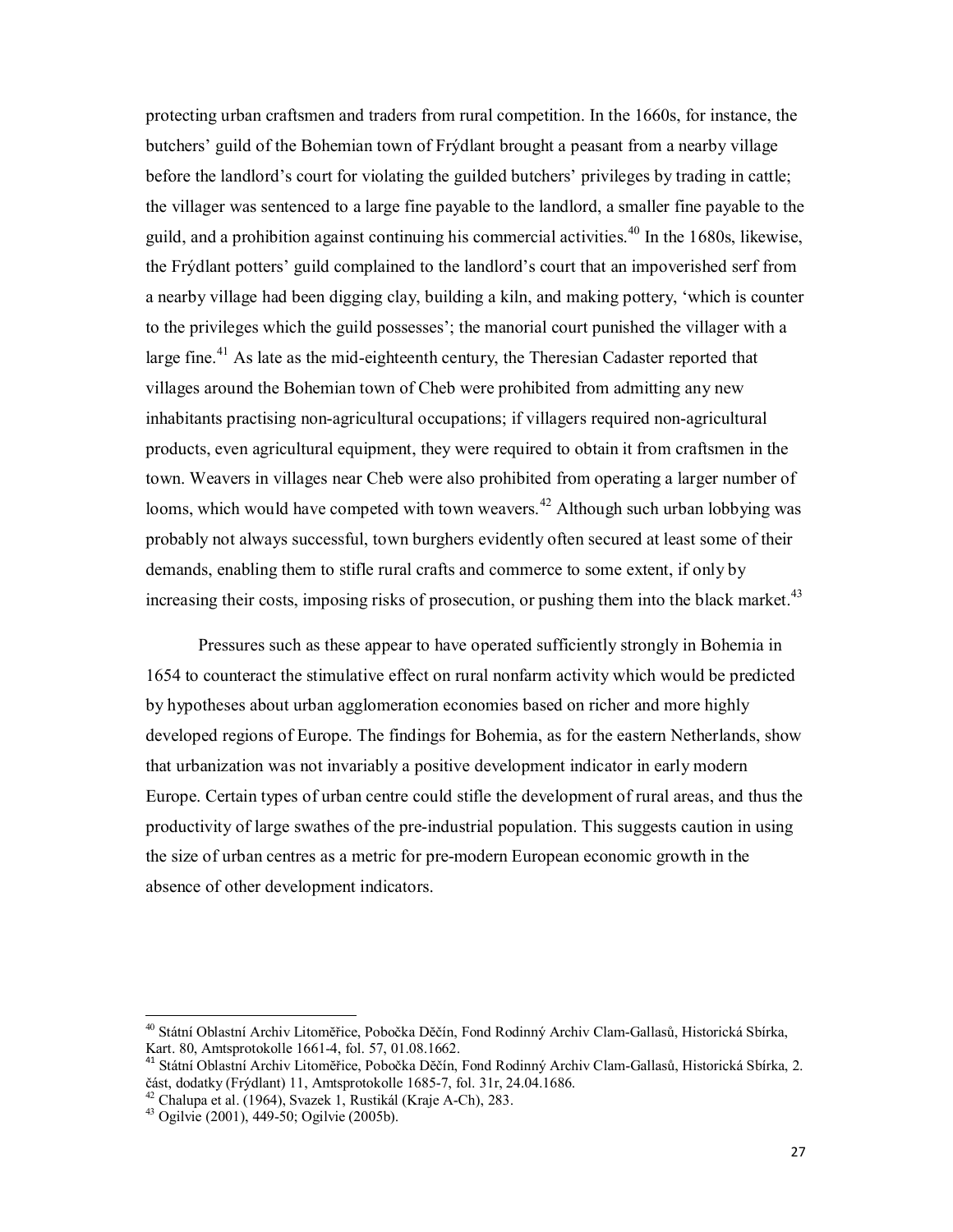#### **6. Agicultural Characteristics**

Analyzing *non*-agricultural activities requires controlling for the characteristics of agriculture, which remained by far the most important sector of most early modern economies outside England and the Netherlands.<sup>44</sup> Agriculture affects non-agricultural activity in two ways. Directly, it produces raw materials used in industries (flax and wool for weavers, grain for brewers and bakers, etc.) and goods traded by service-sector occupations (such as merchants and retailers). Given transport costs and institutional barriers (which may have been stronger in Bohemia because of the administrative autonomy of estates under different great landlords), local availability of such raw materials could lower input costs for secondary- and tertiary-sector activities. But agriculture also affects non-agricultural activity indirectly, by influencing opportunity costs – the costs in terms of foregone alternatives. Since the main alternative to industry and commerce was agriculture, the technological and geographical characteristics of farming in a locality contributed to shaping the costs of industry and trade in that locality. The opportunity cost (in terms of foregone agricultural income) of producing industrial raw materials was partly determined by local agricultural characteristics, and the productivity of agriculture influenced the opportunity cost of the labour supply to non-agricultural activities.<sup>45</sup>

Motivated by these considerations, we included in our regression equation measures of the agricultural characteristics of each village, relating to both the arable and the pastoral sector: the area of occupied arable land per holder; the number of working animals (oxen and horses) per holder; and the number of (non-working) cattle per holder. In theory, larger arable and pastoral resource endowments could create two countervailing effects on non-agricultural activities: a positive effect by generating plentiful and cheap local supplies of agricultural products for further industrial processing, trading, and transporting; and a negative effect by increasing the opportunity cost of allocating labour, land and capital to non-agricultural activities. The regression results in Table 5 show that the dominant effect was negative for arable production (as measured by the size of arable land and the number of working animals) but positive for pastoral production (as measured by the number of non-working cattle).

<sup>&</sup>lt;sup>44</sup> See Table 2 above; and De Vries and Van der Woude (1997), 525 (Table 11.3).  $45$  See Ogilvie (1993) for a detailed discussion of the effect of agriculture on opportunity costs in protoindustries.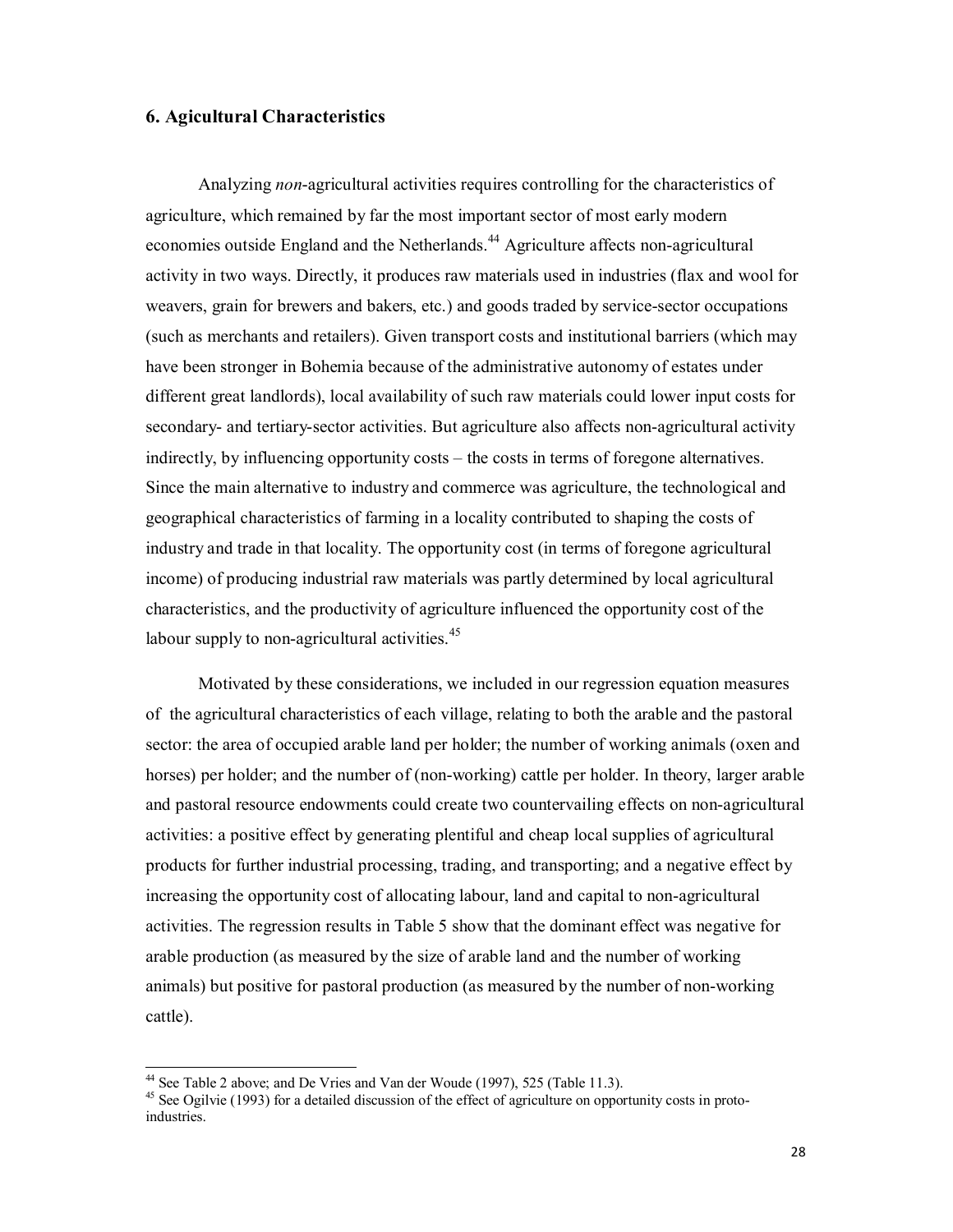The potential for a negative relationship between arable farming and the density of non-agricultural activities is mentioned in some earlier Czech historiography.<sup>46</sup> The argument put forward there focuses mainly on the decision-making of smallholders and cottagers: a small plot of arable land was not enough to provide a livelihood for the family, creating a need to engage in non-agricultural activity to obtain additional income. This is corroborated by the positive coefficients on the percentage of holders with less than fifteen *strych* of arable land and on the percentage of smallholders and cottagers. Opportunity cost considerations also explain the negative coefficient on the number of working animals (horses and oxen). These were the animals used to cultivate arable land, so in a village with more of them, fewer inhabitants would have incentives to look for an occupation outside agriculture. In addition, the institutional powers of landlords under the second serfdom required working animals to provide forced labour services on the landlord's demesne, leaving their labour power unavailable to be exploited by serfs in non-agricultural occupations such as transport or commerce. However, it is striking that these three variables registering the importance of arable cultivation in the village *all* simultaneously show a statistically significant relationship with the intensity of non-agricultural activity, suggesting that they exercised *independent* effects on the incentives of villagers to move into alternative occupations. Opportunity cost considerations may have meant that in villages with lower endowments of arable land, even members of the 'peasant' stratum, who could have supported their families solely from farming, faced lower opportunity costs of engaging in non-agricultural activity because the alternative of devoting human and animal labour to cultivating larger tracts of arable land was not available to them.

By contrast, pastoral agriculture, as measured by the number of (non-working) cattle, was positively associated with rural non-agricultural activity. This supports the hypothesis that pastoral production encouraged non-agricultural activities because animals were valuable inputs in diversifying into secondary- or tertiary-sector work, such as cheese-making, tanning, butchering, or trading in the cattle, leather and dairy products. These complementarities between pastoral agriculture and rural nonfarm activity evidently outweighed any tendency for the two activities to increase each other's opportunity costs in terms of labour, land or capital deployment.

 $46$  E.g. Petráň (1963)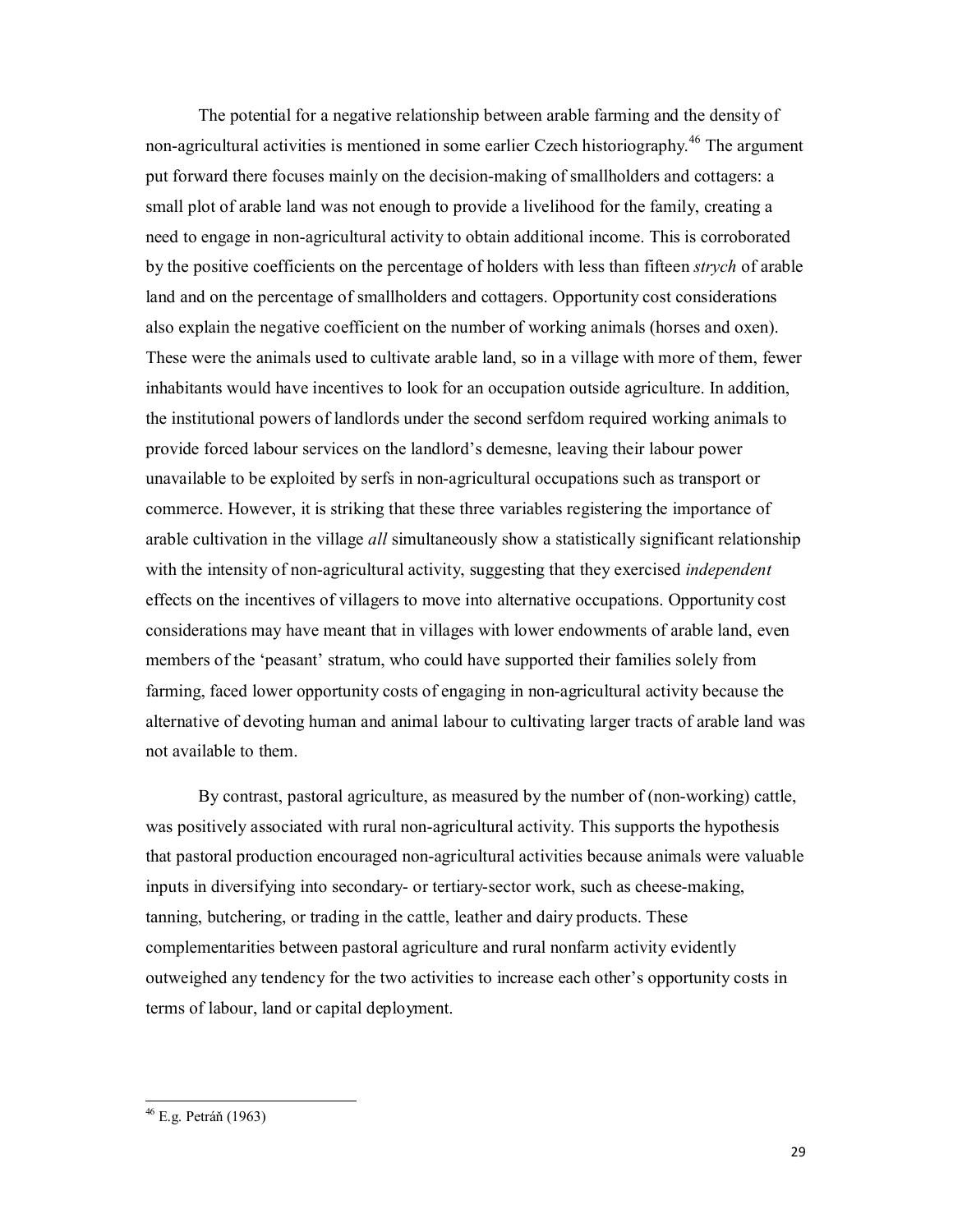These results have wider implications. First, the strong and pervasive negative relationship between arable agriculture and rural non-agricultural activity is consistent with the opportunity cost of inputs, particularly labour, playing an important role in determining the intensity of non-agricultural activities. That is, serfs' time- and resource-allocation decisions took account of the opportunity cost of inputs in different activities. This finding would decisively refute any Chayanovian view that peasants in general (and eastern European serfs in particular) lacked the concept of wage, did not calculate the cost of land, rejected credit and interest on loans, or ascribed a 'subjective' value rather than a money price to their time $47$ 

Second, these findings establish definitively that the relationship between nonagricultural activity and the other explanatory variables holds even when agricultural characteristics are controlled for. That is, non-agricultural work was not merely something that serfs fell back upon when they could not earn a living from agriculture, but was instead a positive choice they took in response to other aspects of their constraint structure.

#### **7. Social Structure**

Bohemia, like many parts of early modern central and eastern Europe, was a society in which each member of the rural population had a legally designated social status. This status was assigned according to whether the individual (or the head of his or her household) held landed property, and what the legal status and manorial burdens of that property were. Generally, a person changed social status when his or her household changed its landholding, although outsiders such as Jews could not change legal status. Although terminology varied, and there were some overlaps between strata, nearly every settled inhabitant of the Bohemian countryside was a member of a household belonging to one of the following groups: peasant, smallholder, or cottager.

At the top were the 'peasants' (Czech *sedlák* or *rolník*, German *Bauer*), who typically held enough arable land to live entirely from farming (i.e., over 4-5 hectares), owed the highest feudal dues and state taxes, and had to perform the largest amount of regular labour

<sup>&</sup>lt;sup>47</sup> On this view, see for instance, Chayanov (repr. 1986); Kriedte, Medick and Schlumbohm (1981); Thomas and Znaniecki (1958). For a critical consideration of this view using qualitative data on early modern Bohemian serfs, see Ogilvie (2001).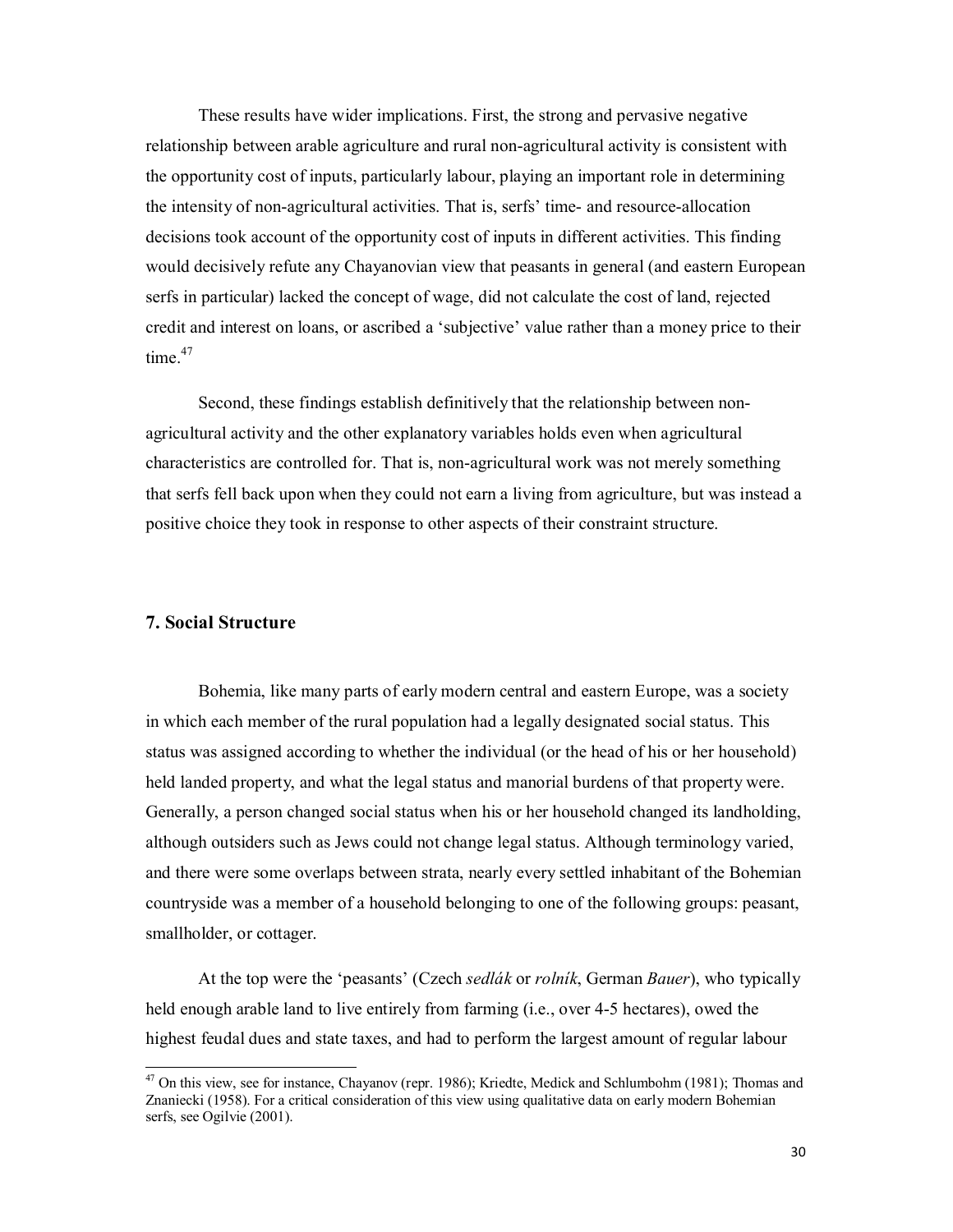services, in principle with draft animals but also sometimes with human labour. Then came a stratum of smallholders (Czech *zahradník*, German *Gärtner*), who held some arable land but usually not enough to survive on (generally less than 5 hectares), owed lower dues and taxes, and rendered services with human labour only. The lowest stratum of independent holdings were those of the cottagers (Czech *chalupník*, German *Häusler*), who held only their own cottages surrounded perhaps by a kitchen-garden, owed some dues and taxes, and had to perform services with human labour only, and at a lower level than the two higher strata.

All other serfs lived in the households of members of these three strata, either as family members, as servants, or as inmate-lodgers (Czech *podruh*, German *Hausleute* or *Hausgenoßen*). An inmate-lodger might even be married and have childeren, but he or she lived on a holding owned by a peasant, a smallholder, or a cottager, either in a separate building or in lodgings within the building occupied by the main household. The more economically independent among the inmate-lodger stratum were increasingly obliged to pay dues to the manor and carry out labour services or compulsory wage-labour on demand, but were not regarded as independent householders.

Outside these four groups – peasants, smallholders, cottagers, and inmate-lodgers – there dwelt in Bohemian villages a few scattered individuals who did not belong to any serf stratum. The two most common types were the freeman (Czech *svobodník*, German *Freibauer*), who had a status similar to that of a free farmer in a non-serf society; and the Jew (Czech *žid*, German *Jude*), who was tolerated in Bohemian rural society under legal 'privileges' purchased from the crown and from the overlord of the estate. In addition, there were some members of a few professions – some pastors, village clerks, schoolmasters, and millers – who were not members of the basic serf strata, but were also not freemen or Jews. Those with no recorded social stratum, however, made up a tiny proportion of the Bohemian rural population in 1654.

The terminology used to describe these different strata and different sub-strata within them varied across different estates, different villages in the same estate, and even across time in the same village. The peasants could be divided into full- (or draft-) peasants (who had larger holdings and carried out their labour services for the landlord with draft animals) and half- (or hand-) peasants (who had smaller holdings and rendered their manorial services with human labour), as well as into peasants who owed services to the manor, to the church, or to the village headman. The smaller hand-peasants might shade over into the larger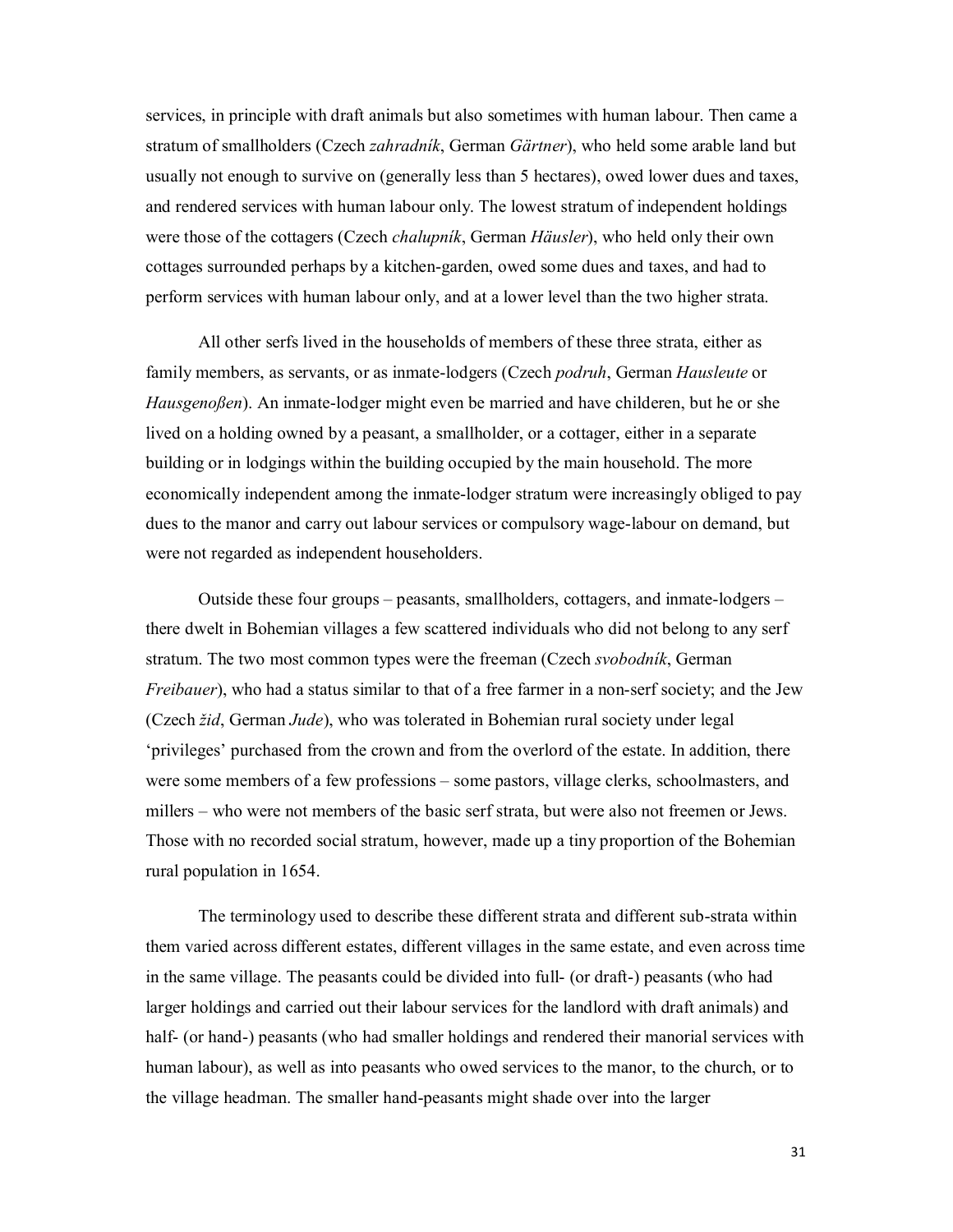smallholders. The smallholders could be divided into hereditary- (or field-) smallholders who had larger holdings, which may have been hived off from peasant holdings; and commonssmallholders whose holdings generally included less arable land and had been formed by enclosing plots on the village commons. The cottagers could be divided into commonscottagers whose holdings were also created by enclosing plots from the commons, riversidecottagers whose holdings encroached on the meadowland along waterways, and ordinary cottagers whose holdings were created from land whose origins had been forgotten. The inmate-lodgers often subdivided into two groups. The upper (and smaller) group occupied separate dwellings (albeit on holdings belonging to members of other strata) and pursued independent livelihoods, often with families of their own; they were occasionally listed as independent units by the manor, to which they delivered some minor dues and services, and were sometimes (though not always) given the designation 'lodgers with houses'. This was to distinguish them from the lower (and more numerous) stratum of true lodgers, who occupied rooms in households headed by peasants, smallholders and cottagers. These true lodgers sometimes had spouses and offspring, but were not usually economically independent enough to be regarded by the manor as able to pay dues. As far as actual property-ownership was concerned, there was some overlap between each of the social groups except for the inmatelodgers who did not own real estate. But the legal definition of the holding's stratum, and the associated economic obligations and privileges, were not correspondingly fluid: they were legally fixed. $48$ 

This means that social stratum in early modern Bohemia was not, as in western Europe, defined economically (in terms of landholding or occupation) or socioculturally (in terms of education, speech or consumption habits), but institutionally and legally, within the framework of the manorial system. The initial allocation of landholdings at the foundation of a Bohemian village, the number of centuries during which generations of non-inheriting offspring or in-migrants exerted pressure to carve out smallholdings or cottager holdings in the interstices of communal and manorial regulation, the varying incentives of different types of overlord (e.g. minor knights compared to great noble seigneurs) to permit or compel the settlement of sub-peasant strata, and even the differing manorial strategies pursued in neighbouring domains under the same overlord, are thought to have influenced the social

<sup>&</sup>lt;sup>48</sup> For more detail on the social strata in early modern Bohemian villages, see Ogilvie and Cerman (1995); Cerman (1996); and Cerman and Zeitlhofer (2002).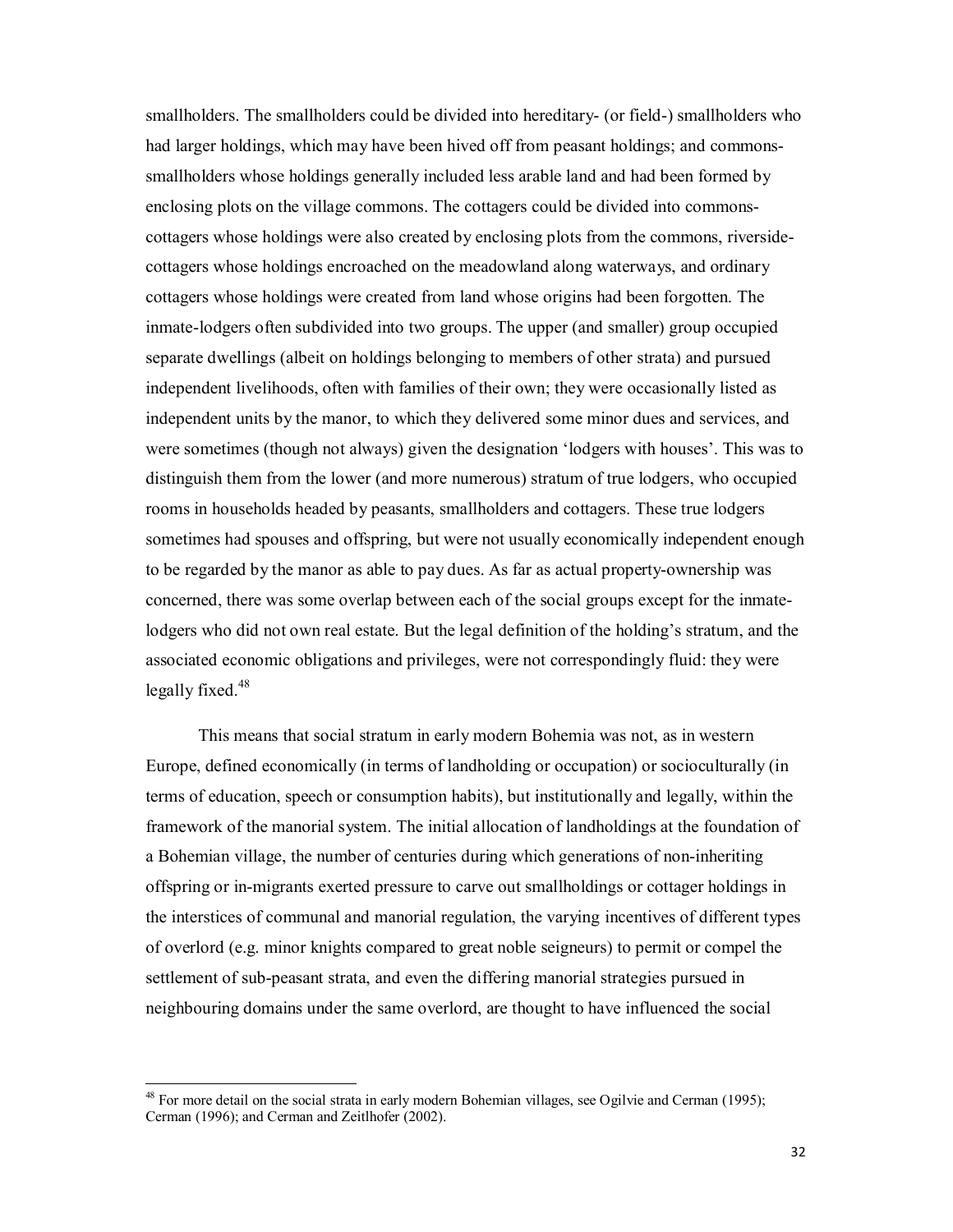composition observed in each Bohemian village by the mid-seventeenth century.<sup>49</sup> As a consequence, the relative size of the three main legally defined social strata within a Bohemian village in 1654 can be regarded as a variable that was in the short term exogenously imposed on that village, rather than chosen by the householders concerned, and hence as a measure of the opportunities and constraints faced by its inhabitants.

Rural social structure, as measured by the relative size of these institutionally defined social strata, is regarded as an important indicator of the economic and social orientation of villages in early modern Bohemia, as well as in other eastern-central European societies subject to strong manorialism.<sup>50</sup> Traditional Czech historiography argued that a preponderance of 'sub-peasant' strata (i.e. smallholders, cottagers, and inmate-lodgers) made a village more likely to move into proto-industrial activities such as linen-weaving since such people lacked other means of supporting their families. However, Cerman's study of the Bohemian estates of Frýdlant and Liberec showed that it was initially peasants, members of the upper rural stratum, who were the dominant participants in rural linen production; later, when rural spinning and weaving became primarily an occupation practised by smallholders and cottagers, it remained a pursuit only of a minority of these sub-peasants, who were reliant on a variety of other livelihoods, many of them agricultural, especially work as farm labourers for larger peasants.<sup>51</sup> It therefore remains an open question whether a village with larger strata of smallholders and cottagers was likely to have a higher or lower intensity of non-agricultural activity.

To investigate this question, the regression specifications in Table 5 columns 3 and 4 explored the relationship between different measures of village social composition on the one hand and the intensity of rural non-agricultural activity on the other. The specification in column 3 focused on the stratum of peasants, and found that a higher proportion of peasants in the village was negatively related to the intensity of non-agricultural activity there.<sup>52</sup> Column 4 included the social categories of freemen and Jews and found that they were positively associated with rural non-agricultural activities. This is consistent with the institutional status of these 'outsider' strata: freemen were allowed to practise any occupation, and were sometimes granted permits to live on Bohemian estates precisely

<sup>&</sup>lt;sup>49</sup> Ogilvie and Cerman (1995); Cerman (1996).<br><sup>50</sup> See the literature surveyed in Cerman (1996, 2002, 2012).<br><sup>51</sup> See especially Cerman (1996).

<sup>&</sup>lt;sup>52</sup> We exclude the variables measuring the size of the 'smallholder' and 'cottager' strata because of multicollinearity with the size of the 'peasant' stratum.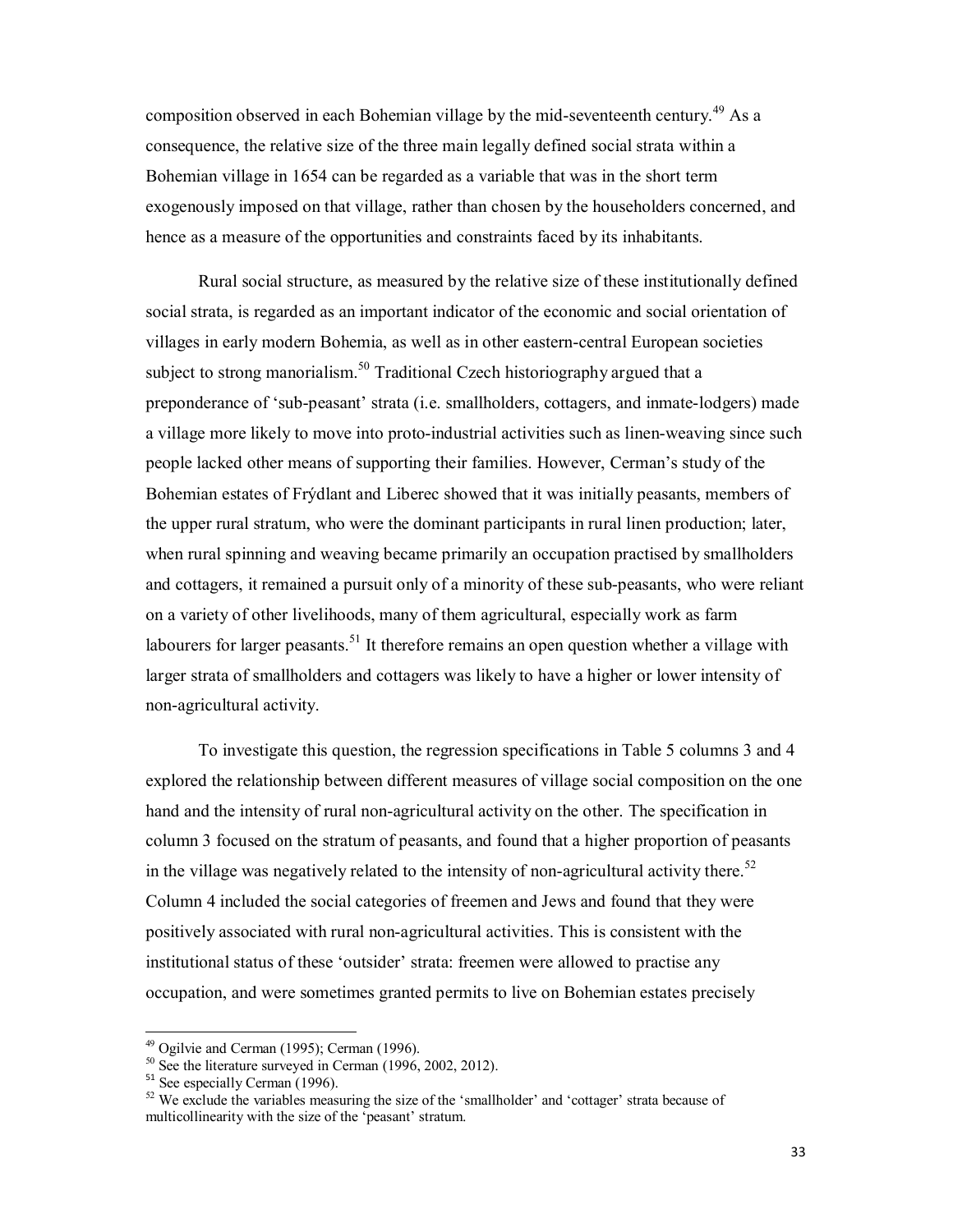because they had craft or service skills unavailable locally; Jews, by contrast, were forbidden to practise agriculture so they had to engage in non-agricultural activities. In all cases, including these social-composition variables left the statistical significance of other variables unchanged. This confirms the predictions of the traditional historiography: although nonagricultural occupations were practised by all social strata in early modern Bohemia, holding other village characteristics constant such occupations were practised to a greater degree in villages with a higher proportion of sub-peasant or outsider strata.

It might be argued that the positive link between a sub-peasant social composition and the density of non-agricultural activity in a village simply reflects lack of agricultural land on the part of the smallholders and cottagers, and does not relate to the legal or institutional aspects of their social status. But doubt is cast on this idea by the regression specification in Table 5 column 5 which controls for the proportion of holdings in the village with fewer than 15 *strych* of arable fields, the minimum necessary to support a family of average size solely from arable cultivation.<sup>53</sup> The coefficient on this variable shows the expected positive relationship with the percentage of non-agricultural occupations, and leaves the significance and the magnitude of almost all other explanatory variables virtually unchanged. The 'social strata' variables (percentage of cottagers and percentage of smallholders) are the only ones that show a non-trivial change in magnitude when this farm size variable is included. This is understandable because the smallholder and cottager strata had smaller plots of land than the peasant stratum, creating collinearity with the percentage of holders with less than 15 *strych* of arable land.<sup>54</sup> However, although including the percentage of holdings with less than 15 *strych* changes the magnitude of the coefficients on the percentage of smallholders and cottagers, it does not render them statistically insignificant. Both sets of variables continue to show significant positive relationships with the density of non-agricultural activity in a village, even controlling for one another. This is not wholly surprising since, as discussed above, the social composition of a village did not simply register the distribution of landholdings of different size, but rather reflected a conglomeration of institutional and historical characteristics of the village. Confirmation of the quasi-exogenous impact of village social composition on the opportunities and constraints of serfs is provided by the fact that *both* the percentage of sub-peasant strata *and* the percentage of smaller landholdings in

 $53$  Mattmüller (1983), 42; Cerman (1996), 190.<br><sup>54</sup> We re-estimated that regression specification without social strata categories and the results were similar.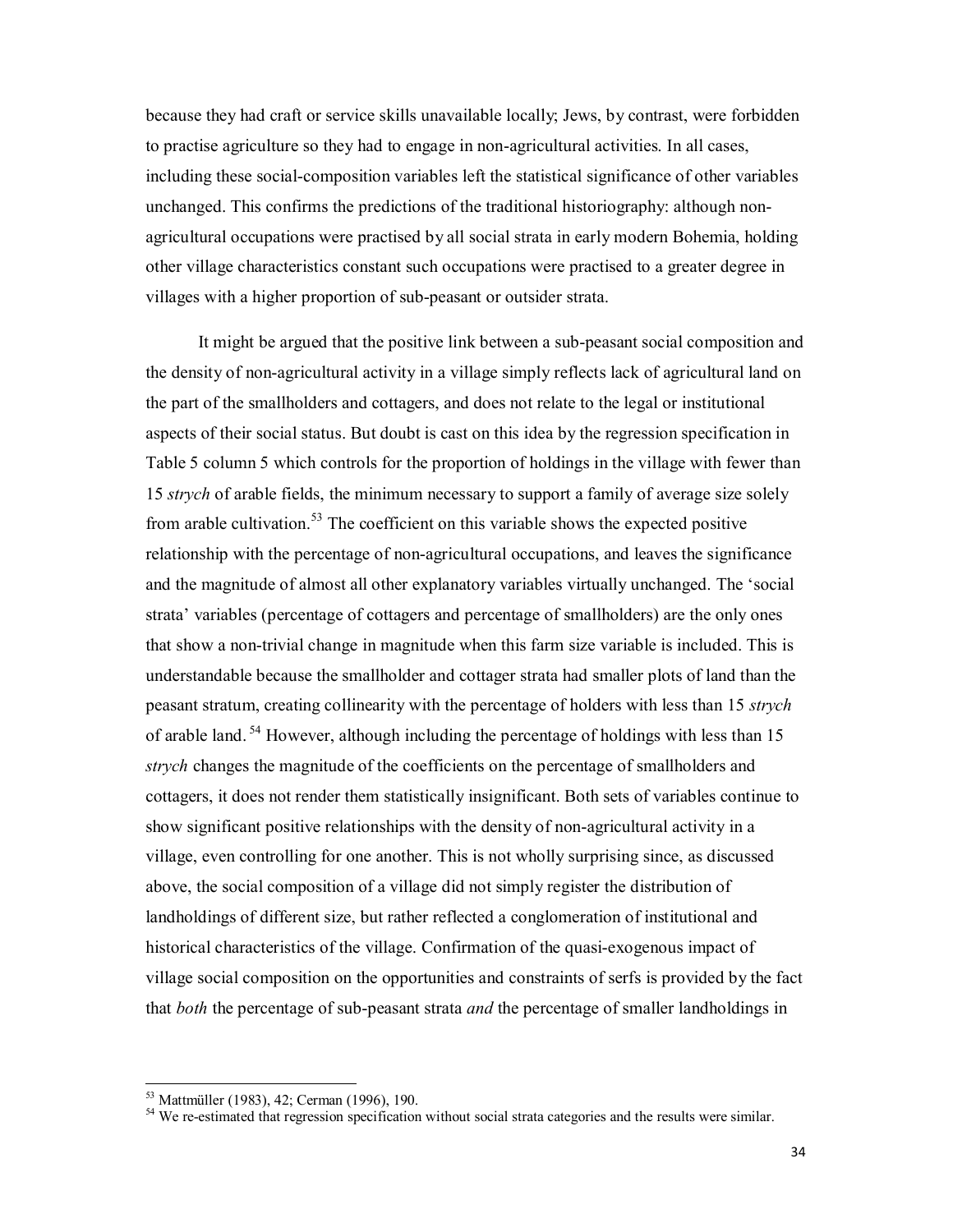the village showed an independent positive association with the intensity of non-agricultural activities there.

#### **8. Village Mills**

Water-driven mills were a major source of energy in the pre-industrial economy, which otherwise relied on the organic energy provided by human labourers and draft animals. Mills had an advantage over human and animal labour in that they provided larger and more continuous energy supplies and were therefore particularly suitable for energy-intensive activities. Although watermills were most commonly used to grind grain into flour, they were also important for a wide variety of other activities: cracking the husks of malted barley and other grains to brew beer, cutting logs into planks, fulling woollen cloths, tanning leather, driving hammers for iron forges, running blast furnaces, crushing iron and other metal ores, slitting bars of iron into rods, sharpening tools, pressing oil out of hemp and other seeds, pulping rags for paper, and driving bellows for smithies. Even mills that were solely used to grind grain into flour or crack the husks of brewing grains tended to attract ancillary nonagricultural activities, especially transportation services, brewing, and baking, which benefited from proximity to cheap sources of energy and processed grain. But the capacity of watermills to be used as energy sources meant that they typically attracted a very broad array of industrial, transportation, and commercial activities.

Motivated by these considerations, we included in our regressions a dummy variable registering the presence or absence of a mill in the village. Although the *Berní Rula* did not usually record the specific purpose for which a village mill was used, there was firm justification for expecting a positive association between the presence of a mill and the intensity of non-agricultural activities in a village since, as we shall discuss shortly, there is considerable evidence in the secondary literature that in Bohemia, as in other pre-modern European economies, water-driven mills were used for a wide variety of purposes in addition to processing grain.

This hypothesis was confirmed by our econometric analysis, as Table 5 reveals. The presence of a mill was positively and significantly associated with the intensity of nonagricultural activities in the village, controlling for most other village characteristics. The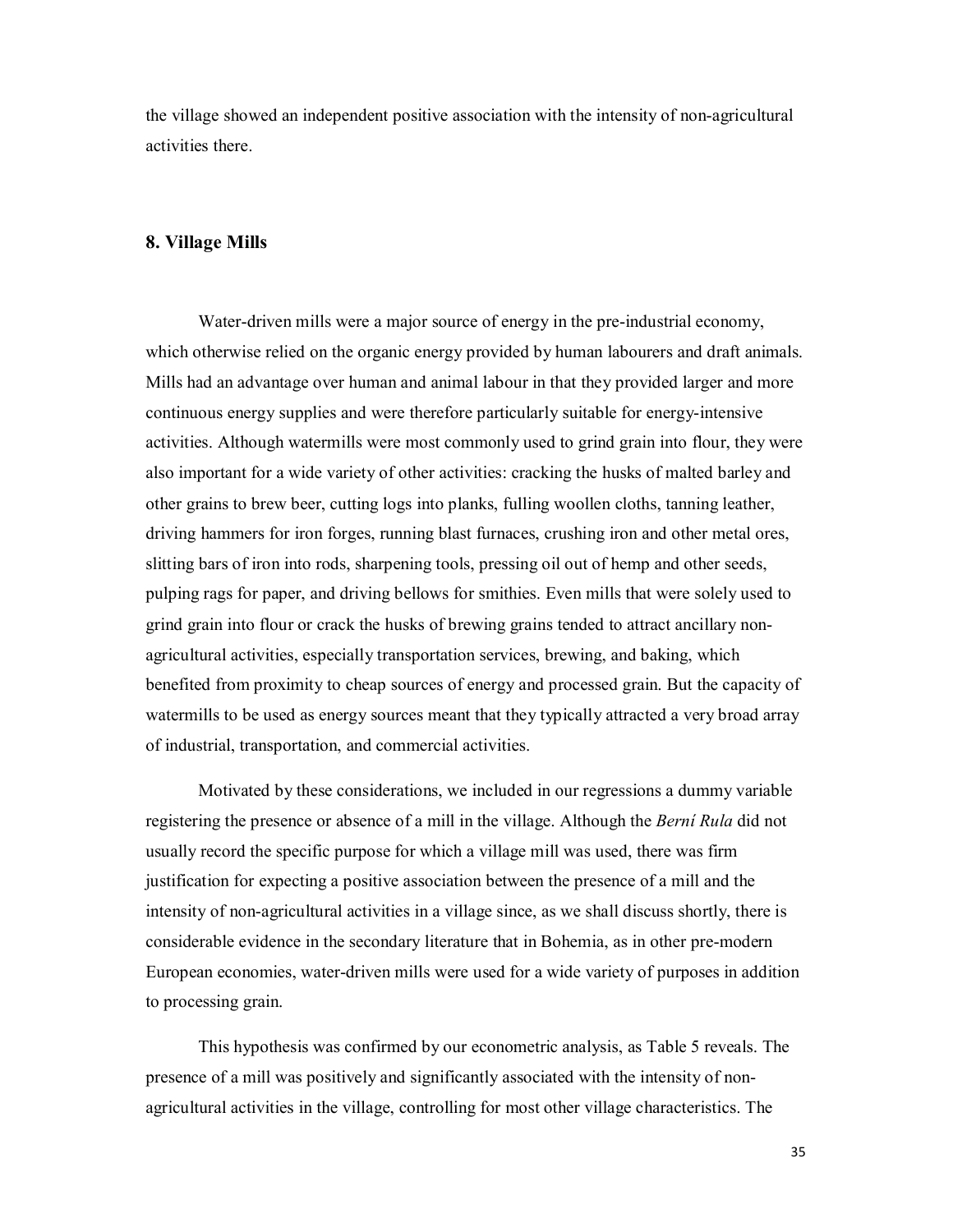only exception, as we shall see shortly, was the presence in the village of holdings currently used by the landlord, which significantly altered the impact of the presence of a mill in ways that illuminate the concrete operations of the second serfdom in Bohemia.

#### **9. Female Headship**

The same emerges for a further important variable, the female household headship rate. Many studies suggest a positive relationship between the intensity of non-agricultural activities and women's economic autonomy. The most widely employed indicator of female autonomy, which has been used successfully to analyze early modern societies as diverse as early modern Bohemia, England, Germany and the Netherlands, is the percentage of independent households headed by women. In a number of historical studies, female household headship has been found to manifest a positive association with various types of secondary- and tertiary-sector activity.<sup>55</sup> However, although the historiography universally suggests a positive link between non-agricultural activity and female headship, it is less clear about the causal relationship.

On the one hand, it is possible that high female autonomy exerted a positive causal influence on the local intensity of non-agricultural activities. Although contemporaries often deplored the existence of households headed by women, and urged the propriety of all households being headed by both a 'house-father' and a 'house-mother', with gender-specific economic roles, in practice they acknowledged the demographic realities of frequent and early widowhood and the fact that some widows might fail to remarry. In that unfortunate situation, they commonly described women as unsuited to agriculture and advocated crafts and small-scale trading as best suited for the weaker sex. A second reason to expect a positive association between female headship and non-agricultural activities is that women may have been relatively productive in industrial and commercial activities because these could be more often be carried out in domestic locations and thus combined more easily with household production (especially child care, an important consideration for widows). Physical differences between the sexes are also thought to have played a role, with men specializing in activities such as agriculture which require greater upper-body strength while

<sup>&</sup>lt;sup>55</sup> For studies using this measure, see Ogilvie and Edwards (2000) on Bohemia; Ogilvie (2003) on Germany; Van den Heuvel and Ogilvie (2013) on the Netherlands; and Todd (1994) on England.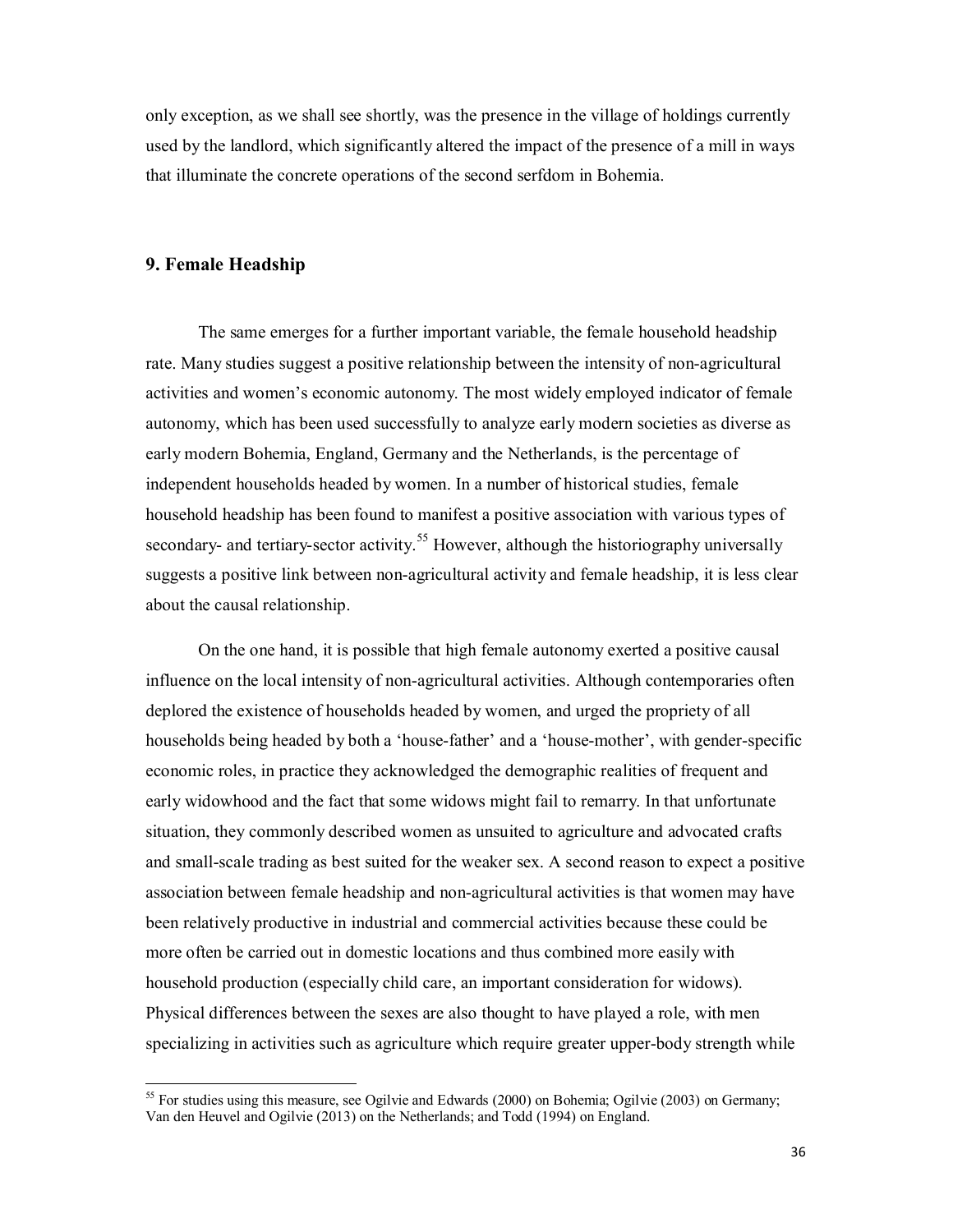women specialized in crafts and commerce requiring endurance, dexterity, communication or calculation skills. For these reasons, if female headship was high in a village for exogenous reasons (e.g. warfare or gender-specific emigration diminishing the number of marriageable males), this might have increased the density of non-agricultural activities there.

But causation might also go in the opposite direction. If the intensity of nonagricultural activities was high for exogenous reasons – the ones we seek to identify in this paper – that might have increased female headship by enabling more women to support families independently.

Furthermore, underlying factors might have facilitated both female headship and nonagricultural activity: more flexible institutions could have removed barriers both to women seeking to support themselves independently in all occupations (not just non-agricultural ones) and to all economic agents (not just women) in seeking to undertake non-agricultural activities.

The econometric problems created by these two-way causal links could not be solved using an instrumental variable (one correlated with female headship but not with the percentage of holders practising non-agricultural occupations) because the determinants of female headship rates in pre-industrial societies are still not fully understood. Our alternative solution was to estimate our regressions with and without the female headship variable in order to establish whether female autonomy was significantly associated with the percentage of non-agricultural activities and whether any such association was positive or negative. Taking female headship into account hardly altered the estimated coefficients on other variables, justifying this approach. The only exception was when we interacted female headship with measures of landlord presence in the village, the effect of which we discuss in the next section.

The average female headship rate across the entire data set for Bohemia in 1654 was just over 3 per cent. This is much lower than the 10-15 per cent normally observed in western European rural settlements, but lies in the range observed in other studies of eastern-central European societies in this period, including Bohemia.<sup>56</sup> However, there was also considerable variation: in some of these early modern Bohemian rural settlements over 8 per cent of households were headed by women, while in others no households had female heads.

<sup>56</sup> Ogilvie and Edwards (2000), esp. 971 (Table 2).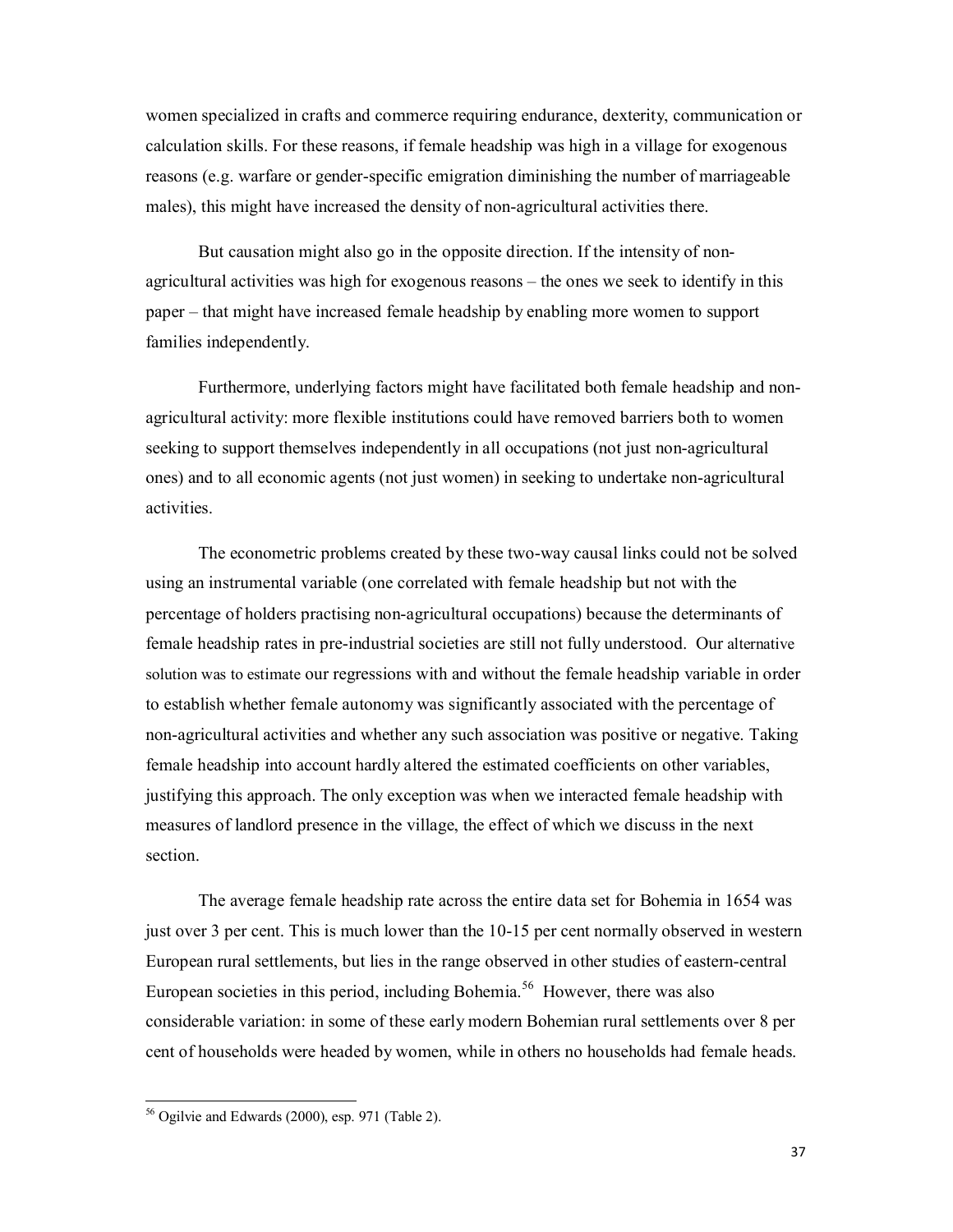The econometric analysis established that female headship was indeed positively related to the percentage of holders practising non-agricultural occupations. As Table 5 shows, in all regression specifications  $-$  i.e., controlling for all other village characteristics  $$ higher female headship was associated with a significantly higher percentage of holders practising non-agricultural occupations. Our findings for Bohemia are thus consistent with those for other early modern European economies which have revealed the existence of a positive association between female headship and the density of non-agricultural occupations. Indeed, our findings strengthen that conclusion by confirming that it holds even controlling for settlement size, agricultural structure, social composition, and other village characteristics. It also shows that this positive association prevailed not just in economically advanced western Europe but also under the second serfdom which, as has emerged from other studies and will be discussed shortly, often acted to reduce female household headship.<sup>57</sup>

This opens up perspectives for deeper micro-level analyses to investigate genderspecific patterns of non-agricultural activity at the household level. Such investigations in turn may help resolve the endogeneity between the two variables, i.e., whether female headship increased the density of non-agricultural activity or vice versa. In any case, there is now little doubt that there was a significant, systematic, and pervasive association between the expansion of non-agricultural activities in early modern European rural societies and women's economic autonomy, even controlling for other factors.

#### **10. The Second Serfdom**

One of the most prominent of these factors is the second serfdom, the institutional framework within which inhabitants of early modern rural Bohemia made their economic decisions. From the sixteenth century through to serf emancipation in 1781, Bohemian landlords expanded demesne operations, increased their extraction of money rents and labour dues, extended them to previously exempt social groups, levied new dues on activities such as rural crafts, proto-industries, commerce and forestry, set up market monopolies, and expanded their institutional interventions in the economic and demographic decisions of their

 $57$  For quantitative and qualitative evidence concerning this negative relationship in early modern Bohemia, see Ogilvie and Edwards (2000), 980-9.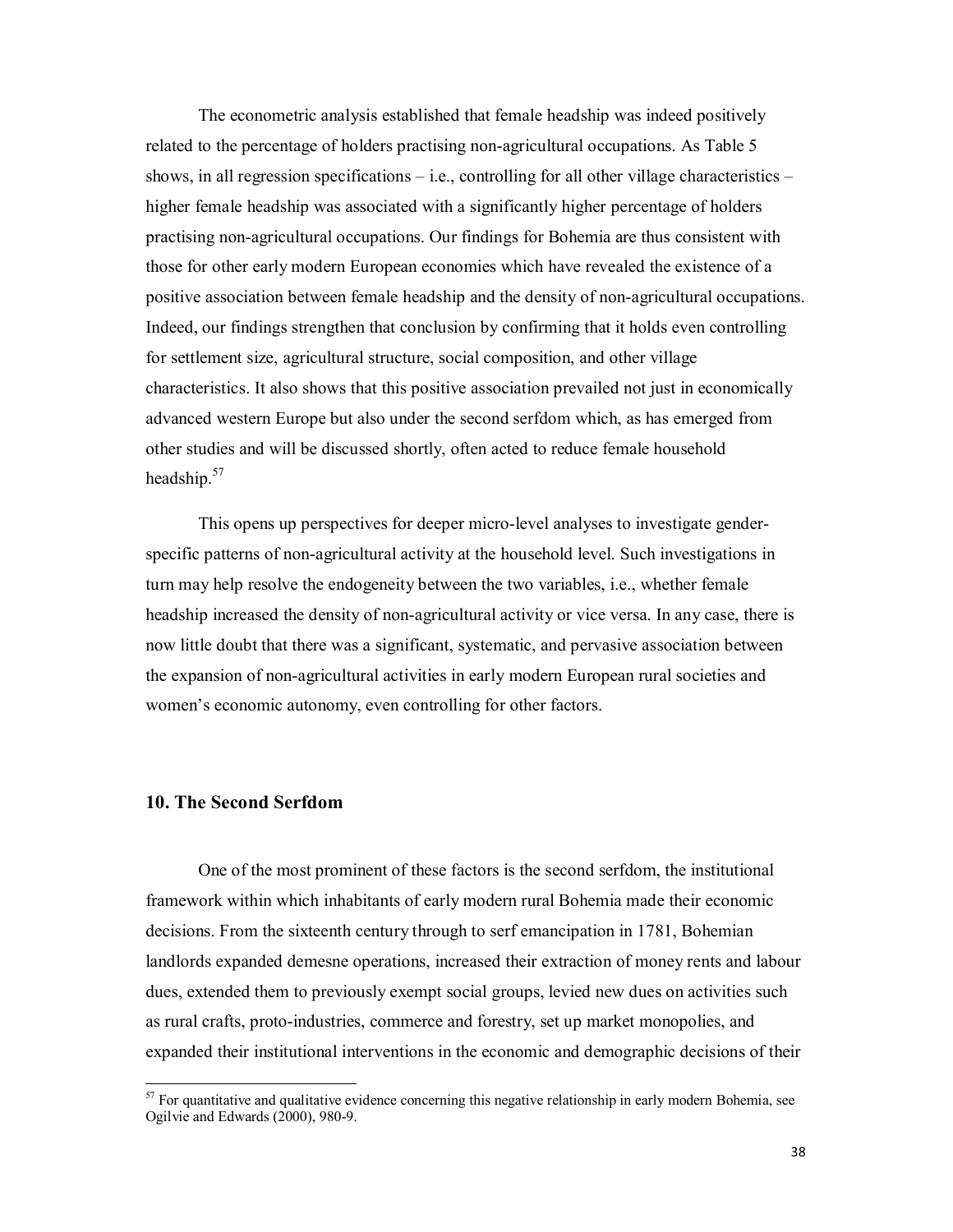rural subjects. These developments can already be observed in parts of Bohemia from the mid-sixteenth century onwards, are thought to have intensified during and after the Thirty Years War (1618-1648), and endured until emancipation in the later eighteenth century; some of the institutional powers of the great landlords over the rural population outlasted the 1781 emancipation patent and survived well into the first half of the nineteenth century.<sup>58</sup>

The rich historiography on the second serfdom is deeply divided concerning its impact on occupational structure. On the one hand, as discussed in the introduction, traditional 'manorial dominance' views argue that under serfdom landlords stifled nonagricultural activities altogether.<sup>59</sup> On the other, a revisionist strand of scholarship has contended that the second serfdom did not constrain serf choices. One variant of this revisionist approach, which one might call the 'serf autonomy' view, argues that under serfdom landlords were largely unable to control economic or demographic decisions inside serf villages and hence did not affect economic activity there.<sup>60</sup> Another variant of the revisionist strand of scholarship goes so far as to argue that eastern European economies under serfdom were actually just as dynamic as western European economies where peasants were free: entrepreneurial landlords often actively encouraged industrial and commercial enterprises.61 A more recent, 'institutional' approach argues for replacing *a priori* assumptions about serfdom with a rigorous analysis of how the specific constraints imposed by different manifestations of serfdom affected the incentives of serfs, overlords, and village communities.<sup>62</sup> This approach would predict that although the overarching institutional framework of serfdom tended to distort resource allocation in ways that stifled broader economic growth, certain institutional rules within the system of serfdom entitled landlords to extract rents from particular non-agricultural activities, which they therefore had incentives to encourage.

 $58$  For a recent survey of the literature, with a detailed consideration of the economic impact of these institutional constraints, see Klein (2013).

<sup>&</sup>lt;sup>59</sup> See, for instance, Kriedte, Medick and Schlumbohm (1977).<br><sup>60</sup> For a critical analysis of the 'communal autonomy' view of Bohemian serfdom, see Ogilvie (2005a).<br><sup>61</sup> For a recent exposition of the 'revisionist' appro England, see Ogilvie (2013); Klein (2013); Dennison (2013); and Briggs (2013).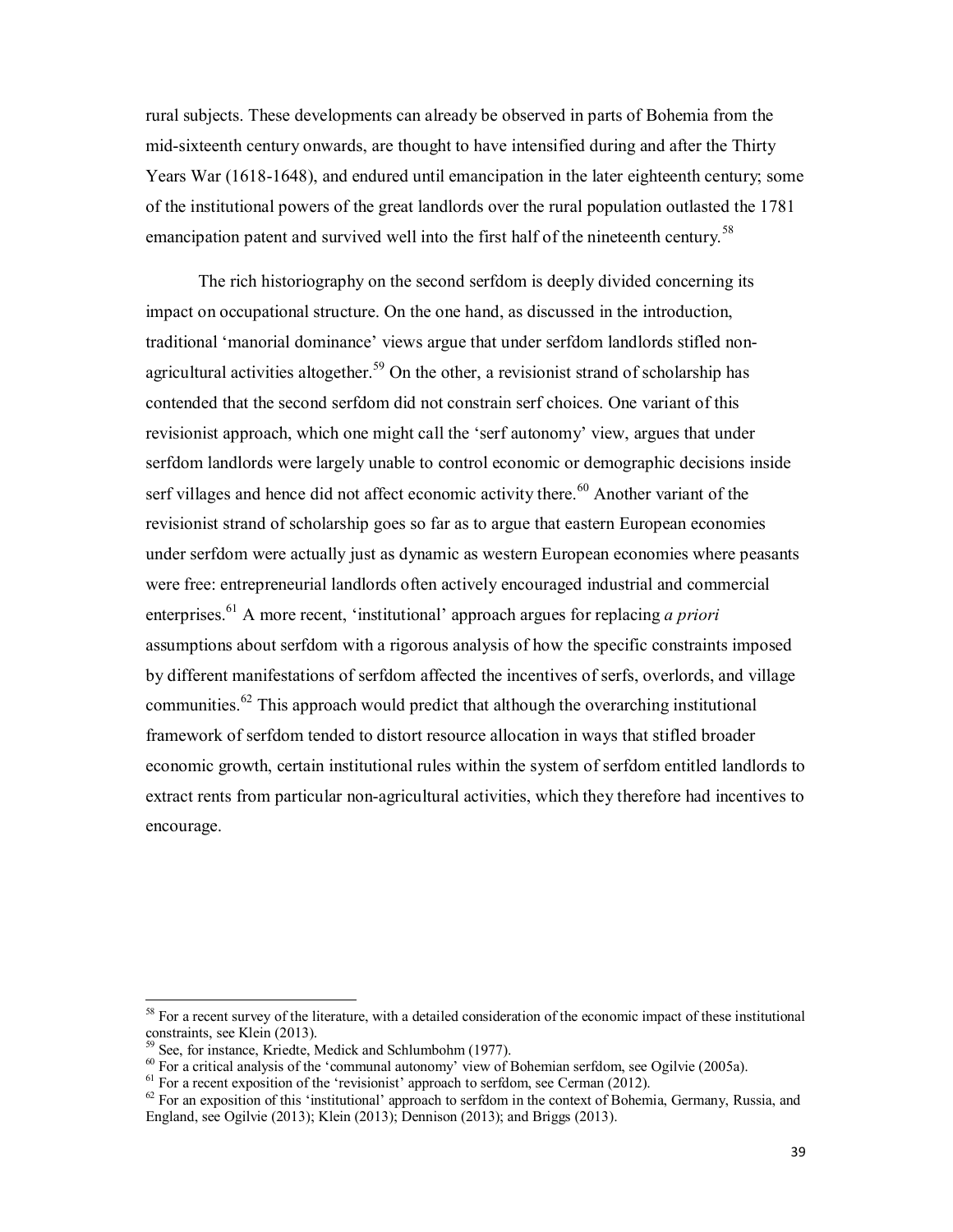#### **10.1. The Econometric Findings**

This continuing debate about the second serfdom motivated our search for ways of exploring its economic effects. The historiography suggests that although the legal definition of serfdom was homogeneous across early modern Bohemia, how these institutional rules were implemented in practice could vary significantly. One possibility is that the presence of the landlord using or occupying one or more holdings in the village might be a proxy measure of the intensity of manorial interest, information, and potential control over the serfs' economic decisions in that village. However, to interpret this proxy measure of local institutions properly it is important to recognize the complexities it raises.

The first complexity arises from the general difficulty of measuring institutional constraints quantitatively. The precise ways in which landlords regulated serfs' economic activities and the powers they had to enforce their regulations varied enormously. Quantitatively exploring the significance of a variable registering the presence or absence of 'the landlord' using or occupying a holding in the village is better than having no quantitative measure at all of the 'second serfdom'. But it does not reveal the details of the economic impact of landlord powers within the village. In particular, the *Berní Rula* contains no concrete information on how the landlord was using or occupying village holdings, the type of personnel (if any) he might have appointed to exercise this use or occupancy, the degree to which such personnel were able to monitor or control serfs' activities, or the incentives those personnel might have had to exercise such control.<sup>63</sup>

The second complexity arises from the fact that, as already mentioned, landlord presence in village holdings measures the second serfdom at the 'intensive margin' (stronger versus weaker enforcement of an existing institutional system) but not the 'extensive margin' (presence or absence of the institutional system altogether). In other words, this variable does not make it possible to compare Bohemian villages with and without the second serfdom, but rather only to draw comparisons among villages which were all subject to the second serfdom, some of which may have experienced more intensive direct monitoring and control than others. This variable can capture only those effects of the second serfdom which depended on direct local enforcement inside villages. It cannot measure those effects of the

<sup>&</sup>lt;sup>63</sup> The one exception is that the *Berní Rula* records, for all holdings in the village (including those currently being held or used by the landlord), whether land is under arable cultivation or lying unused; this indicates that the arable portion of such holdings was being used by the landlord for arable cultivation.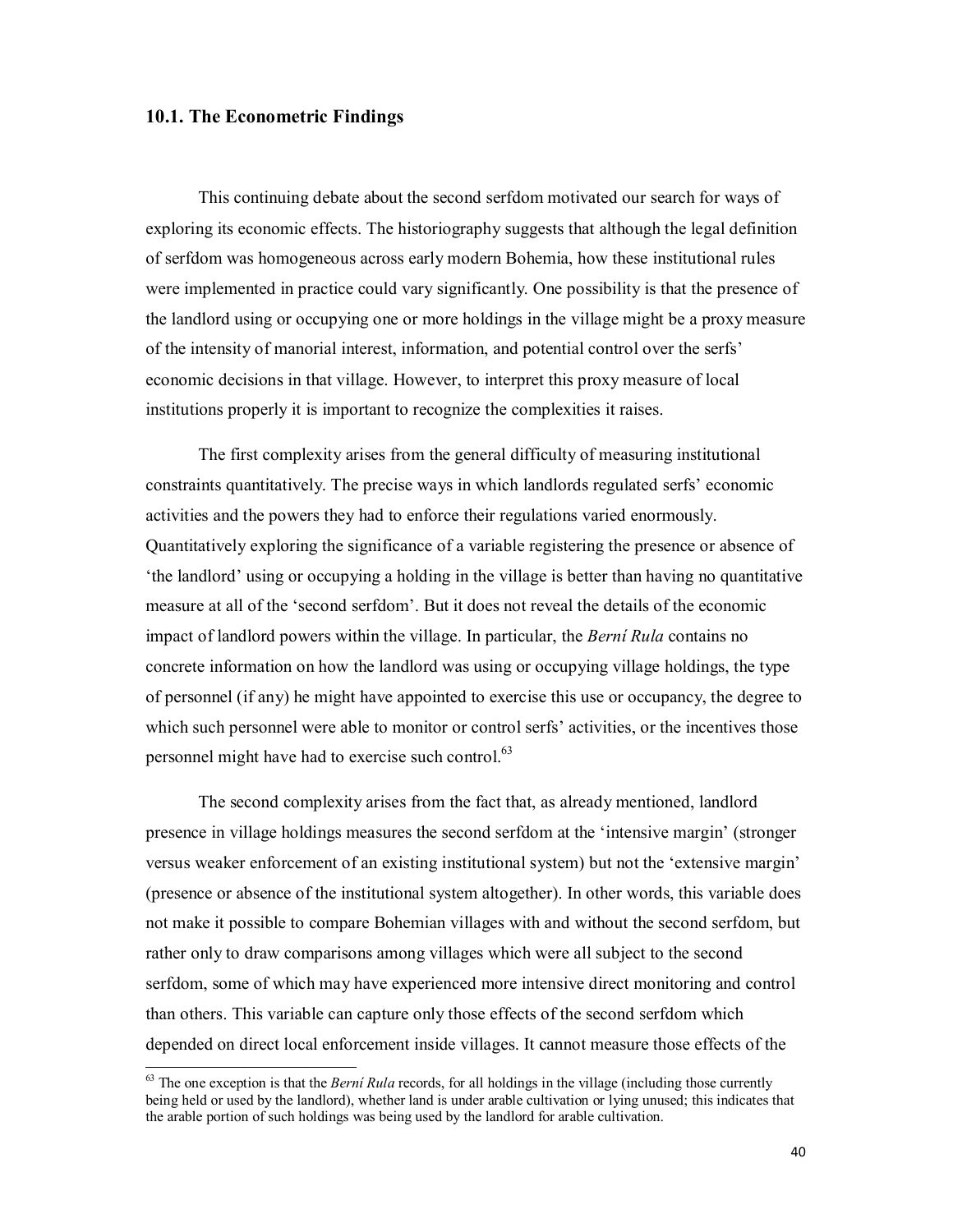second serfdom that were generated by more general institutional constraints on factor markets, product markets, or demographic decisions, which depended on manorial enforcement that was implemented outside an individual settlement, for instance through the manorial court, manorial administrators, manorial tax-collectors, or demesne foremen. Nor, of course, can it capture those aspects of the second serfdom implemented via collaboration among landlords or enforcement by the state.<sup>64</sup>

The third complexity arises from the probability that the presence of the landlord in a village had a two-way relationship with non-agricultural activity there. On the one hand, landlord presence could affect non-agricultural activity by hindering or encouraging serfs in practising such occupations. But conversely, an existing cluster of non-agricultural activities could attract the landlord to use or occupy holdings in the village, with the aim of extorting rents from them. This creates a serious problem of endogeneity, which cannot be solved by instrumental variables since the determinants of variations in the intensity of the second serfdom or the presence of landlords in serf villages are not well understood. We therefore estimated the regressions with and without the variables measuring landlord presence, as well as using several alternative measures of such presence, in order to investigate how robust the relationship was to different specifications and how it affected the coefficients on other variables. We also used interaction terms to try to shed light on the endogeneity issue. The results enable us to characterize the complex relationship between landlords and serfs' occupational decisions more clearly, while still leaving a number of open questions for future research.

The traditional 'manorial dominance' approach to serfdom, at least in its more extreme manifestations, is refuted by our findings. Mid-seventeenth-century Bohemia was no autarkic or purely agricultural economy in which landlords stifled all rural nonfarm activity. On the contrary, as we have seen, the *Berní Rula* recorded an array of non-agricultural activities covering the entire spectrum from locally-oriented crafts, to proto-industries exporting to supra-regional markets, to retail trades, and even to merchant commerce. Rural nonfarm activity was less widespread than in western Europe but not stifled altogether.

However, the revisionist 'serf autonomy' view, according to which landlords were unable to affect economic life inside serf villages, is also refuted by our findings. The

 $64$  For a consideration of the wider growth impact of the second serfdom in Bohemia and other parts of easterncentral Europe, see Klein (2013); and Ogilvie (2013).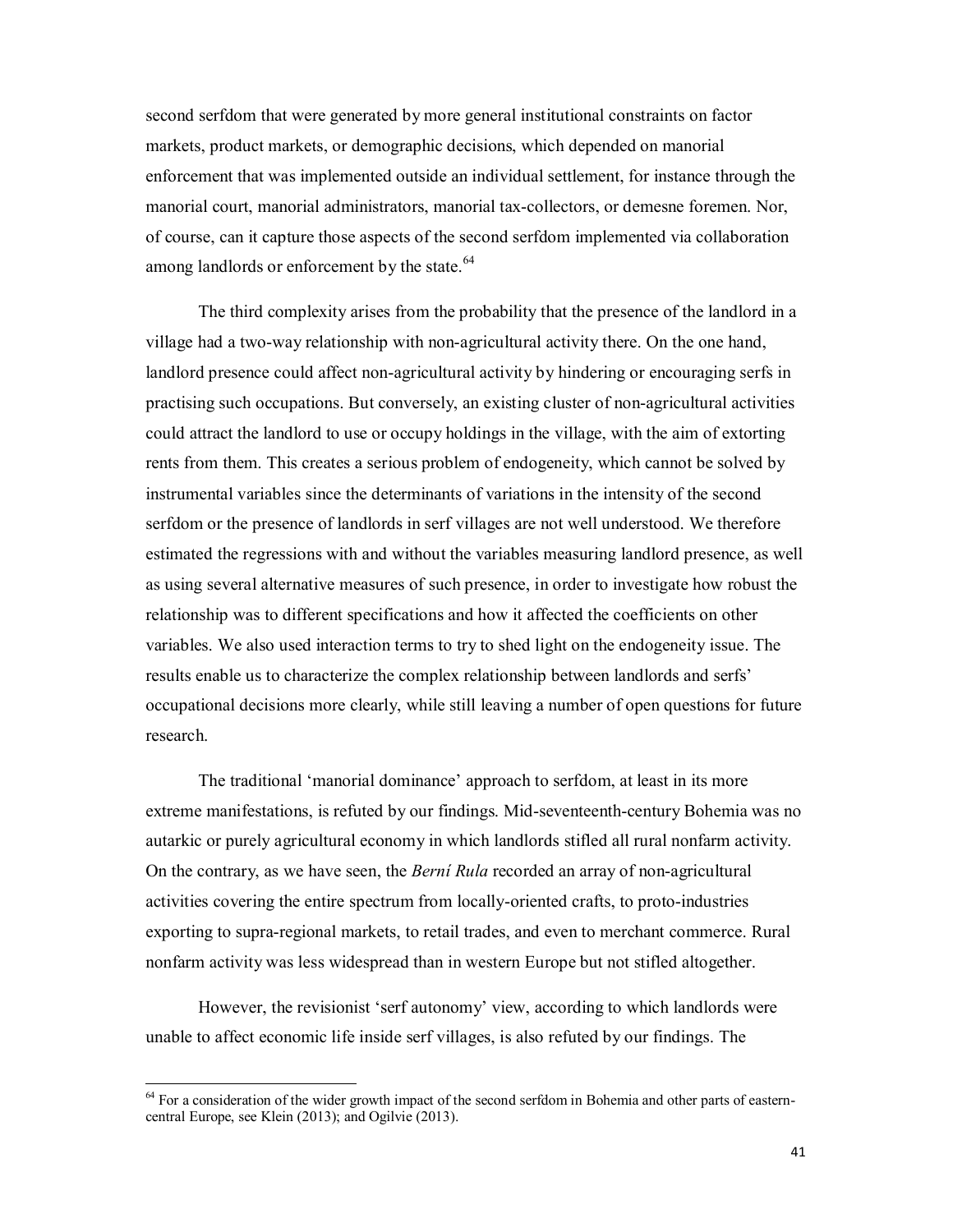econometric analysis shows a significant association between non-agricultural activity and landlord use of holdings in a village, controlling for other village characteristics. Table 5 column 1, the simplest specification, already showed that the presence of at least one holding in the village occupied or used by the landlord was associated with a significantly higher intensity of non-agricultural activity by the inhabitants of the village. This result became more striking in the specification in column 2, which controlled for the percentage of empty holdings in the village on the grounds that the use of an empty holding by a landlord might also be picking up the effect of the war. This specification showed that the percentage of empty holdings was negatively related to the percentage of non-agricultural occupations in a village, and caused the magnitude of the relationship between non-agricultural activity and the landlord presence variable to increase non-trivially.<sup>65</sup> The significantly positive relationship between non-agricultural activity and landlord presence is also observable in the specifications in Table 5 columns 3-5, which (as discussed in Section 8 above) control for different measures of village social structure.

Up to this point, we restricted ourselves to capturing landlord presence using only a simple dummy variable indicating the presence or absence of at least one holding used by the landlord. The data, however, enabled us to delve more deeply into landlord presence, since we also have information on the number and the size of holdings occupied by the landlord. The regression specifications in Table 5 columns 6 and 7 explore the relationship between non-agricultural activity and these more precise measures of landlord presence. We estimated all specifications reported in Table 5 columns 1-5 using these alternative measures of landlord presence, but present only the specification in column  $5<sup>66</sup>$  The overall picture remained unchanged, regardless of which proxy we used, although the estimated coefficients unsurprisingly varied in magnitude. Specifically, the percentage of the village's arable land occupied by the landlord had the largest estimated association with percentage of households engaged in non-agricultural occupations, while the number of holdings occupied by the landlord had the smallest estimated relationship. But all three measures of the intensity of landlord presence in the village were positively and significantly associated with a higher density of non-agricultural activities there.

 $<sup>65</sup>$  The estimated coefficients of the variables in the category 'other village characteristics' also changed their</sup> magnitudes, which indicates that they were also picking up the effect of empty holdings in the village, further corroborating the importance of controlling for it.<br><sup>66</sup> Other results are available from the authors upon request; they are very similar to the ones in columns 1-5.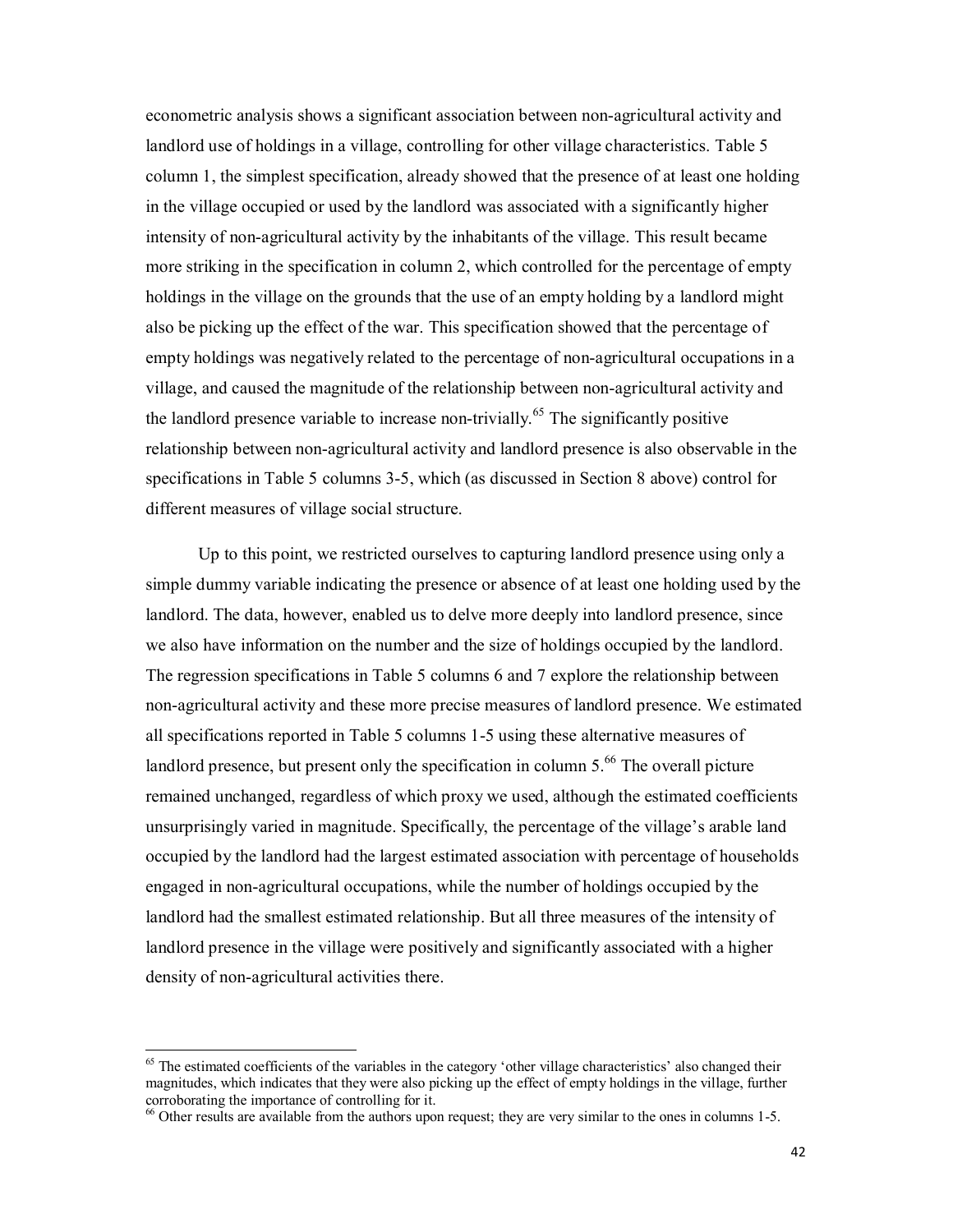It might superficially seem that the positive relationship between non-agricultural activity and landlord presence in 1654 provides support for the second variant of the revisionist approach to serfdom, according to which serfdom was no barrier to economic dynamism since landlords in fact encouraged serf enterprises. But deeper analysis shows that the interrelationship between landlord presence and rural nonfarm activity was far more complex.

A first complexity arises when one examines whether the association between nonagricultural activity and landlord presence was actually a simple linear one. To explore whether the positive coefficient in Table 5 was merely a snapshot of one part of a curvilinear relationship, Table 6 presents the results of introducing into the regression specifications in Table 5 columns 6-7 two alternative quadratic terms: the square of the percentage of arable land held or used by the landlord; and the square of the number of holdings held or used by the landlord. It turns out that the association between non-agricultural activity and landlord presence was indeed non-linear, since the quadratic terms are negative and statistically significant. Whereas a certain degree of landlord presence in the village was positively associated with non-agricultural activities, once landlord presence reached a certain point the relationship turned negative.

A second set of complexities emerges when we delve more deeply into the interactions between landlord presence and two other village characteristics which previous studies of early modern Bohemia suggest were strongly affected by landlords' interventions: female household headship<sup>67</sup> and the presence of water-driven mills.<sup>68</sup> To this end, we estimated the regression specification in Table 5 column 5, but with the addition of interaction terms between landlord presence and female headship, as well as landlord presence and village mills. The results, presented in Table 7, show that the original explanatory variables retain similar statistical significance and magnitudes to the ones they have in Table 5, providing further reassurance of their robustness. Landlord presence shows an overall positive relationship with non-agricultural activity, but the interaction terms are negative. On their own, both landlord presence and female headship were associated with an increase in non-agricultural activity, but when the landlord was using holdings in the village female headship was linked to a decrease in non-agricultural employment. Likewise, on their own both landlord presence and village mills were positively associated with non-agricultural

<sup>&</sup>lt;sup>67</sup> Ogilvie and Edwards (2000).<br><sup>68</sup> Maur (1976), 44-5; Maur (1990), 109-12.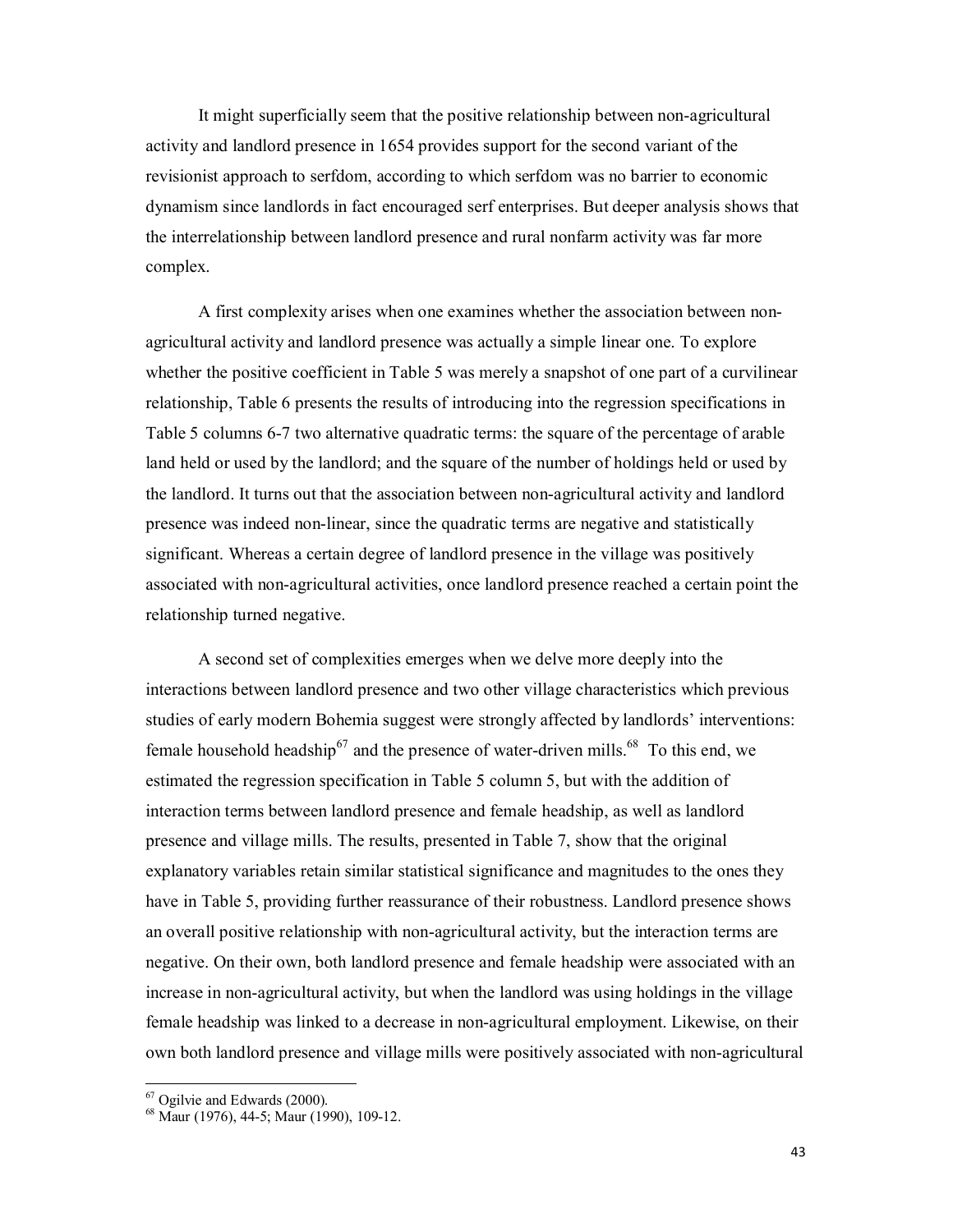|                                                                | (1)           | (2)           |
|----------------------------------------------------------------|---------------|---------------|
| <b>Size of Village</b>                                         |               |               |
| number of holdings                                             | $0.0053***$   | $0.0054***$   |
|                                                                | [0.00002]     | [0.00002]     |
| percentage of empty holdings                                   | $-0.173***$   | $-0.169***$   |
|                                                                | [0.0025]      | [0.0017]      |
| Arable Sector                                                  |               |               |
| total arable land on occupied holdings per holder              | $-0.00067***$ | $-0.00065***$ |
|                                                                | [0.00003]     | [0.00003]     |
| <b>Pastoral Sector</b>                                         |               |               |
| number of working animals per holder                           | $-0.0112***$  | $-0.0119***$  |
|                                                                | [0.00045]     | [0.00046]     |
| number of cattle per holder                                    | $0.0097***$   | $0.011***$    |
|                                                                | [0.0002]      | [0.0002]      |
| Social Strata                                                  |               |               |
| percentage of 'cottagers'                                      | $0.097***$    | $0.111***$    |
|                                                                | [0.00124]     | [0.00121]     |
| percentage of 'smallholders'                                   | $0.208***$    | $0.221***$    |
|                                                                | [0.0016]      | [0.0014]      |
| percentage of 'freemen'                                        | $0.199***$    | $0.195***$    |
|                                                                | [0.00138]     | [0.00138]     |
| percentage of Jews                                             | $2.89***$     | $0.825***$    |
|                                                                | [0.009]       | [0.0014]      |
| <b>Other Village Characteristics</b>                           |               |               |
| presence of mill                                               | $0.363***$    | $0.368***$    |
|                                                                | [0.0013]      | [0.00132]     |
| percentage of female household heads                           | $0.044***$    | $0.053***$    |
|                                                                | [0.0038]      | [0.0035]      |
| presence of a town on estate                                   | $-2.525***$   | $-2.543***$   |
|                                                                | [0.00074]     | [0.00074]     |
| percentage of holders with less than 15 str of arable land     | $0.131***$    | $0.119***$    |
|                                                                | [0.00139]     | [0.00139]     |
| <b>Second-Serfdom Proxies</b>                                  |               |               |
| percentage of arable land held/used by landlord                | $0.301***$    |               |
|                                                                | [0.026]       |               |
| (percentage of arable land held/used by landlord) <sup>2</sup> | $-0.124***$   |               |
|                                                                | [0.032]       |               |
| number of holdings held/used by landlord                       |               | $0.047***$    |
|                                                                |               | [0.0011]      |
| (number of holdings held/used by landlord) <sup>2</sup>        |               | $-0.005***$   |
|                                                                |               | [0.0001]      |
| Constant                                                       | $0.276***$    | $0.267***$    |
|                                                                | [0.00082]     | [0.00082]     |
|                                                                |               |               |
| <b>Estate Dummies</b>                                          | YES           | <b>YES</b>    |

| Table 6: Regression Analysis with Second-Serfdom Non-Linear Terms (Tobit Model) |  |
|---------------------------------------------------------------------------------|--|
|---------------------------------------------------------------------------------|--|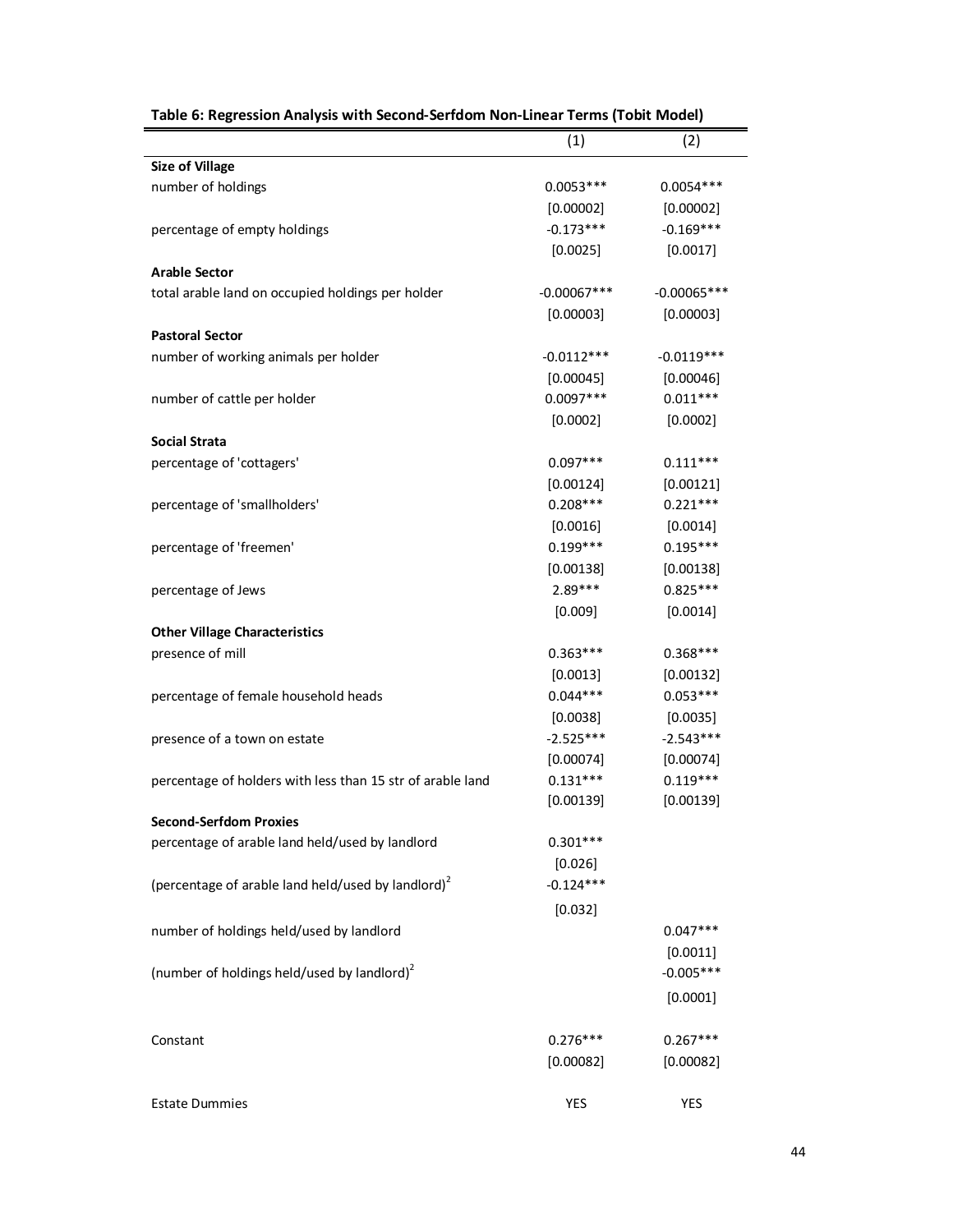| N                     | 6768      | 6836      |
|-----------------------|-----------|-----------|
| Log-likelihood value  | $-1568.9$ | $-1616.1$ |
| Sigma                 | 0.276     | 0.280     |
| Pseudo-R <sup>2</sup> | 0.475     | 0.471     |
| $\sim$<br>.           |           |           |

Sources: see text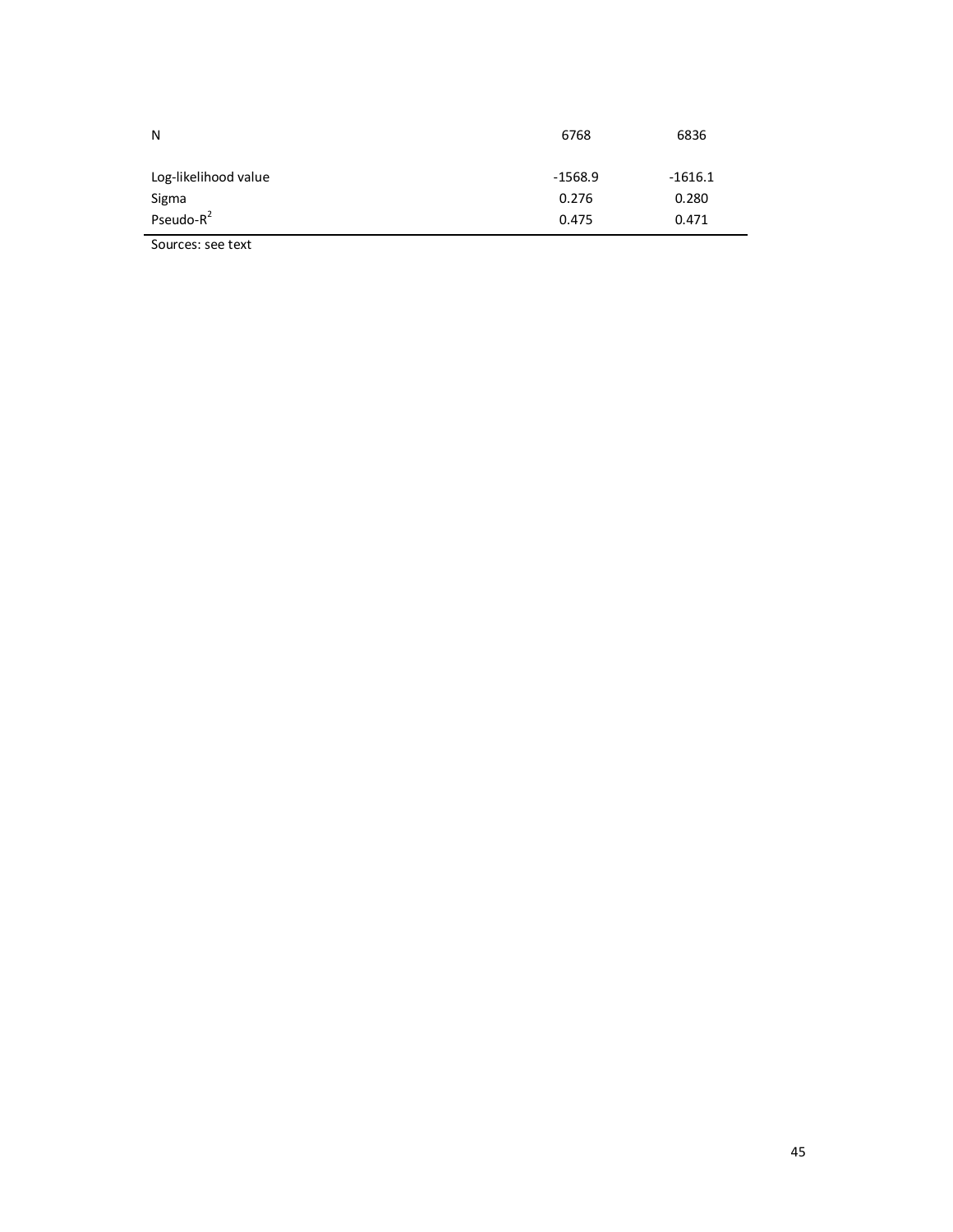|                                                | (1)                    | (2)            | (3)            |
|------------------------------------------------|------------------------|----------------|----------------|
| <b>Size of Village</b>                         |                        |                |                |
| number of holdings                             | $0.00529***$           | $0.00529***$   | $0.00538***$   |
|                                                | [0.00002]              | [0.00002]      | [0.00002]      |
| percentage of empty holdings                   | $-0.179***$            | $-0.172***$    | $-0.164***$    |
|                                                | [0.0018]               | [0.002]        | [0.0017]       |
| <b>Arable Sector</b>                           |                        |                |                |
| total arable land on occupied holdings per     | $-0.00065***$          | $-0.00066$ *** | $-0.00066$ *** |
| holder                                         | [0.00003]              | [0.00003]      | [0.00003]      |
| <b>Pastoral Sector</b>                         |                        |                |                |
| number of working animals per holder           | $-0.012***$            | $-0.011***$    | $-0.0122***$   |
|                                                | [0.00045]              | [0.00045]      | [0.00046]      |
| number of cattle per holder                    | $0.011***$             | $0.0097***$    | $0.011***$     |
|                                                | [0.00024]              | [0.00024]      | [0.00024]      |
| Social Strata                                  |                        |                |                |
| percentage of 'cottagers'                      | $0.111***$             | $0.097***$     | $0.109***$     |
|                                                | [0.00121]              | [0.00123]      | [0.00121]      |
| percentage of 'smallholders'                   | $0.219***$             | $0.207***$     | $0.2205***$    |
|                                                | [0.00142]              | [0.0015]       | [0.00142]      |
| percentage of 'freemen'                        | $0.191***$             | $0.199***$     | $0.193***$     |
|                                                | [0.00138]              | [0.00137]      | [0.00138]      |
| percentage of Jews                             | $0.832***$             | 2.887***       | $0.824***$     |
|                                                | [0.001]                | [0.009]        | [0.0014]       |
| <b>Other Village Characteristics</b>           |                        |                |                |
| presence of mill                               | $0.376***$             | $0.367***$     | $0.372***$     |
|                                                | [0.0014]               | [0.00137]      | [0.0013]       |
| percentage of female household heads           | $0.087***$             | $0.058***$     | $0.072***$     |
|                                                | [0.005]                | [0.0046]       | [0.0042]       |
| presence of a town on estate                   | $-2.54***$             | $-2.53***$     | $-2.546***$    |
|                                                | [0.00073]              | [0.00074]      | [0.00073]      |
| percentage of holders with less than 15 strych | $0.12***$              | $0.13***$      | $0.119***$     |
| of arable land                                 | [0.00138]              | [0.00139]      | [0.00139]      |
| Second-Serfdom Proxies with Interactions       |                        |                |                |
| presence of mill x presence of a holding       | $-0.13***$             |                |                |
| held/used by landlord                          | [0.0057]               |                |                |
| percentage of female household heads x         | $-0.36***$             |                |                |
| presence of a holding held/used by landlord    | [0.038]                |                |                |
| presence of a holding held/used by landlord    | $0.115***$<br>[0.0019] |                |                |
|                                                |                        |                |                |
| presence of mill x percentage of arable land   |                        | $-0.217***$    |                |
| held/used by landlord                          |                        | [0.022]        |                |

#### **Table 7: Regression Analysis with Second-Serfdom Interactions (Tobit Model)**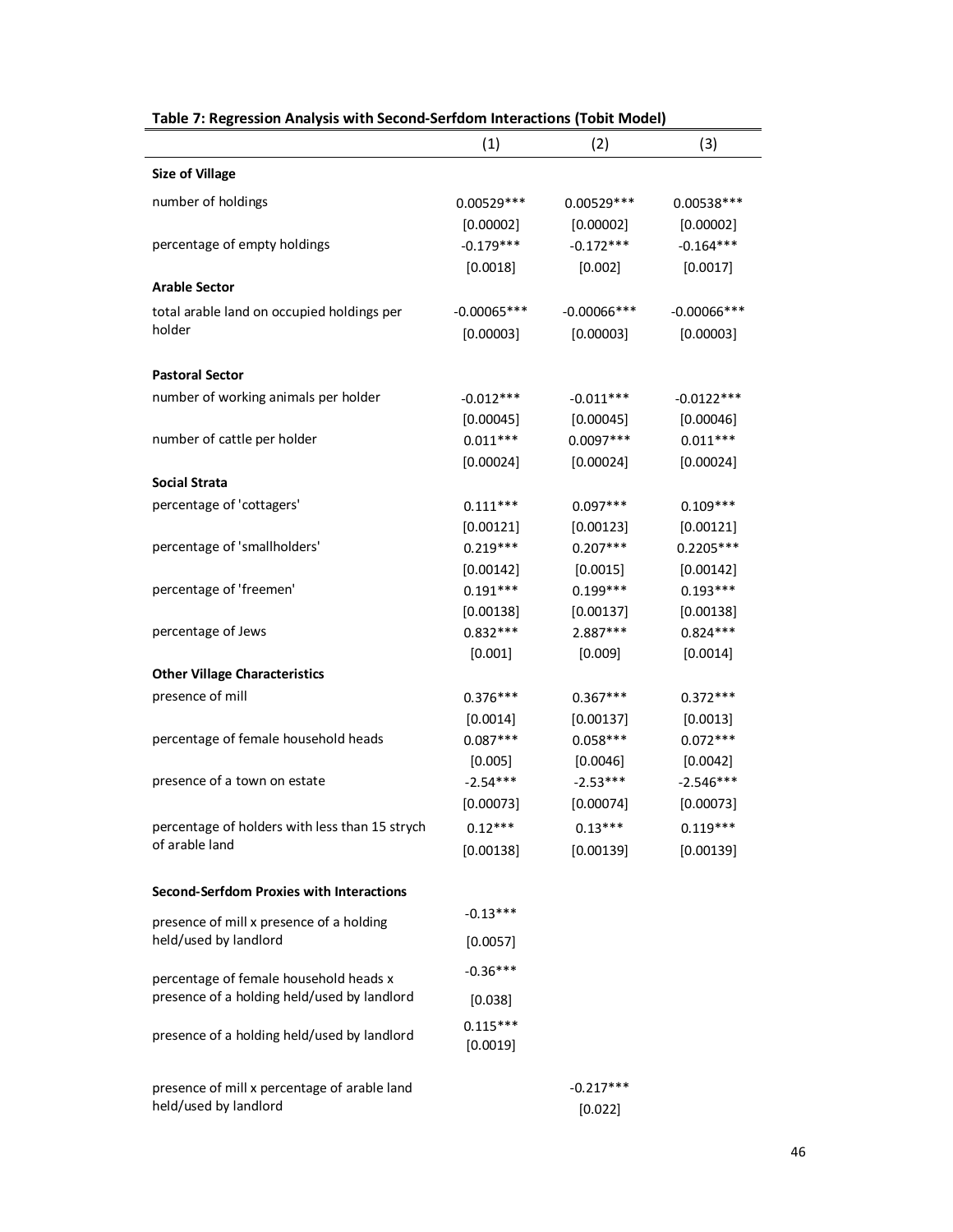| percentage of female household heads x<br>percentage of arable land held/used by<br>landlord<br>percentage of arable land held/used by<br>landlord |                             | $-0.96***$<br>[0.13]<br>$0.258***$<br>[0.005] |                                |
|----------------------------------------------------------------------------------------------------------------------------------------------------|-----------------------------|-----------------------------------------------|--------------------------------|
| presence of mill x number of holdings<br>held/used by landlord                                                                                     |                             |                                               | $-0.029***$<br>[0.0014]        |
| percentage of female household heads x<br>number of holdings held/used by landlord                                                                 |                             |                                               | $-0.128***$<br>[0.0137]        |
| number of holdings held/used by landlord                                                                                                           |                             |                                               | $0.0223***$<br>[0.0007]        |
| Constant                                                                                                                                           | $0.262***$<br>[0.00081]     | $0.275***$<br>[0.00082]                       | $0.267***$<br>[0.00082]        |
| <b>Estate Dummies</b>                                                                                                                              | <b>YES</b>                  | <b>YES</b>                                    | <b>YES</b>                     |
| N                                                                                                                                                  | 6836                        | 6768                                          | 6836                           |
| Log-likelihood value<br>Sigma<br>Pseudo-R <sup>2</sup>                                                                                             | $-1611.6$<br>0.279<br>0.473 | $-1568.05$<br>0.276<br>0.476                  | $-1619.14$<br>0.2803<br>0.4704 |

Sources: see text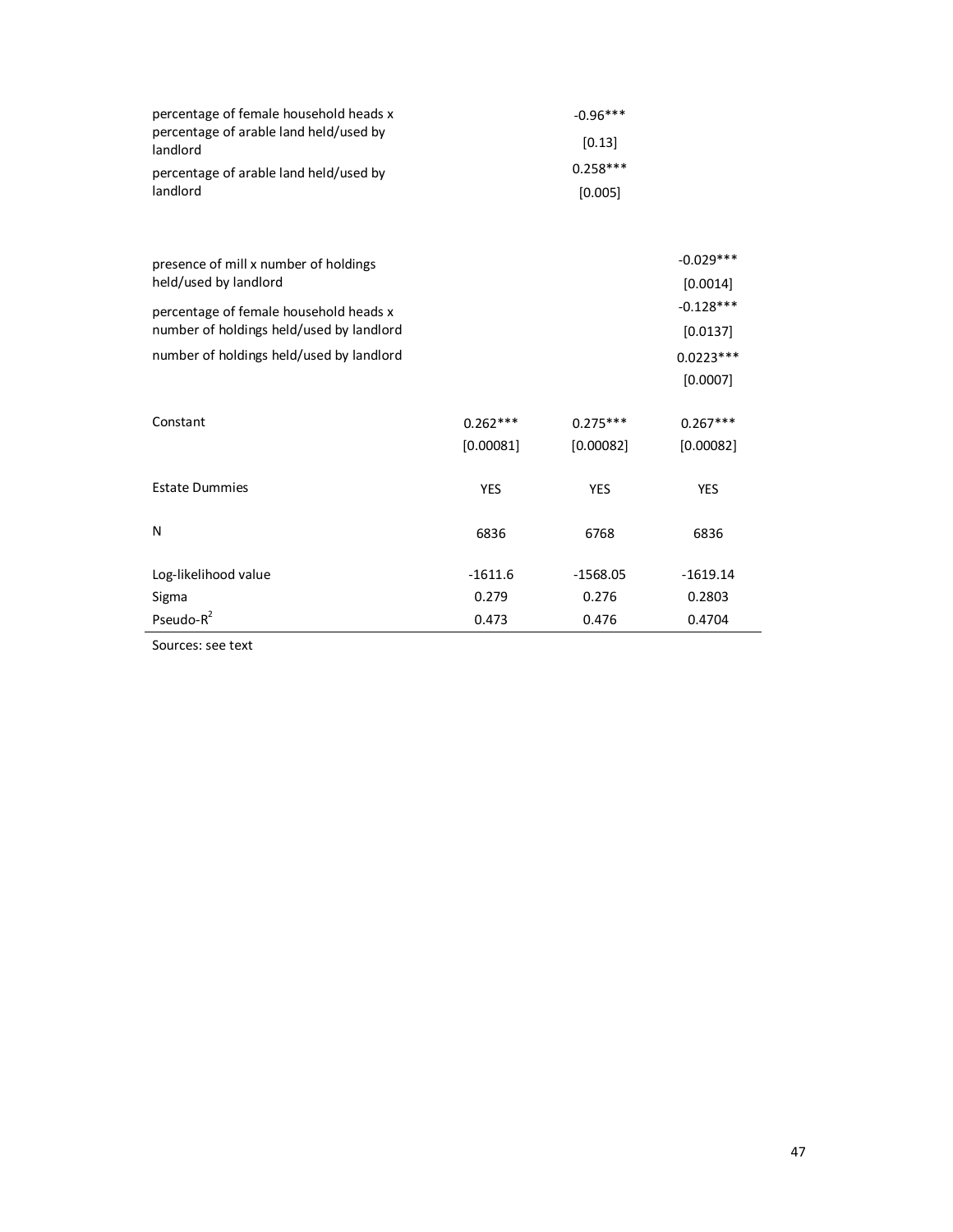activity, but when the landlord was using village holdings the association between nonagricultural activity and milling turned negative.

Landlord presence thus manifested a complex and multi-faceted relationship with occupational structure under the second serfdom. The superficially positive association was in fact only the initial upward slope of an inverted-U relationship, with a small degree of landlord presence associated with greater non-agricultural activity but greater landlord presence associated with less. Furthermore, landlord presence reversed the positive relationship between non-agricultural activities and two of its major correlates, female headship and the presence of mills.

Qualitative and institutional evidence on Czech economic history helps explain these findings. Bohemian landlords engaged in a wide array of institutional interventions in the rural economy under the second serfdom, gathering force from the second half of the sixteenth century onwards, but intensifying during and after the Thirty Years War, when loss of population, declining agricultural prices, and rising wages put pressure on the profitability of landlords' estates. At least four types of manorial intervention had the potential to affect rural nonfarm activity by serfs, both positively and negatively: direct manorial involvement in industrial enterprises using serf labour; permitting serfs to engage in crafts and commerce in return for paying dues; granting of monopolistic milling licenses; and controlling access to landholdings to ensure land rents and labour dues. These four landlord strategies created multiple and often contradictory incentives for serfs to engage in nonfarm occupations.

#### **10.2. Demesne Manufactories**

First, landlords directly intervened in the non-agricultural sector by establishing demesne manufactories.<sup>69</sup> The making of iron and glass was particularly profitable, leading to a proliferation of ironworks and glassworks operated directly by the manorial administration.<sup>70</sup> Commercial fish-farming was another widespread demesne enterprise, in which landlords mobilized their control over both land and labour to set up extensive nonagricultural enterprises on their estates. Many Bohemian landlords also set up demesne

<sup>&</sup>lt;sup>69</sup> Janoušek (1967), 12; Svoboda (1969), 74; Kočí (1963), 336; Maur (1976), 49; Maur (1981), 207, 211; Maur (1990), 114, 120; Klíma (1955), 131, 154; Myška (1979), 55-8.

 $\hat{a}^{0}$  A detailed discussion is in Myška (1979). Maur (1976) documents similar tendencies (45-7).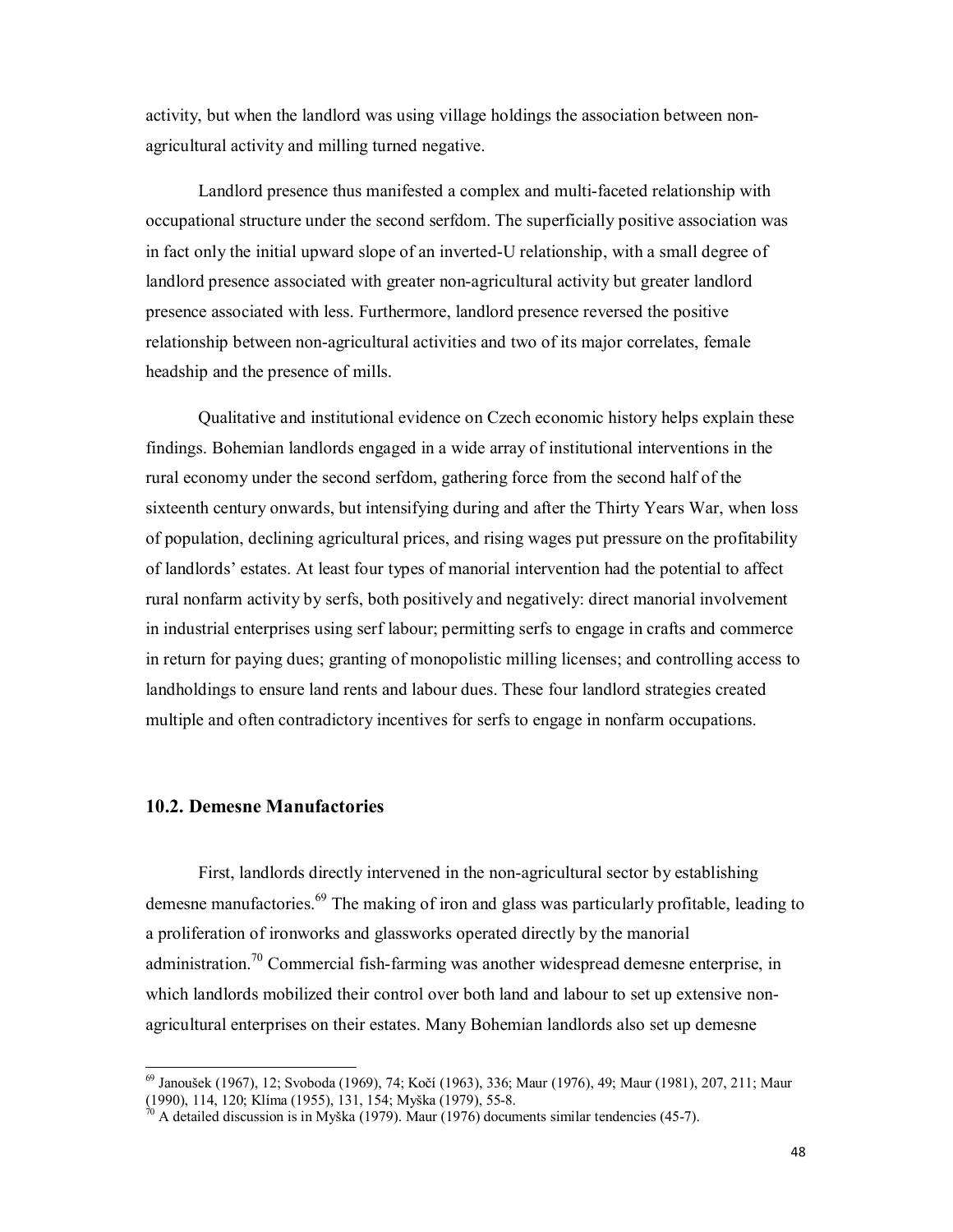breweries and distilleries, using labour from serfs to transport grain to the plant and manorial powers to oblige serfs to purchase quotas of beer and spirits.<sup>71</sup>

Bohemian landlords' expansion of demesne enterprises does not directly explain the non-agricultural occupational structure in the *Berní Rula*, which solely reflects serfs' own nonfarm activities. But demesne enterprises affected serf occupations indirectly via manorial labour demand. In attempting to increase the profitability of their estates by diversifying into non-agricultural activities, Bohemian landlords confronted the problem of obtaining industrial labour. After the Thirty Years War, market wages were high because labour was scarce, as a result both of wartime depopulation and of religious emigration after 1651. Landlords tried to reduce wage costs by replacing hired labour, for which they had to pay high market wages dictated by labour scarcity, with coerced labour, which they could use their institutional powers under the second serfdom to extort from serfs.<sup>72</sup> Demesne ironworks, glassworks, breweries, distilleries, and commercial fish-farming operations often mobilized 'Robot', feudal labour services which serfs were obliged to deliver to the overlord under the manorial system. Even more often, landlords demanded so-called 'forced wagelabour', whereby serf labourers, although paid to work in the lord's demesne enterprises, were compulsorily obliged to accept such work in return for below-market wage rates. At the same time, however, landlords were aware of the low quality of coerced work, and therefore used it to replace hired workers only in the lowest-skilled, least quality-sensitive tasks, mainly manual labour.<sup>73</sup> In the well-documented case of iron-making, for example, no serf labour was employed in the actual production and processing of iron, which required highly skilled and careful workers, but auxiliary operations such as transportation of raw materials were done mostly by serf labour.<sup>74</sup>

The demand for labour in demesne enterprises created incentives for landlords to expand their activities into villages that already had labourers who were not fully employed in agriculture, in order to take advantage of local labour pools. External workers were far more expensive: they had to be compensated to migrate; they had to be attracted through the offer of market wages; and, since they were not serfs subject to the local landlord, they could not be coerced or controlled through his institutional powers under the second serfdom. Local

<sup>&</sup>lt;sup>71</sup> Cerman (1996); Ogilvie (2001); Ogilvie (2005d), 421-4.<br><sup>72</sup> Kočí (1963), 336; Maur (1976), 119-20; Maur (1965), 288, 297; Svoboda (1969), 77.<br><sup>73</sup> Petráň (1963), 165-6; Maur (1976), 93, 121; Maur (1981), 208.<br><sup>74</sup> Ma milling (Maur (1976), 121).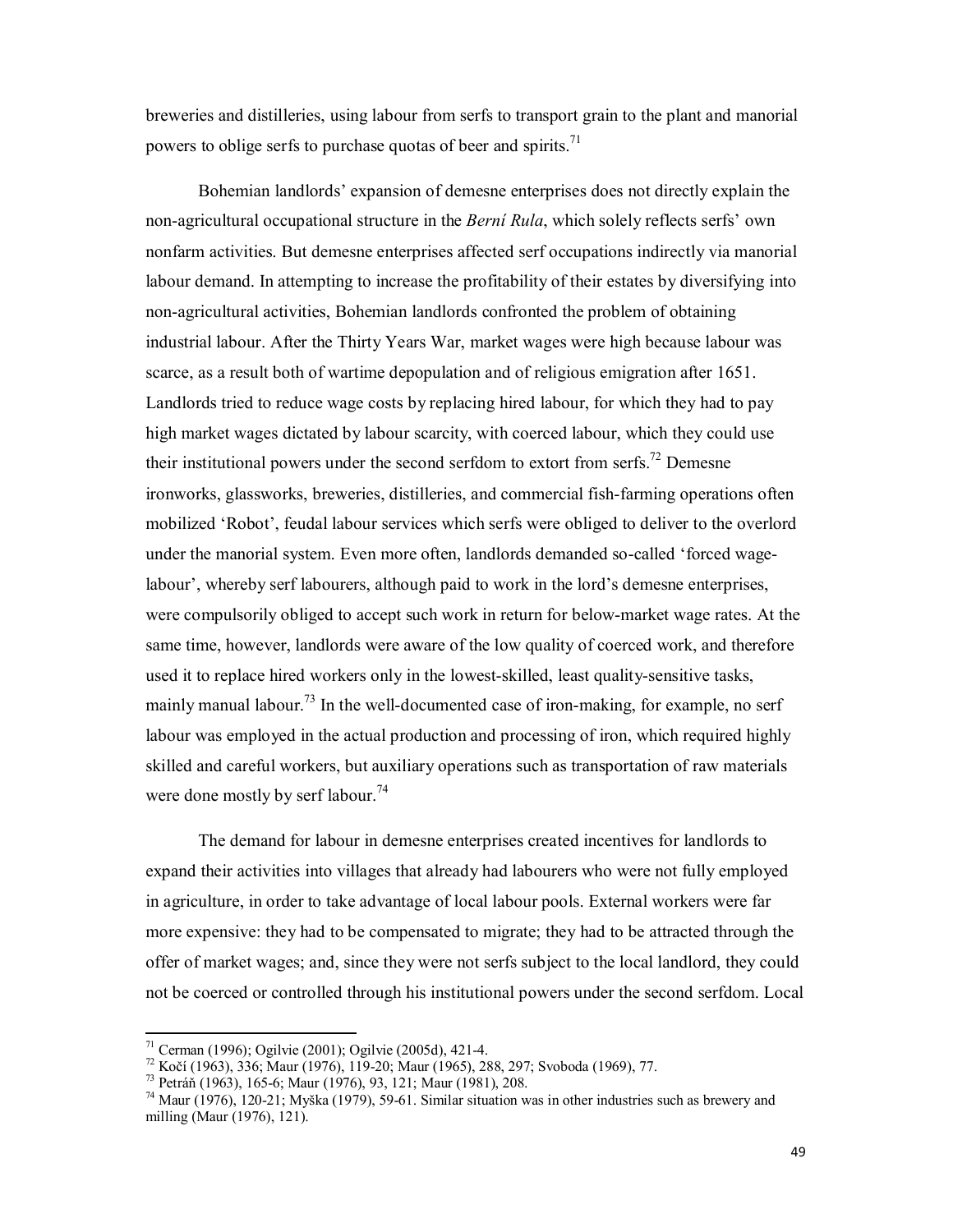serf workers were easier and cheaper to obtain in villages where they were not fully involved in agriculture. This motivated landlords to establish a presence in villages where such activities were already highly developed, in order to monitor and mobilize local nonagricultural labour pools.

#### **10.3. Rent Extraction from Serf Enterprises**

A second manorial intervention which interacted with serfs' non-agricultural activity was the increasing practice of granting permits for serfs to engage in crafts and commerce in return for paying fees to the manor. Depopulation resulting from the Thirty Years War and post-war religious ejections shrank the pool of artisans and craftsmen in towns.<sup>75</sup> Landlords profited by granting licenses to rural weavers and spinners in return for annual rents, loom fees, and spinning dues.<sup>76</sup> Any serf or freeman who wanted to produce glass in rural Bohemia had to obtain the landlord's permission to use the land for constructing the glassworks as well as to build new houses for the workers. Rural bakers, butchers, potters and other craftsmen were often obliged to pay license fees to the manor in return for permission to practise their crafts. Such industrial or commercial dues from serfs might proliferate in the presence of demesne manufactories, since ironworks and glassworks often led to building villages around the plant to house workers, enabling additional rents to be extracted from crafts and commercial operations servicing the manufactory and the surrounding industrial settlement.<sup>77</sup>

The fact that Bohemian landlords could use their institutional powers to extract rents from their serfs' non-agricultural activities reduced manorial incentives to forbid serf nonagricultural activity although, as we have seen, urban guilds sometimes put pressure on landlords to restrict the expansion of rural industries. Indeed, landlords had a positive incentive to encourage any serf non-agricultural activity from which they could extort a share of the proceeds. The institutional characteristics of the Bohemian second serfdom were thus not inconsistent with a positive association between landlord presence and certain forms of

<sup>&</sup>lt;sup>75</sup> Klíma (1955); Klíma (1957).<br><sup>76</sup> Klíma (1955), 444-5; Klíma (1957), 90-1. Similar explanation is provided by Petráň (1963), 277.<br><sup>77</sup> Klíma (1955), 153-4. Glass-making is not the only non-agricultural activity which

extraction by landlords. For example, Míka (1960), 142-3, documents cases for various tertiary-sector activities, while Maur (1990), 113, documents rent extraction in other non-agricultural activities.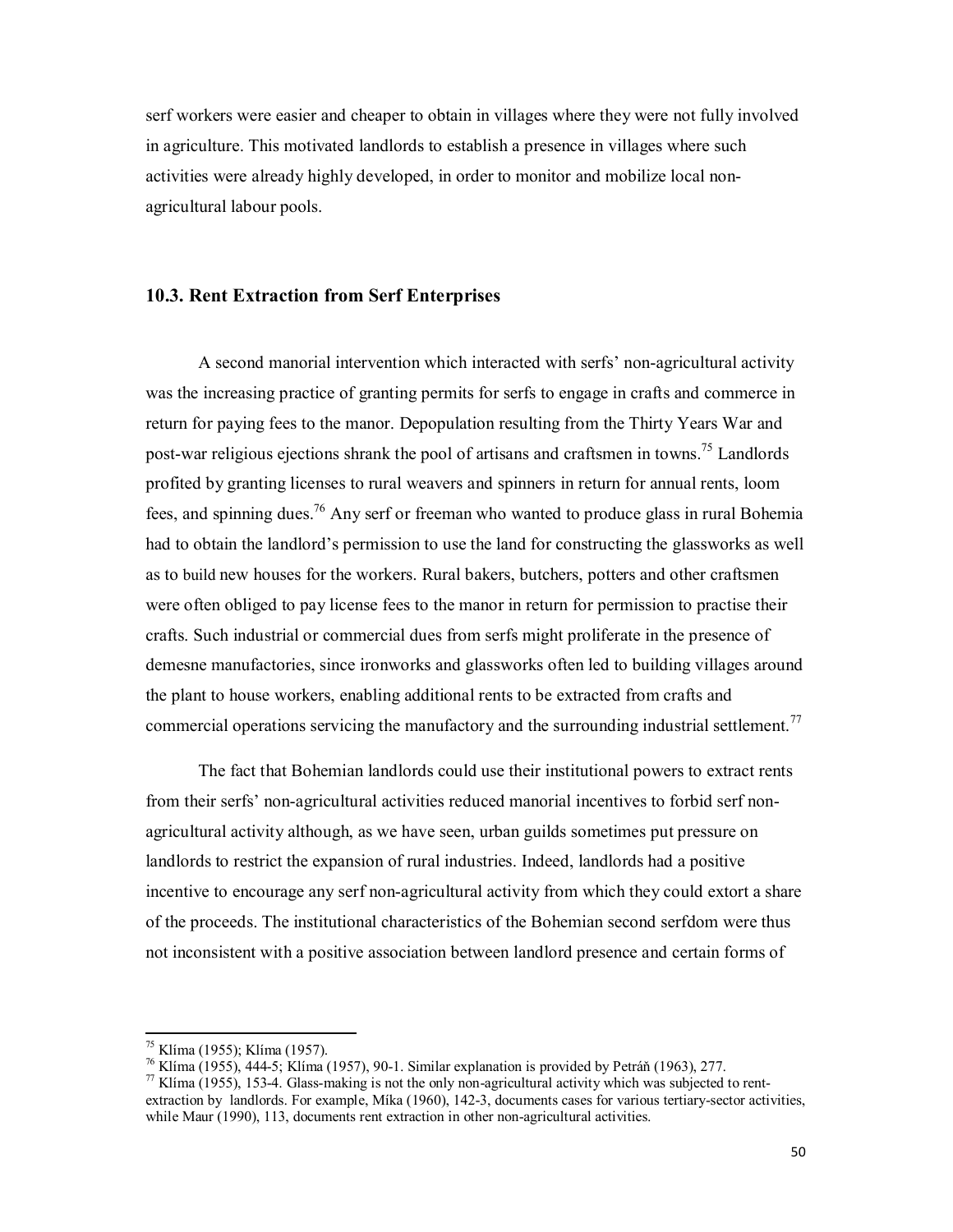rural nonfarm activity by serfs. This does not, however, establish whether any such association was causal or in which direction causation ran.

On the one hand, landlords had incentives to encourage non-agricultural activities in villages because of the rents they could extract from those activities. Once they had encouraged such activities, they had an incentive to establish a presence on holdings in such villages in order to monitor payment of rents and fees. On the other hand, landlords had an incentive to occupy or use holdings in those villages which already had high level of nonagricultural activities. Existing non-agricultural activities in a village might attract manorial attention and create incentives for a manorial presence in the village to ensure that any manorial dues payable by rural craftsmen were properly delivered and that activities that might threaten manorial interests were controlled. Such considerations make it likely that the positive association between at least a small degree of landlord presence and greater nonagricultural activity in a village – the upward slope of the inverted-U curve – resulted more from landlords being attracted to industrial or commercial villages than from industry and commerce being attracted to villages where landlords were present.

#### **10.4. Milling Monopolies**

Bohemian landlords also sought to extract rents from the rural economy by limiting competition, with knock-on effects on non-agricultural activity.<sup>78</sup> One major sector in which Bohemian landlords sought revenues by limiting competition was milling.<sup>79</sup> Many Bohemian landlords assigned each of the villages on the estate to a mill owned by the landlord, obliged villagers to use only these mills, and forbade them to use mills belonging to peasants, towns, or other landlords. Another tactic was to grant a non-manorial mill a monopsony over particular groups of villagers and oblige the miller to pay a fee to the manor in return – i.e. to share some of his monopoly rents with the landlord.<sup>80</sup> Landlord presence on holdings within a village could facilitate surveillance over local activities including violations of manorial milling prerogatives, whose frequency is attested by manorial court records.<sup>81</sup> The presence of manorial personnel using holdings in a village made it possible for the manor to monitor

<sup>&</sup>lt;sup>78</sup> Examples of those practices are documented in Krofta (1949), 209-15, Klíma (1955), 78-80, Janoušek (1967), 14-6; and Ogilvie (2001).

<sup>&</sup>lt;sup>79</sup> Maur (1990), 109.<br><sup>80</sup> Maur (1976), 44-5; Maur (1990), 109-12; Ogilvie (2001), 446.<br><sup>81</sup> Ogilvie (2001), 446.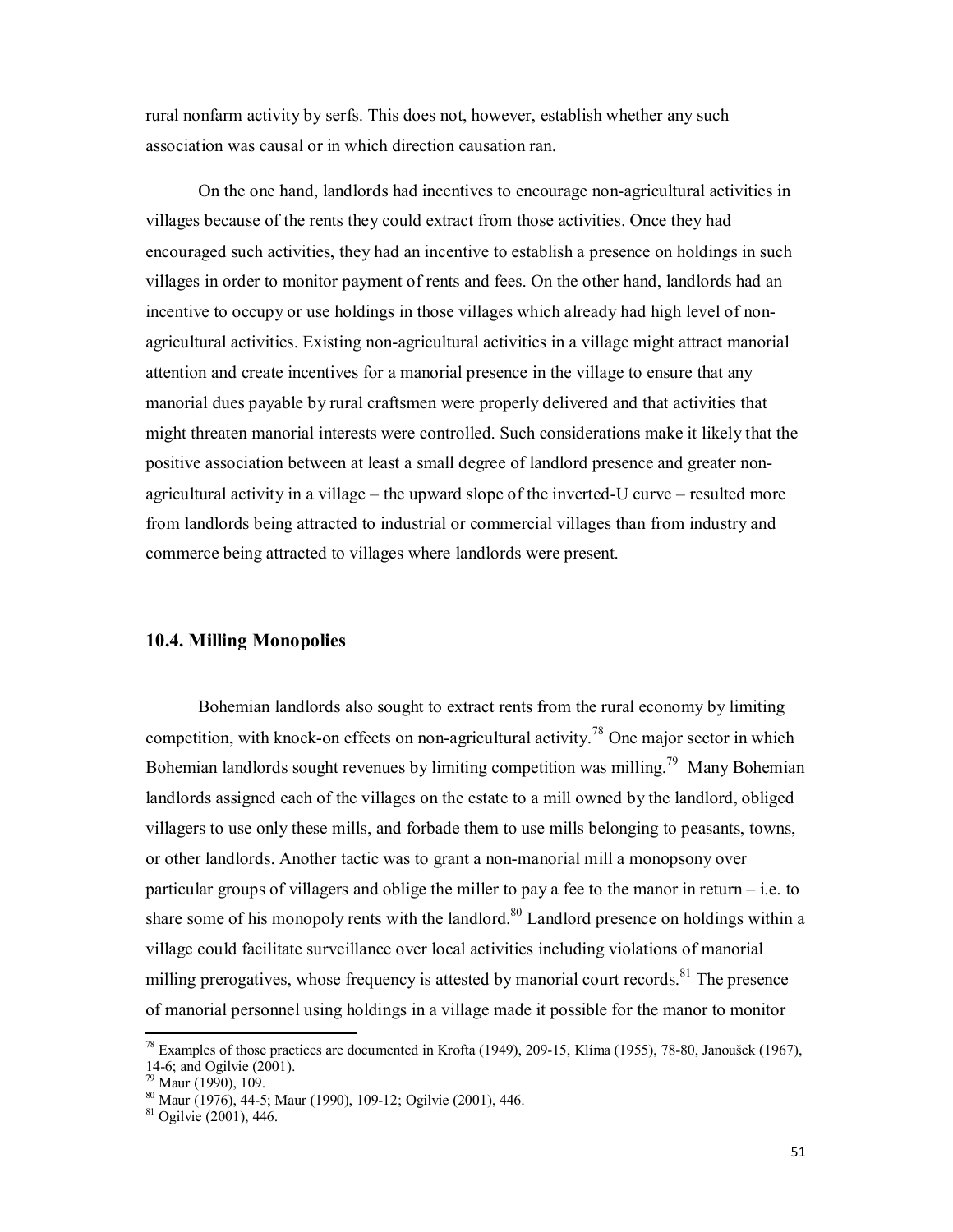the activities of the miller and any spin-off activities, and to burden them with additional dues, increasing their costs and stifling the intensity of non-agricultural activity that the presence of a mill in the village would otherwise have encouraged.

The nexus of incentives created by manorial milling prerogatives is consistent with the negative coefficient in Table 6 on the interaction term between mills and landlord presence. Independently, both mills and landlord presence were associated with higher nonagricultural activity. But in villages where both coexisted, the landlord's presence reversed the positive effect of mills. The two different institutional components of the second serfdom – the extraction of manorial rents from serfs' non-agricultural occupations and the extraction of manorial rents from mills – exercised countervailing effects on the overall intensity of rural nonfarm activity.

#### **10.5. Regulation of Access to Landholdings**

Landlord powers under the second serfdom also pursued policies in completely different spheres, such as access to landlholdings, which then had unintended knock-on consequences for the non-agricultural sector. Manorial restrictions on access to landholdings affected widowed female farmers particularly strongly.<sup>82</sup> As discussed above, female headship in the 1654 *Berní Rula* was very low by western European standards. An econometric analyses of a sample of Bohemian villages found that between 1591 and 1722, the period generally regarded as seeing the greatest intensification of the Bohemian second serfdom, there was a significant decline both in the level of female headship and in the elasticity of female headship with respect to socioeconomic influences favouring female economic independence. Local sources reveal manorial administrators dissolving femaleheaded households as poor fiscal risks and yielding to rent-seeking by village communities and other serfs who sought to take over women's farms for their own ends.<sup>83</sup>

As discussed in Section 9, female household headship by itself was positively associated with rural non-agricultural activities. But as Table 7 shows, in villages with landlord presence, this relationship not only ceased to be positive, but actually turned

 $82$  For discussions of restrictions on women's property rights in Bohemian law and on different Bohemian estates before and after serf emancipation, see Ogilvie and Edwards (2000); Velková (2010), 257-9; Velková (2012), 508.

 $\frac{\dot{x}3}{9}$  Ogilvie and Edwards (2000).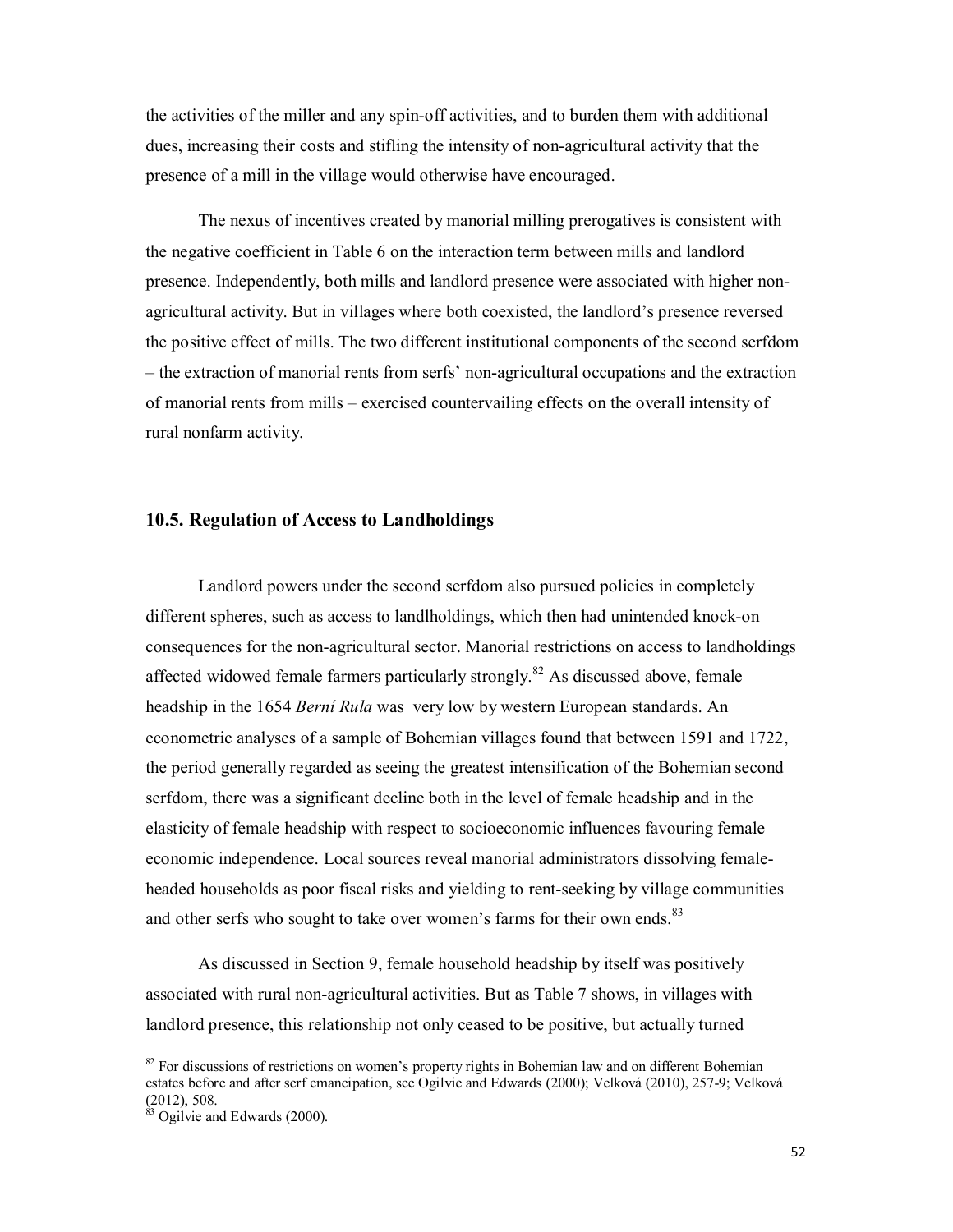negative. Independently, both female headship and landlord presence were associated with a higher intensity of non-agricultural activity. But in villages where both co-existed, the landlord's presence reversed the positive relationship between female headship and nonagricultural activities, thus stifling a major source of non-agricultural initiative emanating from the serfs themselves. Even where landlords were motivated to encourage nonagricultural occupations in order to extract rents from them, manorial policies to restrict female headship exercised a countervailing negative impact on non-agricultural activity.

These negative interaction effects between landlord presence and other factors – female headship, milling – which normally favoured rural nonfarm activity draw attention to a much broader consideration. The second serfdom was a multi-faceted institutional system which consisted of a multifarious and ever-proliferating conglomeration of policies and regulations by which landlords sought to extract rents from their serfs.<sup>84</sup> Where landlords could see a way of extracting rents by permitting their serfs to engage in non-agricultural activities, they were understandably willing to do so. This incentive may have been especially strong in villages where the landlord was able to establish a foothold making it possible to monitor and profit from local non-agricultural activities. But landlords also engaged in *other* rent-seeking activities, such as creating milling monopolies and restricting female headship, which increased the costs and risks for serfs to engage in non-agricultural activities. It seems likely that this underlies the negative coefficients on the interaction terms between landlord presence and female headship or milling. This may also explain why the relationship between non-agricultural activity and landlord presence followed an inverted-U shape: after a certain point, heavy landlord presence in the village meant that manorial encouragement of specific non-agricultural activities was outweighed by the stifling effect of broader manorial rentextraction.

The multiple effects of manorial rent extraction may also account for the low overall proporation of rural non-agricultural activity in Bohemia, which paralleled that in other European societies in which landlords enjoyed strong institutional powers. As Table 2 showed, rural non-agricultural activity in early modern Bohemia, Poland and Finland was substantially lower than in western European economies. Many Bohemian villages in 1654 had no serfs pursuing non-agricultural occupations, and the average proportion of rural nonagricultural activity was quite low. In Bohemia, landlords permitted non-agricultural

<sup>84</sup> Ogilvie (2013); Klein (2013); Dennison (2011, 2013); Briggs (2013).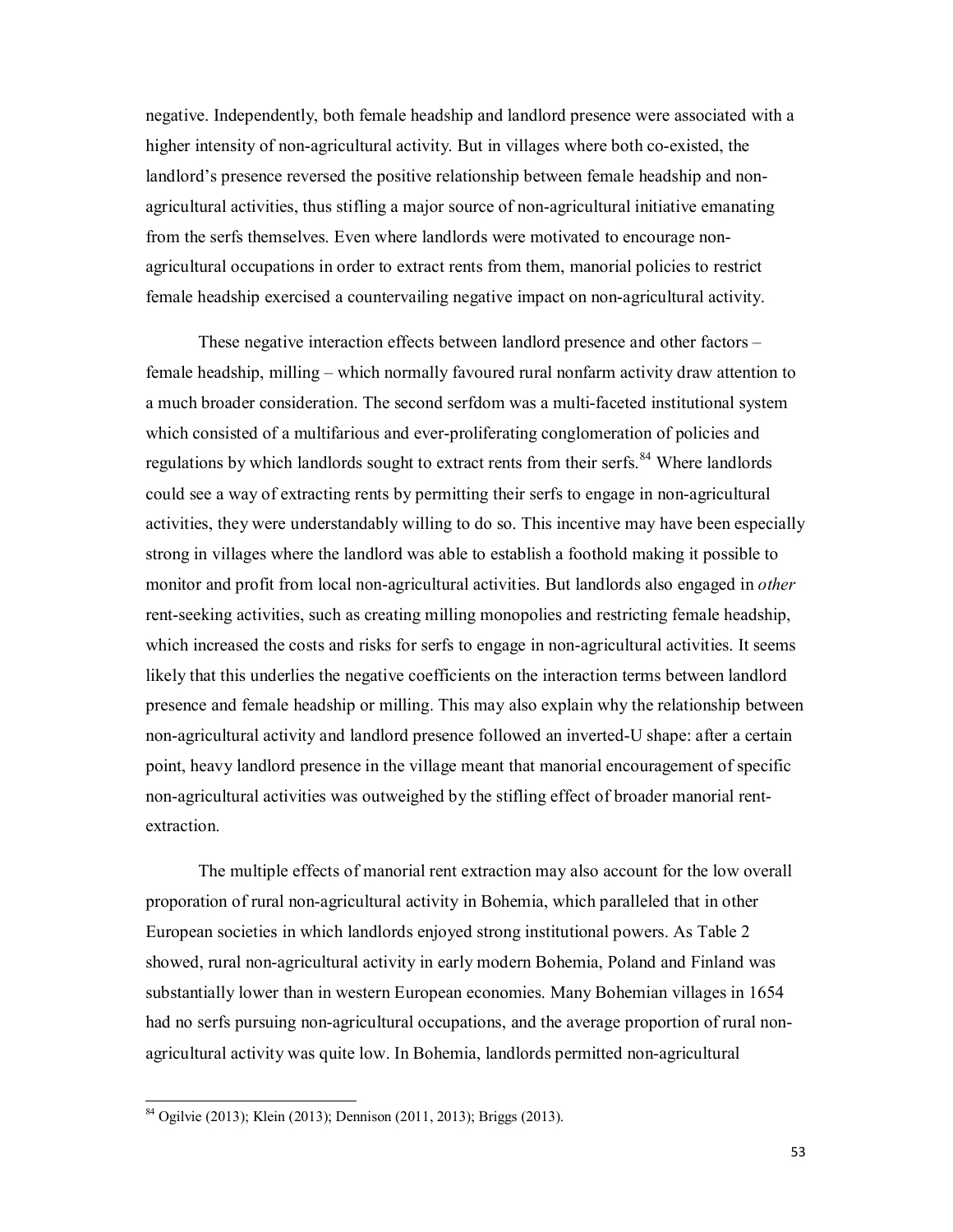activities under circumstances in which they were institutionally and logistically able to extract rents from them, including in villages where they had at least some local presence. But the wider panoply of manorial rent-extraction imposed heavy costs and risks on serf entrepreneurship, creating an institutional environment in which it was difficult for nonagricultural activity to expand beyond a certain level. Thus although local manorial oversight might motivate landlords to permit some rural nonfarm enterprises, the general framework of the second serfdom exercised broader negative effects on rural non-agricultural activity.<sup>85</sup>

#### **11. Conclusion**

Changes in occupational structure, particularly the growth of rural non-agricultural activities, are widely viewed as key indicators and potential contributors to economic growth during the early modern 'Little Divergence'. But we still know little about occupational structure in those many European economies that experienced the intensification of landlord powers under the early modern second serfdom. This paper sought to address this gap by presenting quantitative evidence on occupational structure in a richly documented easterncentral European society under the second serfdom and analyzing its socioeconomic correlates.

Our quantitative evidence for some seven thousand Bohemian villages in 1654 adds substance to the impression gained from less systematic sources for other societies, that eastern-central, nordic and southern Europe had a lower intensity of non-agricultural activities than the Netherlands or England during the 'Little Divergence'. On the other hand, Bohemia was not purely agricultural under the second serfdom: its rural economy was characterized by a rich array of rural industrial and commercial activities and although many Bohemian villages were purely agricultural, there were also some where all households were involved in industry or commerce.

Controlling for other village and estate characteristics, rural non-agricultural activity in early modern Bohemia was significantly and positively associated with village size, pastoral agriculture, sub-peasant social strata, Jews, freemen, female household heads, and mills. It was negatively related to arable agriculture and the presence of towns. These highly

 $85$  For an analysis of how these constraints on growth were exercised, see Klein (2013).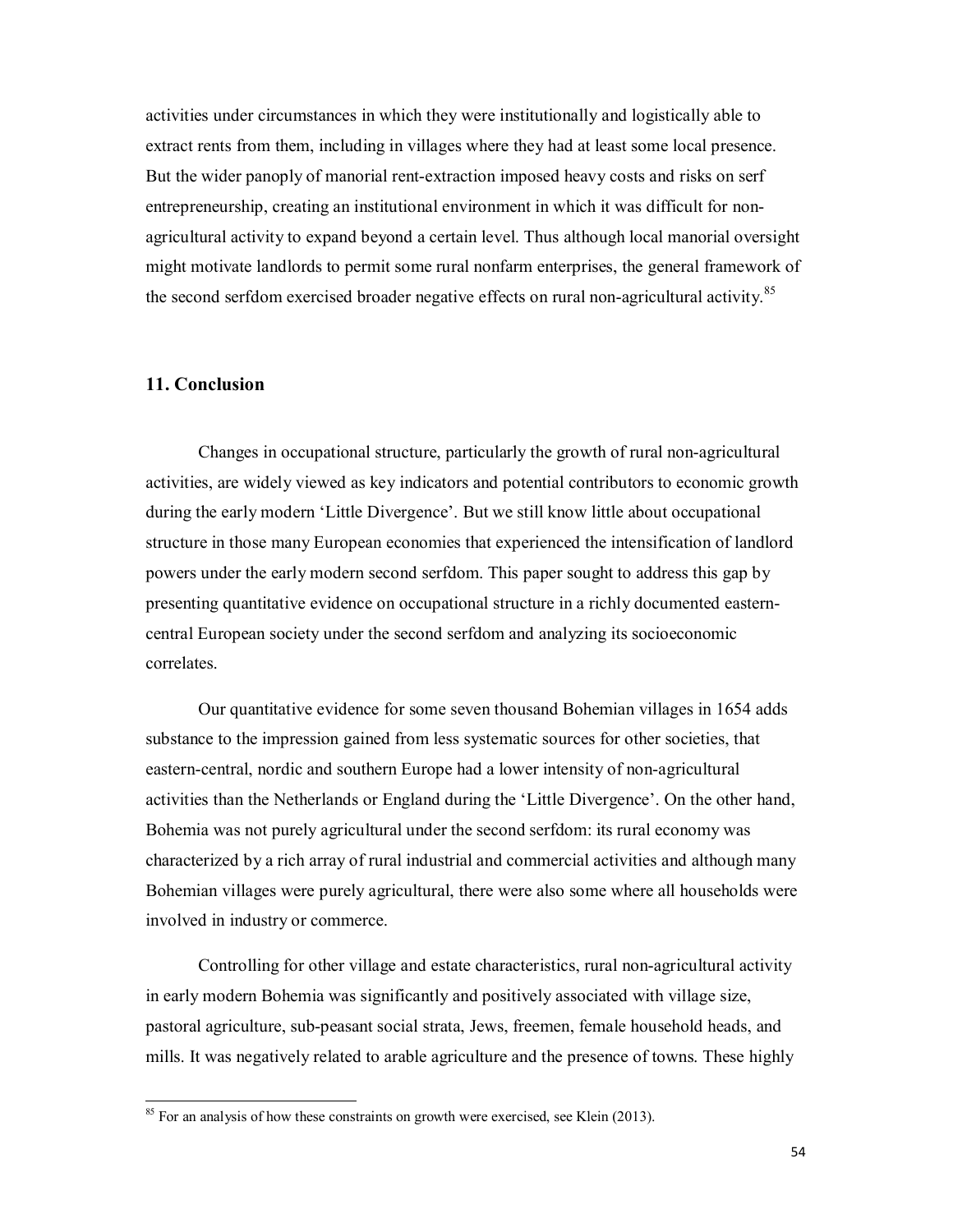significant statistical relationships refute traditional assumptions about Chayanovian peasant behaviour, suggesting instead that Bohemian serfs decided how to allocate time and other resources according to their relative productivities in alternative activities. The negative association between rural nonfarm activity and urban proximity casts intriguing doubt on the hypothesis, derived from western Europe, that urban centres uniformly benefited economic growth. At least in this eastern-central European economy, towns stifled rural crafts and commerce, possibly because of urban privileges giving town burghers and guilds institutional entitlements to hinder rural competitors.

Our econometric analysis found a positive association between landlord presence in a village and rural nonfarm activities, but the relationship turned negative at higher levels and landlord presence reversed the otherwise positive non-agricultural effects of female headship and village mills. Our findings for early modern Bohemia do not, therefore, imply that the second serfdom encouraged rural dynamism. Rather, they illuminate the multiplicity and complexity of the links between landlords' rent-extraction and serfs' economic decisions. The non-agricultural activities observed in seventeenth-century Bohemia arose overwhelmingly from the initiative of serfs themselves. Landlords permitted those non-agricultural activities by serfs from which they could obtain rents for themselves, while stifling non-agricultural initiatives – such as those surrounding female household heads and village millers – that threatened manorial rent extraction. These wider unintended consequences of manorial constraints may help explain why Bohemia, like other societies in which landlords enjoyed strong institutional privileges, had lower levels of non-agricultural activity than western European societies during the early modern 'Little Divergence'.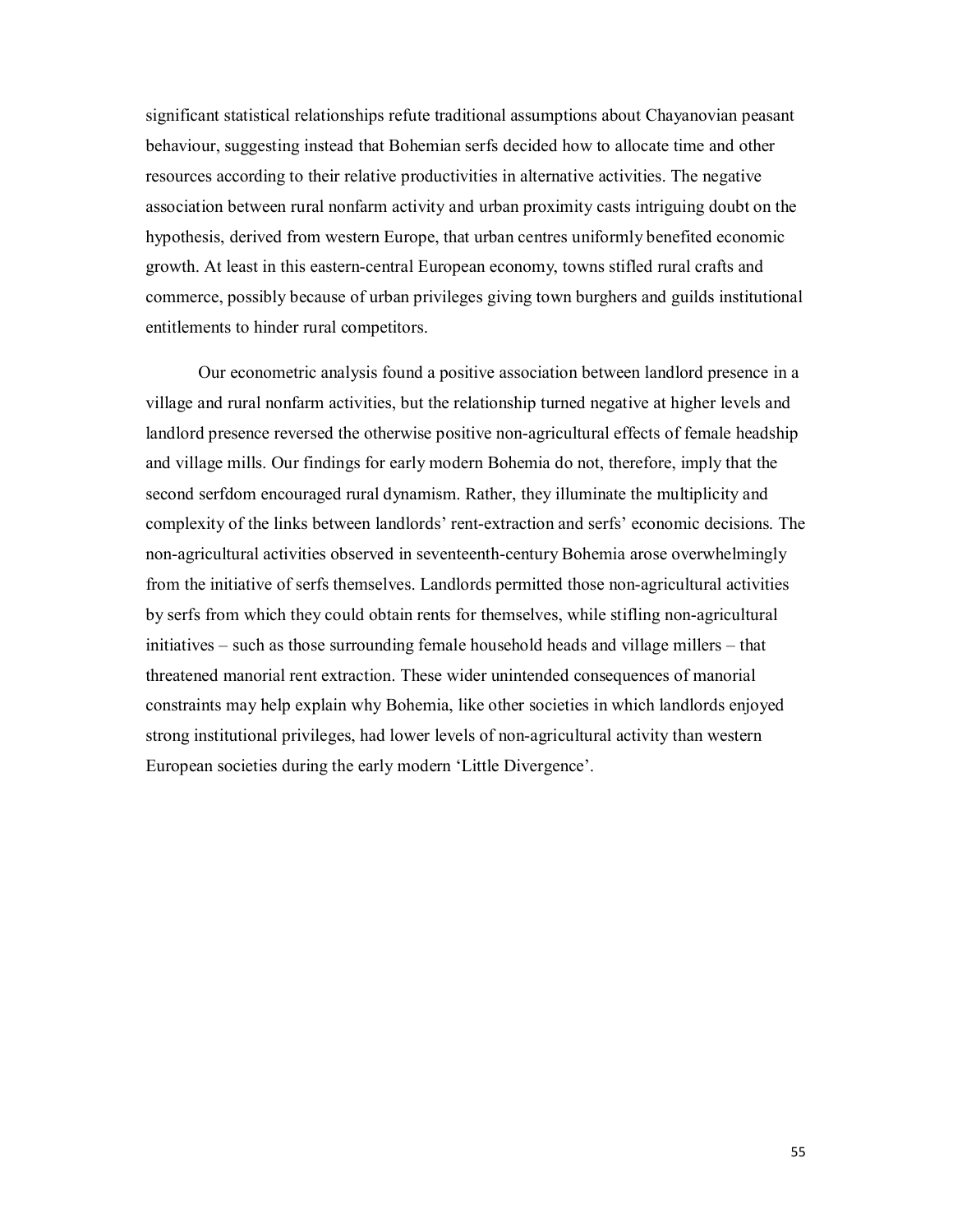#### **Appendix A: Robustness Checks**

As mentioned earlier, given the parametric nature of the Tobit estimator, we estimated regression equation (1) with less restrictive OLS and PPML estimators. OLS served as a first way of examining our data, but does not deal with problems of censoring. PPML allowed us to deal with the large number of observations with the value zero for our dependent variable and with the parametric assumptions of the Tobit estimator. In both cases, the results presented in Tables 5 and 6 were confirmed.<sup>86</sup>

We also estimated alternative regression specifications. Specifically, we explored the arable sector in greater detail by using total land per holder instead of arable land per holder, accounting thus for fallow land. We also used the total land used for spring and winter crops separately: the results were similar to those reported in Tables 5 and 6.

We also experimented with the 'social strata' categories and the number of holders with less than 15 *strych* of land by sequentially including each of them in the regression specifications. We did this in order to account for potential multicollinearity of those regressors. Reassuringly, the results were similar to those reported in Tables 5 and 6.

Finally, we explored the information on breweries and ironworks provided in the *Berní Rula*, since these centralized manorial enterprises represented a different type of rural non-agricultural activity than the household-based serf enterprises recorded for ordinary taxpayers. Here we did not find any robust and statistically significant results, probably because of the small number of observations (there were only 12 villages with recorded breweries and only 6 with ironworks, in a data set of 7,257 villages).

<sup>86</sup> The results are available from the authors upon request.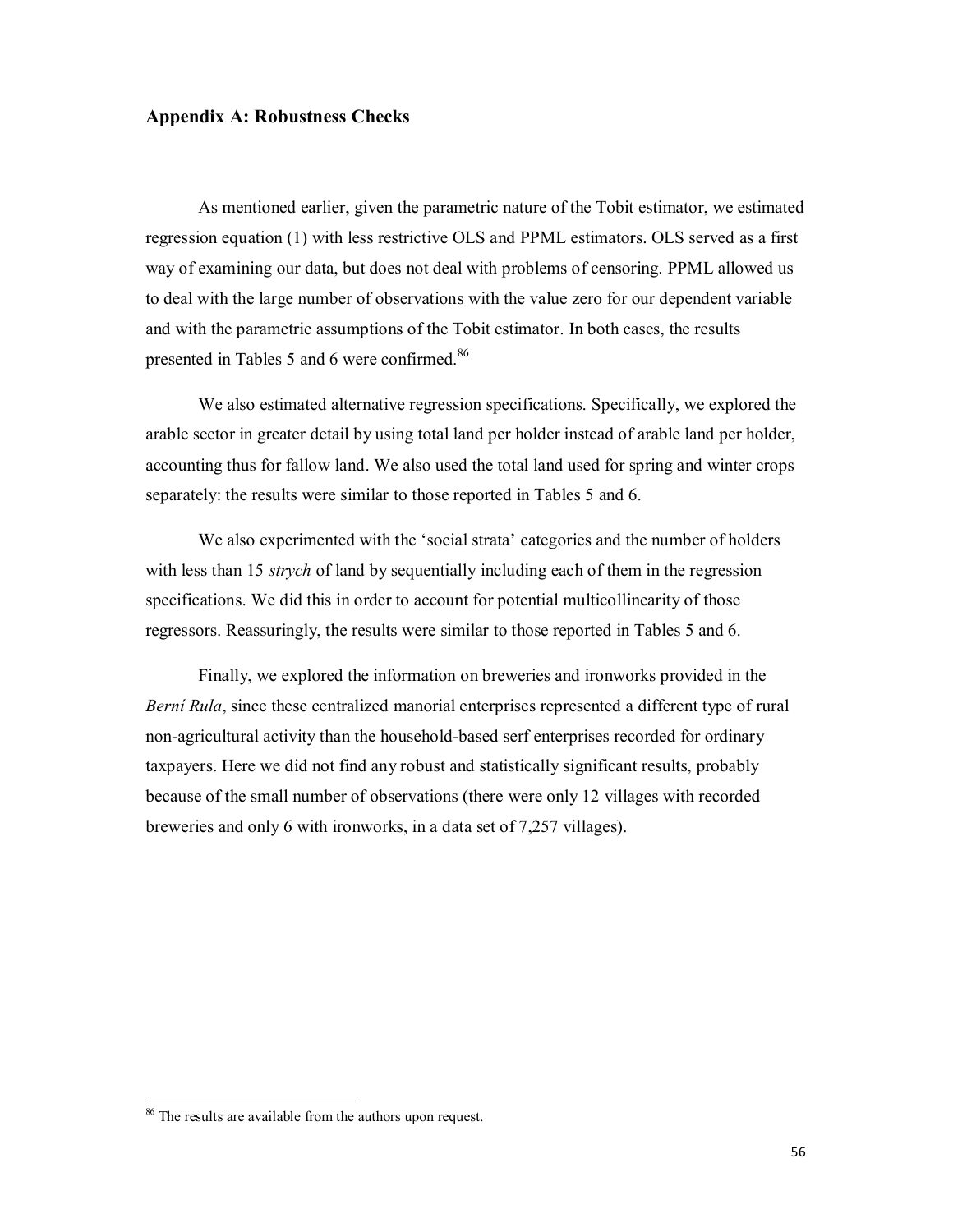| Table 5a: Regression Analysis of the Determinants of Non-Agricultural Occupations in Rural Bohemia in 1654 (Tobit Model) |               |              |               |               |               |               |              |  |  |
|--------------------------------------------------------------------------------------------------------------------------|---------------|--------------|---------------|---------------|---------------|---------------|--------------|--|--|
|                                                                                                                          | (1)           | (2)          | (3)           | (4)           | (5)           | (6)           | (7)          |  |  |
| <b>Size of Village</b>                                                                                                   |               |              |               |               |               |               |              |  |  |
| number of holdings                                                                                                       | $0.0042***$   | $0.0043***$  | $0.0043***$   | $0.0042***$   | $0.0042***$   | $0.0043***$   | $0.00429***$ |  |  |
|                                                                                                                          | [0.00002]     | [0.00002]    | [0.00002]     | [0.00002]     | [0.00002]     | [0.00002]     | [0.00002]    |  |  |
| percentage of empty holdings                                                                                             |               | $-0.15***$   | $-0.16***$    | $-0.15***$    | $-0.151***$   | $-0.14***$    | $-0.13***$   |  |  |
|                                                                                                                          |               | [0.0015]     | [0.0017]      | [0.0015]      | [0.0014]      | [0.0018]      | [0.0014]     |  |  |
| <b>Arable Sector</b>                                                                                                     |               |              |               |               |               |               |              |  |  |
| total arable land of occupied holdings per holder                                                                        | $-0.00118***$ | $-0.0012***$ | $-0.0008$ *** | $-0.00119***$ | $-0.0005$ *** | $-0.0005$ *** | $-0.0005***$ |  |  |
|                                                                                                                          | [0.00002]     | [0.00002]    | [0.00002]     | [0.00002]     | [0.00002]     | [0.00002]     | [0.00002]    |  |  |
| <b>Pastoral Sector</b>                                                                                                   |               |              |               |               |               |               |              |  |  |
| number of working animals per holder                                                                                     | $-0.009***$   | $-0.012***$  | $-0.01***$    | $-0.0089***$  | $-0.006***$   | $-0.0056***$  | $-0.007***$  |  |  |
|                                                                                                                          | [0.0003]      | [0.0003]     | [0.0004]      | [0.0003]      | [0.0003]      | [0.0003]      | [0.0003]     |  |  |
| number of cattle per holder                                                                                              | $0.0005***$   | $0.00089***$ | $-0.00009$    | $0.0005***$   | $0.0004**$    | $0.0001***$   | $-0.0003$    |  |  |
|                                                                                                                          | [0.0002]      | [0.0002]     | [0.0003]      | [0.0002]      | [0.0002]      | [0.0002]      | [0.0002]     |  |  |
| <b>Social Strata</b>                                                                                                     |               |              |               |               |               |               |              |  |  |
| percentage of 'cottagers'                                                                                                | $0.14***$     | $0.14***$    |               | $0.15***$     | $0.09***$     | $0.08***$     | $0.09***$    |  |  |
|                                                                                                                          | [0.0007]      | [0.0008]     |               | [0.0008]      | [0.0001]      | [0.001]       | [0.0001]     |  |  |
| percentage of 'smallholders'                                                                                             | $0.28***$     | $0.27***$    |               | $0.28***$     | $0.21***$     | $0.20***$     | $0.20***$    |  |  |
|                                                                                                                          | [0.0009]      | [0.0009]     |               | [0.0009]      | [0.001]       | [0.001]       | [0.001]      |  |  |
| percentage of 'freemen'                                                                                                  |               |              |               | $0.13***$     | $0.09***$     | $0.1***$      | $0.1***$     |  |  |
|                                                                                                                          |               |              |               | [0.001]       | [0.0009]      | [0.0009]      | [0.0009]     |  |  |
| percentage of Jews                                                                                                       |               |              |               | $2.59***$     | $2.50***$     | $2.49***$     | 2.49***      |  |  |
|                                                                                                                          |               |              |               | [0.0016]      | [0.0019]      | [0.006]       | [0.0016]     |  |  |
| percentage of 'peasants'                                                                                                 |               |              | $-0.22***$    |               |               |               |              |  |  |
|                                                                                                                          |               |              | [0.001]       |               |               |               |              |  |  |
| <b>Other Village Characteristics</b>                                                                                     |               |              |               |               |               |               |              |  |  |
| presence of mill                                                                                                         | $0.30***$     | $0.29***$    | $0.298***$    | $0.299***$    | $0.298***$    | $0.295***$    | $0.297***$   |  |  |
|                                                                                                                          | [0.001]       | [0.001]      | [0.001]       | [0.001]       | [0.001]       | [0.001]       | [0.00103]    |  |  |
| percentage of female household heads                                                                                     | $0.047***$    | $0.029***$   | $0.024***$    | $0.021***$    | $0.018***$    | $0.020***$    | $0.015***$   |  |  |
|                                                                                                                          |               |              |               |               |               |               | 57           |  |  |

### **Appendix B: Estimation with More Radical Treatment of Outliers**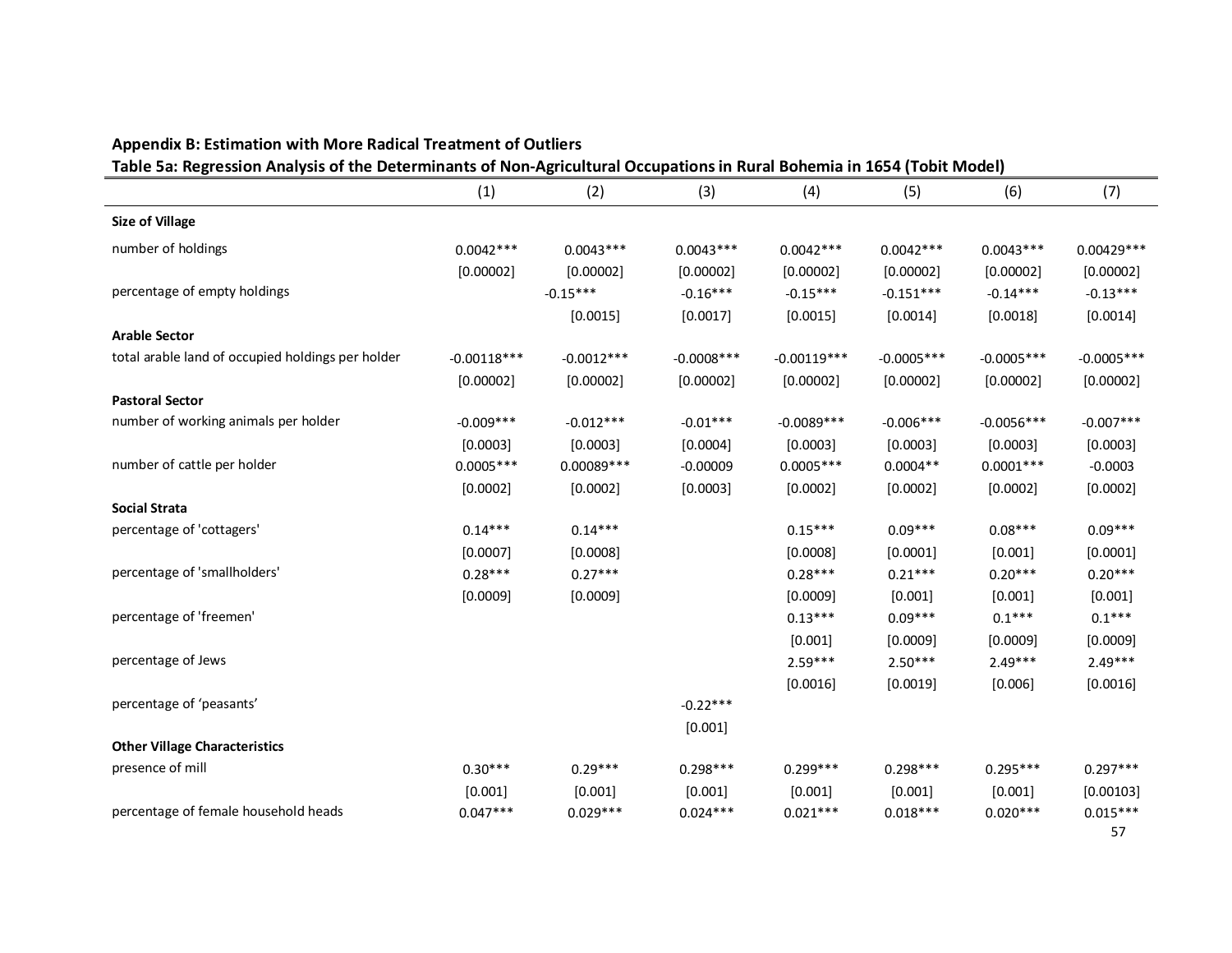|                                                       | [0.002]     | [0.0025]   | [0.003]    | [0.002]    | [0.0025]   | [0.0027]   | [0.002]     |
|-------------------------------------------------------|-------------|------------|------------|------------|------------|------------|-------------|
| presence of a town on estate                          | $-1.773***$ | $-1.77***$ | $-1.76***$ | $-1.79***$ | $-1.78***$ | $-1.77***$ | $-1.79***$  |
|                                                       | [0.0005]    | [0.0005]   | [0.0007]   | [0.0005]   | [0.0005]   | [0.0005]   | [0.0005]    |
| percentage of holders with less than 15 str of arable |             |            |            |            |            |            |             |
| land                                                  |             |            |            |            | $0.108***$ | $0.11***$  | $0.106***$  |
|                                                       |             |            |            |            | [0.00112]  | [0.00113]  | [0.00113]   |
| <b>Second-Serfdom Proxies</b>                         |             |            |            |            |            |            |             |
| presence of a holding held/used by landlord           | $0.066***$  | $0.085***$ | $0.087***$ | $0.086***$ | $0.087***$ |            |             |
|                                                       | [0.0003]    | [0.00068]  | [0.00069]  | [0.00068]  | [0.00068]  |            |             |
| percentage of arable land held/used by landlord       |             |            |            |            |            | $0.23***$  |             |
|                                                       |             |            |            |            |            | [0.003]    |             |
| number of holdings held/used by landlord              |             |            |            |            |            |            | $0.0095***$ |
|                                                       |             |            |            |            |            |            | [0.0002]    |
|                                                       |             |            |            |            |            |            |             |
| Constant                                              | $0.41***$   | $0.41***$  | $0.408***$ | $0.28***$  | $0.21***$  | $0.19***$  | $0.21***$   |
|                                                       | [0.00057]   | [0.0006]   | [0.0007]   | [0.00059]  | [0.00058]  | [0.00058]  | [0.00058]   |
| <b>Estate Dummies</b>                                 | <b>YES</b>  | <b>YES</b> | <b>YES</b> | <b>YES</b> | <b>YES</b> | YES        | <b>YES</b>  |
|                                                       |             |            |            |            |            |            |             |
| N                                                     | 5937        | 5937       | 5937       | 5937       | 5937       | 5907       | 5937        |
|                                                       |             |            |            |            |            |            |             |
| Log-likelihood value                                  | $-1125.2$   | $-1112.0$  | $-1110.7$  | $-1095.7$  | $-1090.1$  | $-1072.5$  | $-1099.2$   |
| Sigma                                                 | 0.23        | 0.23       | 0.228      | 0.228      | 0.227      | 0.225      | 0.2276      |
| Pseudo- $R^2$                                         | 0.54        | 0.545      | 0.546      | 0.55       | 0.55       | 0.56       | 0.551       |

Sources: see text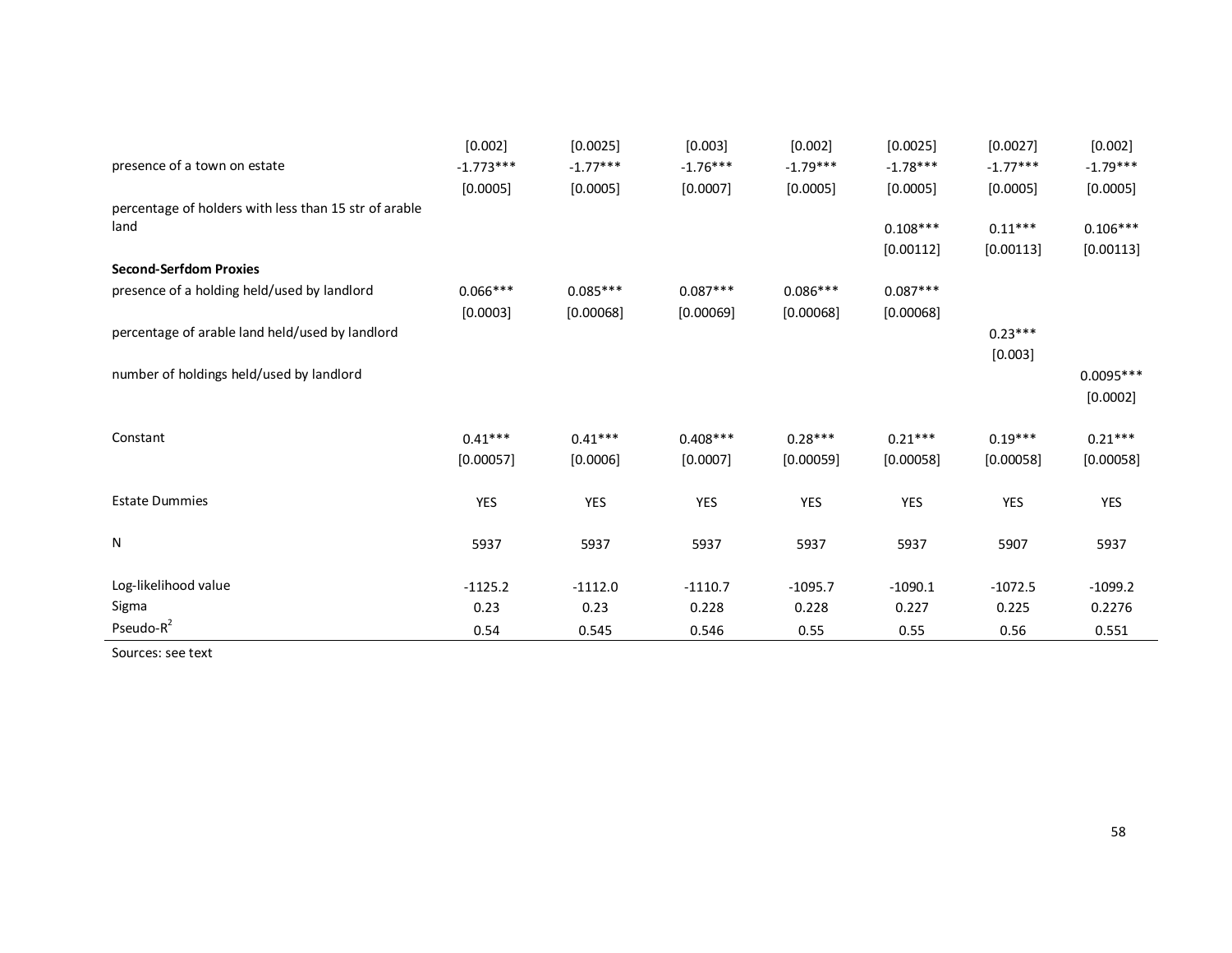| rabie oa. Kegression Anarysis with second-seriuoni ivon-Linear Ternis (Tobit Model) |               |               |
|-------------------------------------------------------------------------------------|---------------|---------------|
|                                                                                     | (1)           | (2)           |
| <b>Size of Village</b>                                                              |               |               |
| number of holdings                                                                  | $0.00432***$  | $0.00431***$  |
|                                                                                     | [0.00002]     | [0.00002]     |
| percentage of empty holdings                                                        | $-0.146***$   | $-0.144***$   |
|                                                                                     | [0.0023]      | [0.0013]      |
| Arable Sector                                                                       |               |               |
| total arable land of occupied holdings per holder                                   | $-0.00053***$ | $-0.00051***$ |
|                                                                                     | [0.00002]     | [0.00002]     |
| <b>Pastoral Sector</b>                                                              |               |               |
| number of working animals per holder                                                | $-0.0055***$  | $-0.0059***$  |
|                                                                                     | [0.0003]      | [0.0003]      |
| number of cattle per holder                                                         | $0.0009***$   | $-0.0004**$   |
|                                                                                     | [0.0002]      | [0.0002]      |
| <b>Social Strata</b>                                                                |               |               |
| percentage of 'cottagers'                                                           | $0.087***$    | $0.095***$    |
|                                                                                     | [0.001]       | [0.00098]     |
| sh percentage are of 'smallholders'                                                 | $0.198***$    | $0.21***$     |
|                                                                                     | [0.0014]      | [0.0012]      |
| percentage of 'freemen'                                                             | $0.11***$     | $0.099***$    |
|                                                                                     | [0.0009]      | [0.0009]      |
| sh percentage are of Jews                                                           | $2.491***$    | $2.497***$    |
|                                                                                     | [0.007]       | [0.001]       |
| <b>Other Village Characteristics</b>                                                |               |               |
| presence of mill                                                                    | $0.295***$    | $0.297***$    |
|                                                                                     | [0.001]       | [0.001]       |
| percentage of female household heads                                                | $0.012***$    | $0.011***$    |
|                                                                                     | [0.0029]      | [0.0025]      |
| presence of a town on estate                                                        | $-1.77***$    | $-1.79***$    |
|                                                                                     | [0.0005]      | [0.0005]      |
| percentage of holders with less than 15 str of arable land                          | $0.11***$     | $0.106***$    |
|                                                                                     | [0.00114]     | [0.00113]     |
| <b>Second-Serfdom Proxies</b>                                                       |               |               |
| percentage of arable land held/used by landlord                                     | $0.27***$     |               |
|                                                                                     | [0.023]       |               |
| (percentage of arable land held/used by landlord) <sup>2</sup>                      | $-0.06**$     |               |
|                                                                                     |               |               |
| number of holdings held/used by landlord                                            | [0.03]        | $0.044***$    |
|                                                                                     |               |               |
|                                                                                     |               | [0.001]       |
| (number of holdings held/used by landlord) <sup>2</sup>                             |               | $-0.0049***$  |
|                                                                                     |               | [0.0001]      |
| Constant                                                                            | $0.19***$     | $0.21***$     |
|                                                                                     | [0.0006]      | [0.0006]      |
| <b>Estate Dummies</b>                                                               | <b>YES</b>    | <b>YES</b>    |
|                                                                                     |               |               |

#### **Appendix B: Estimation with More Radical Treatment of Outliers Table 6a: Regression Analysis with Second- Serfdom Non-Linear Terms (Tobit Model)**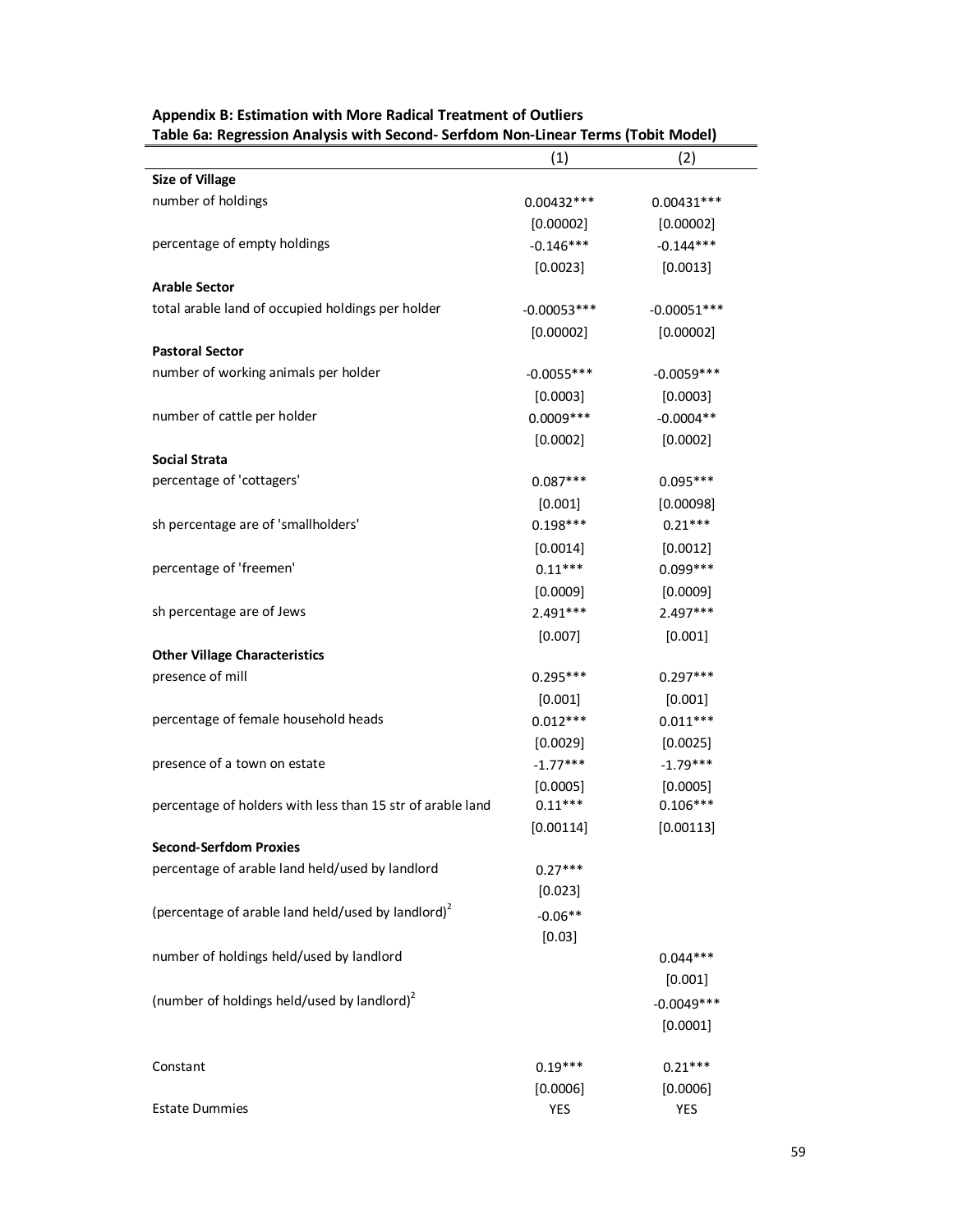| N                    | 5907      | 5937      |
|----------------------|-----------|-----------|
| Log-likelihood value | $-1072.5$ | $-1092.9$ |
| Sigma                | 0.225     | 0.227     |
| Pseudo- $R^2$        | 0.556     | 0.553     |

Sources: see text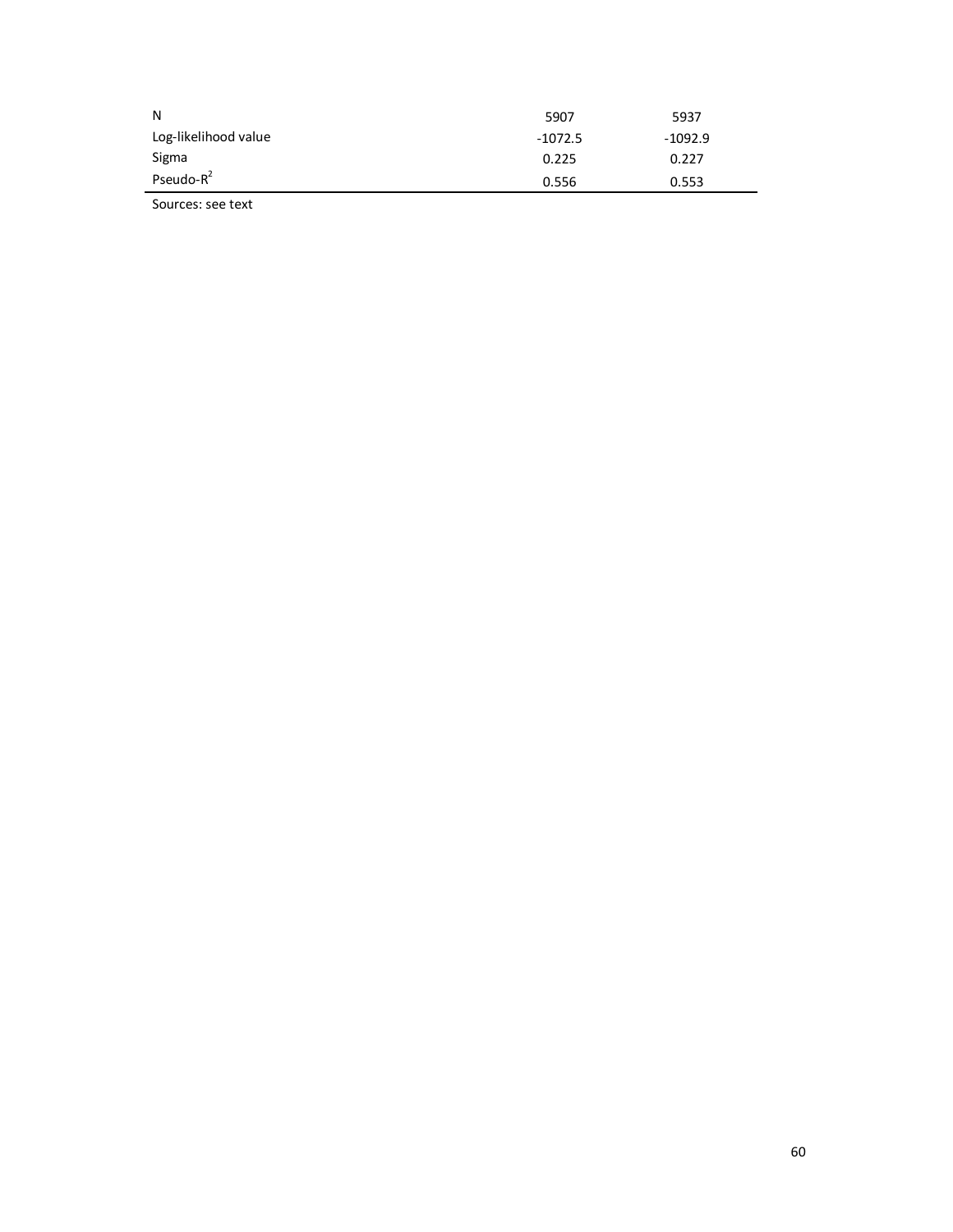|                                                 | (1)           | (2)           | (3)           |
|-------------------------------------------------|---------------|---------------|---------------|
| <b>Size of Village</b>                          |               |               |               |
| number of holdings                              | $0.0042***$   | $0.0044***$   | $0.0043***$   |
|                                                 | [0.00002]     | [0.00002]     | [0.00002]     |
| percentage of empty holdings                    | $-0.15***$    | $-0.142***$   | $-0.143***$   |
|                                                 | [0.00143]     | [0.0012]      | [0.00141]     |
| <b>Arable Sector</b>                            |               |               |               |
| total arable land of occupied holdings per      | $-0.00050***$ | $-0.00051***$ | $-0.00053***$ |
| holder                                          | [0.00002]     | [0.00002]     | [0.00002]     |
| <b>Pastoral Sector</b>                          |               |               |               |
| number of working animals per holder            | $-0.006***$   | $-0.004***$   | $-0.005***$   |
|                                                 | [0.0003]      | [0.0003]      | [0.0003]      |
| number of cattle per holder                     | $0.0004**$    | $-0.0001$     | $-0.0009$ *** |
|                                                 | [0.0002]      | [0.0002]      | [0.0002]      |
| Social Strata                                   |               |               |               |
| percentage of 'cottagers'                       | $0.093***$    | $0.088***$    | $0.094***$    |
|                                                 | [0.001]       | [0.00101]     | [0.001]       |
| percentage of 'smallholders'                    | $0.207***$    | $0.19***$     | $0.208***$    |
|                                                 | [0.0012]      | [0.0013]      | [0.0012]      |
| percentage of 'freemen'                         | $0.08***$     | $0.1***$      | $0.09***$     |
|                                                 | [0.00092]     | [0.00092]     | [0.00093]     |
| percentage of Jews                              | $2.49***$     | $2.48***$     | $2.488***$    |
|                                                 | [0.02]        | [0.006]       | [0.002]       |
| <b>Other Village Characteristics</b>            |               |               |               |
| presence of mill                                | $0.3***$      | $0.29***$     | $0.3***$      |
|                                                 | [0.00114]     | [0.00113]     | [0.0011]      |
| percentage of female household heads            | $0.05***$     | $0.037***$    | $0.039***$    |
|                                                 | [0.00396]     | [0.00385]     | [0.0036]      |
| presence of a town on estate                    | $-1.78***$    | $-1.77***$    | $-1.79***$    |
|                                                 | [0.0005]      | [0.0005]      | [0.0005]      |
| percentage of holders with less than 15 strych  | $0.109***$    | $0.11***$     | $0.106***$    |
| of arable land                                  | [0.00112]     | [0.00114]     | [0.00113]     |
| <b>Second-Serfdom Proxies with Interactions</b> |               |               |               |
| presence of mill x presence of a holding        | $-0.099***$   |               |               |
| held/used by landlord                           | [0.005]       |               |               |
|                                                 |               |               |               |
| percentage of female household heads x          | $-0.49***$    |               |               |
| presence of a holding held/used by landlord     | [0.03]        |               |               |
|                                                 | $0.11***$     |               |               |
| presence of a holding held/used by landlord     | [0.002]       |               |               |
|                                                 |               |               |               |

#### **Appendix B: Estimation with More Radical Treatment of Outliers Table 7a: Regression Analysis with Second-Serfdom Interactions (Tobit Model)**

presence of mill x percentage of arable land  $-0.12***$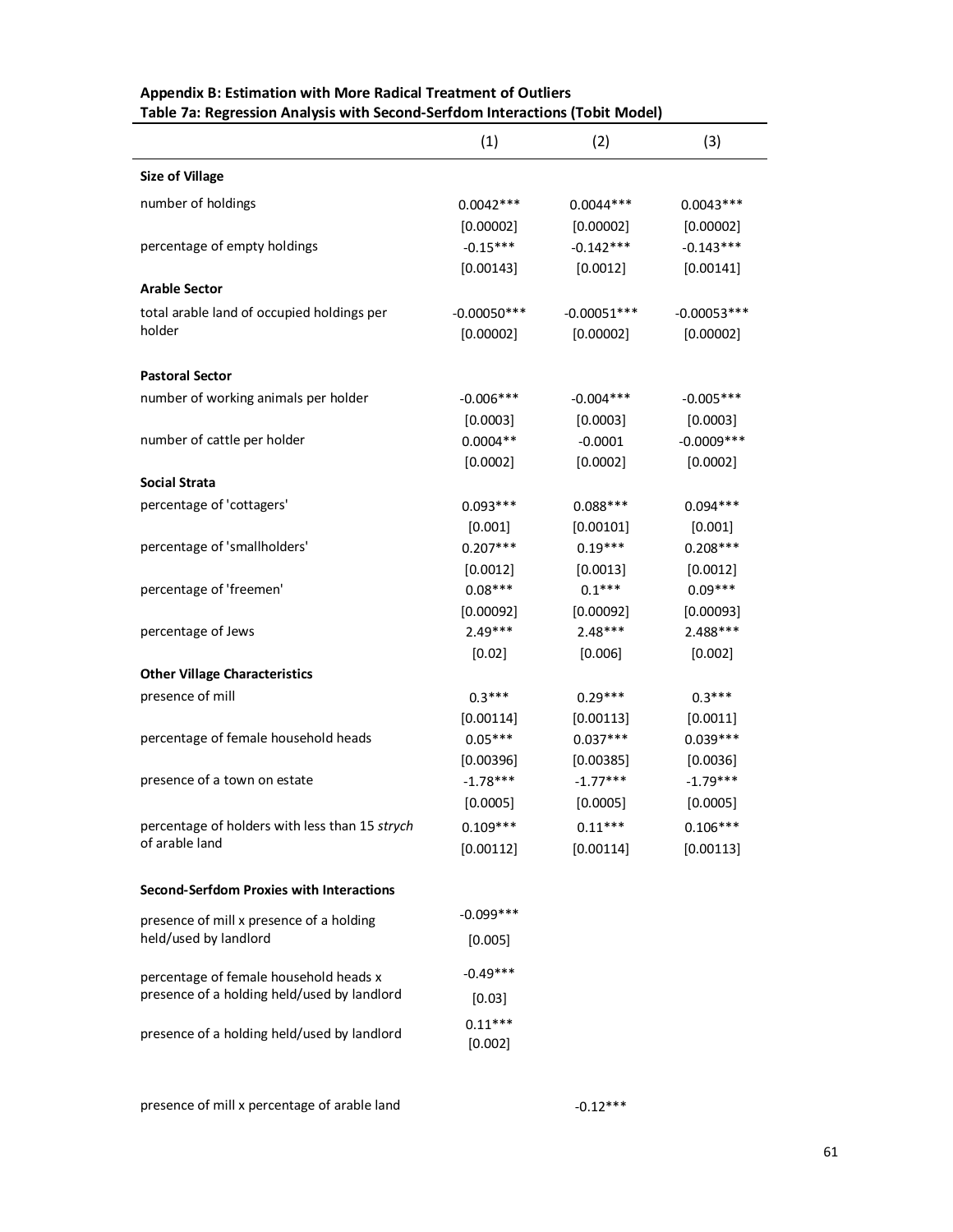| held/used by landlord<br>percentage of female household heads x<br>percentage of arable land held/used by<br>landlord<br>percentage of arable land held/used by<br>landlord |                       | [0.02]<br>$-1.57***$<br>[0.14]<br>$0.3***$<br>[0.005] |                                      |
|-----------------------------------------------------------------------------------------------------------------------------------------------------------------------------|-----------------------|-------------------------------------------------------|--------------------------------------|
| presence of mill x number of holdings<br>held/used by landlord                                                                                                              |                       |                                                       | $-0.023***$<br>[0.002]<br>$-0.28***$ |
| percentage of female household heads x<br>number of holdings held/used by landlord                                                                                          |                       |                                                       | [0.016]                              |
| number of holdings held/used by landlord                                                                                                                                    |                       |                                                       | $0.046***$<br>[0.001]                |
| Constant                                                                                                                                                                    | $0.22***$<br>[0.0006] | $0.2***$<br>[0.0006]                                  | $0.22***$<br>[0.0006]                |
| <b>Estate Dummies</b>                                                                                                                                                       | <b>YES</b>            | <b>YES</b>                                            | <b>YES</b>                           |
| N                                                                                                                                                                           | 5937                  | 5874                                                  | 5904                                 |
| Log-likelihood value                                                                                                                                                        | $-1087.2$             | $-1069.5$                                             | $-1092.5$                            |
| Sigma                                                                                                                                                                       | 0.227                 | 0.225                                                 | 0.228                                |
| Pseudo-R <sup>2</sup>                                                                                                                                                       | 0.5554                | 0.555                                                 | 0.551                                |

Sources: see text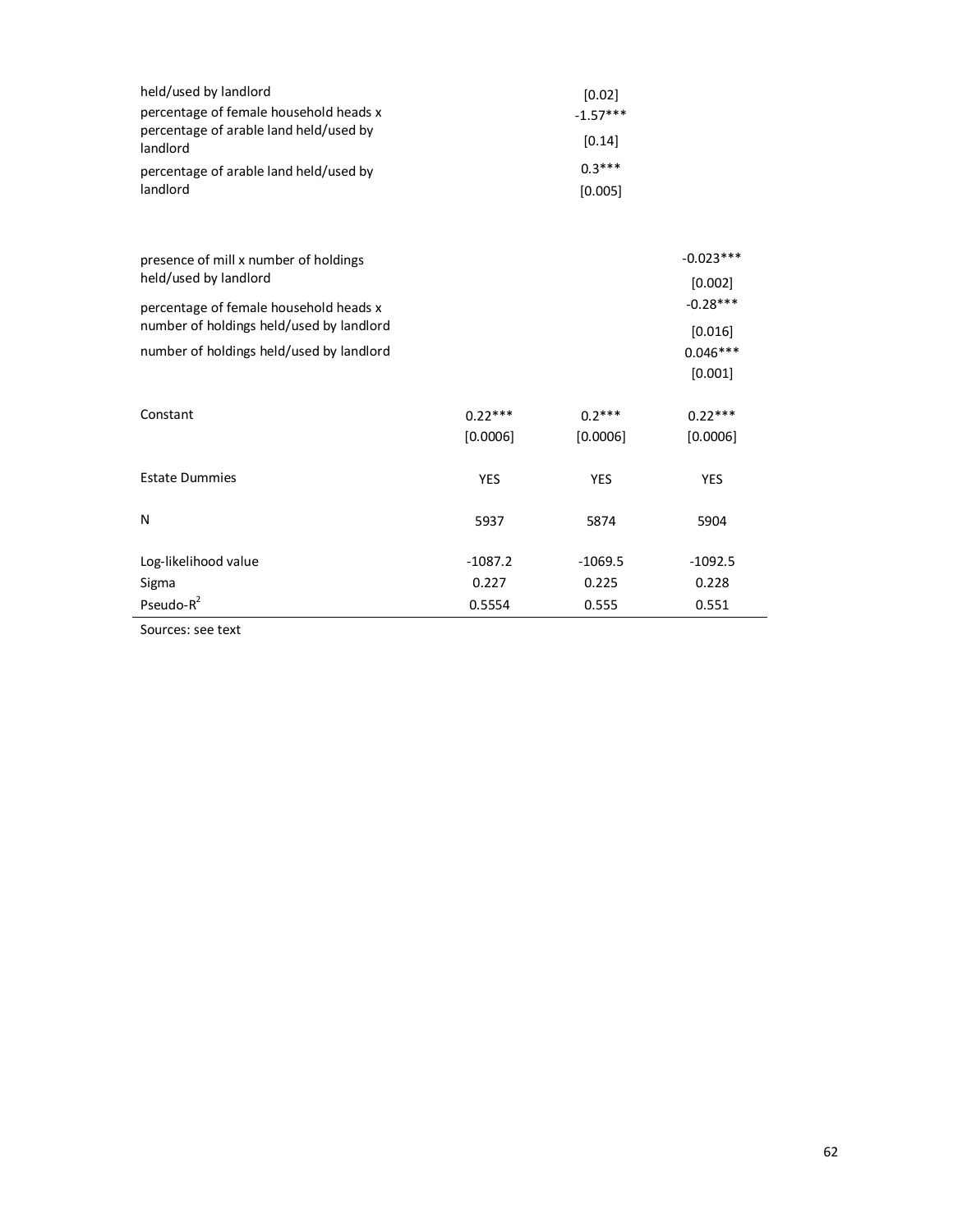#### **References**

Allen, R. C. (2009). The British Industrial Revolution in Global Perspective. Cambridge, Cambridge University Press.

Berní Rula 1 (1950). Prague, Archiv Bývalé Země České.

Briggs, C. (2013). 'English Serfdom, c. 1200 - c. 1350: Towards an Institutional Analysis', in S. Cavaciocchi (ed.), Schiavitu e servaggio nell'economia europea. Secc. XI-XVIII. / Slavery and Serfdom in the European Economy from the 11th to the 18th Centuries. XLV settimana di studi della Fondazione istituto internazionale di storia economica F. Datini, Prato 14-18 April 2013. Florence, Firenze University Press: 000-000.

Broadberry, S., B. Campbell and B. Van Leeuwen (2013). 'When Did Britain Industrialise? The Sectoral Distribution of the Labour Force and Labour Productivity in Britain, 1381–1851.' Explorations in Economic History 50(1): 16-27.

Cameron, A., and P. Trivedi (1998) Regression Analysis of Count Data. Cambridge, Cambridge University Press.

Čáňová, E. Eds. (1986). Prameny k nevolnickému povstání v roce 1680. Prague, Tisková, ediční a propagační služba místního hospodářství.

Cerman, M. (1995). 'The Development of Social Structures in Northern Bohemia from the Sixteenth to the Eighteenth Centuries', in G. Jaritz, I. H. Kropac and P. Teibenbacher (eds.), The Art of Communication. Proceedings of the Eighth International Conference of the Association for History and Computing, Graz, Austria, August 24-27, 1993. Graz: 505-514.

Cerman, M. (1996). 'Proto-industrialisierung und Grundherrschaft. Ländliche Sozialstruktur, Feudalismus und Proto-industrielles Heimgewerbe in Nordböhmen vom 14. bis zum 18. Jahrhundert (1381-1790)' (Ph.D. dissertation, Vienna).

Cerman, M. (2002). 'Soziale Differenzierung, proto-industrielle Entwicklung und Gutsherrschaft in Frýdlant und Liberec, 16.-18. Jahrhundert', in M. Cerman and H. Zeitlhofer (eds.), Soziale Strukturen in Böhmen: ein regionaler Vergleich von Wirtschaft und Gesellschaft in Gutsherrschaften, 16. - 19. Jahrhundert. Vienna/Munich, Oldenbourg: 174-191.

Cerman, M. (2011). 'Labour-Intensive Proto-Industrialization in the Eighteenth-Century Czech Lands: the Development of Secondary-Sector Employment.' Paper presented to the Panel 'Labour Intensification in Eurasia', Third European Congress of World and Global History, London, 14-27 April 2011.

Cerman, M. (2012). Villagers and Lords in Eastern Europe, 1300-1800. Houndmills / New York, Palgrave Macmillan.

Cerman, M. and H. Zeitlhofer (2002). 'Fragestellungen, Zugangsweisen und Quellen des Forschungsprojekts "Soziale Strukturen in Böhmen"', in M. Cerman and H. Zeitlhofer (eds.), Soziale Strukturen in Böhmen: ein regionaler Vergleich von Wirtschaft und Gesellschaft in Gutsherrschaften, 16. - 19. Jahrhundert. Vienna/Munich, Oldenbourg: 9-14.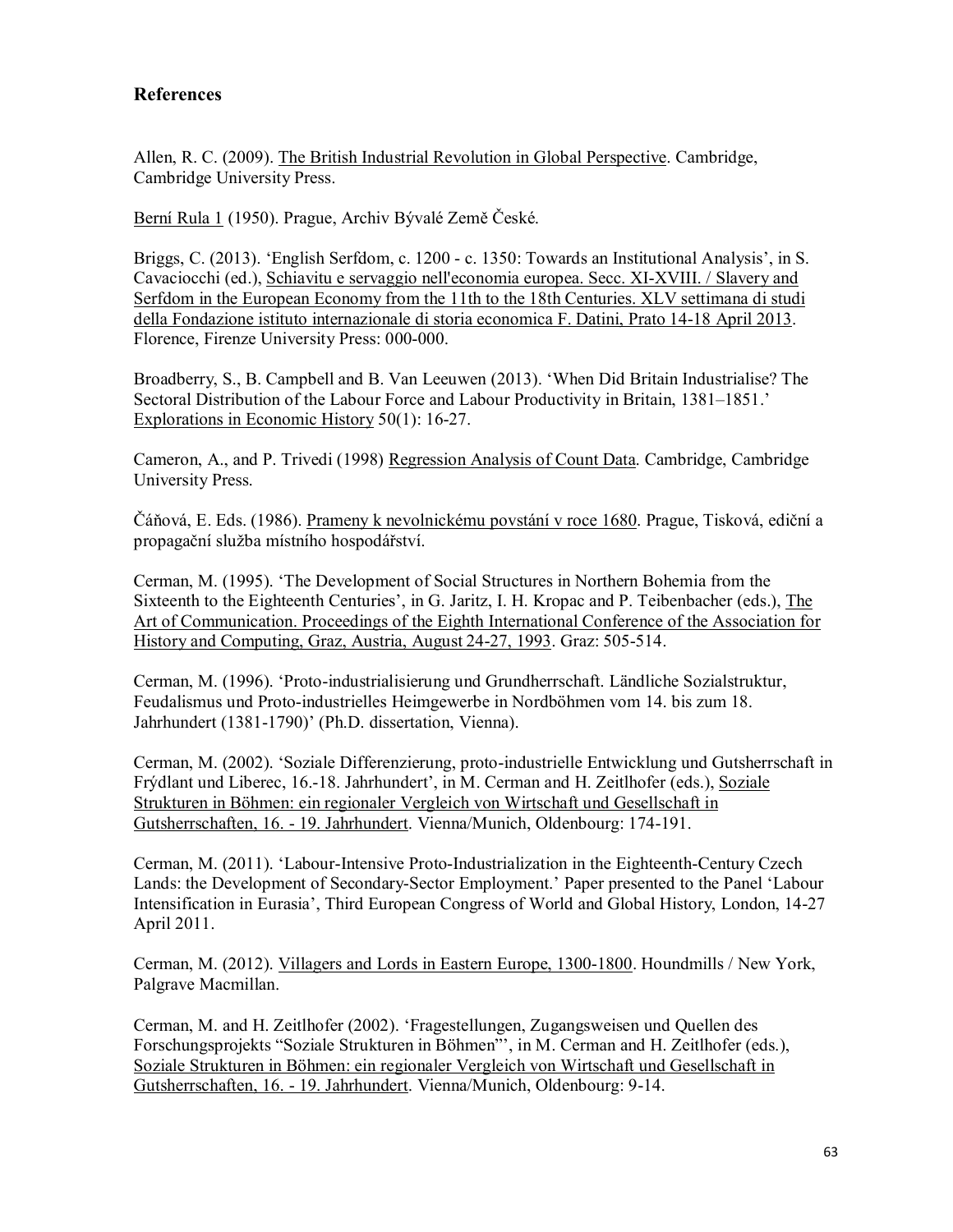Černý, V. (1930). Hospodářské instrukce. Prague, Českoslovenká Akademie Zemědělská.

Červený, V., and J. Červená (2003). Berní Rula. Generální rejstřík ke všem svazkům (vydaným i dosud nevydaným) berní ruly z roku 1654 doplněný (tam, kde se nedochovaly) o soupis poddaných z roku 1651. Prague, Nakladatelsvtví Libri.

Chalupa, A., M. Lišková, J. Nuhlíček and F. Rajtoral (1964). Tereziánky Katastr Český. Prague, Archiv Ministerstva Vnitra.

Chayanov, A. V., D. Thorner, B. Kerblay and R. E. F. Smith (1966). The Theory of Peasant Economy. Homewood, IL.

Clark, G. (2013). '1381 and the Malthus Delusion.' Explorations in Economic History 50(1): 4-15.

Crafts, N. F. R. (1989). 'British Industrialization in an International Context.' Journal of Interdisciplinary History 19(3): 415-428.

Curtis, D. R. (2013). 'A New Mezzogiorno? Exploring Agro-Towns and Inequality in Southern Italy through a Collective Agricultural System in Apulia, 1600-1900.' Paper presented to the Conference of the European Rural History Organization, Bern, 19-22 August 2013.

Dennison, T. K. and S. Ogilvie (2007). 'Serfdom and Social Capital in Bohemia and Russia'. Economic History Review 60(3): 513-544.

Dennison, T. K. (2013). 'The Institutional Framework of Serfdom in Russia: the View from 1861', in S. Cavaciocchi (ed.), Schiavitu e servaggio nell'economia europea. Secc. XI-XVIII. / Slavery and Serfdom in the European Economy from the 11th to the 18th Centuries. XLV settimana di studi della Fondazione istituto internazionale di storia economica F. Datini, Prato 14-18 April 2013. Florence, Firenze University Press.

De Vries, J. (2008). The Industrious Revolution: Consumer Behavior and the Household Economy, 1650 to the Present. Cambridge, Cambridge University Press.

De Vries, J. and A. Van der Woude (1997). The First Modern Economy: Success, Failure, and Perseverance of the Dutch Economy, 1500-1815. Cambridge, Cambridge University Press.

Gieysztor, A. (1997). 'Russie, Pologne, pays Baltes: II. La Pologne', in J.-P. Bardet and J. Dupâquier (ed.), Histoire des populations de l'Europe. Paris, Fayard. Vol. 1: 563-572.

Gourieroux, G., A. Monfort, and C. Trognon (1984a). 'Pseudo-Maximum Likelihood Methods: Theory.' Econometrica 52: 681-700.

Gourieroux, G., A. Monfort, and C. Trognon (1984b). 'Pseudo-Maximum Likelihood Methods: Applications to Poisson Models.' Econometrica 52: 701-720.

Haggblade, S., P. B. R. Hazell and T. A. Reardon (eds.) (2007). Transforming the Rural Nonfarm Economy: Opportunities and Threats in the Developing World. Baltimore, MD, Johns Hopkins University Press.

Ichimura, H. (1993). 'Semiparametric Least Squares (LS) and Weighted SLS Estimation of Single-Index Models.' Journal of Econometrics 58: 71-120.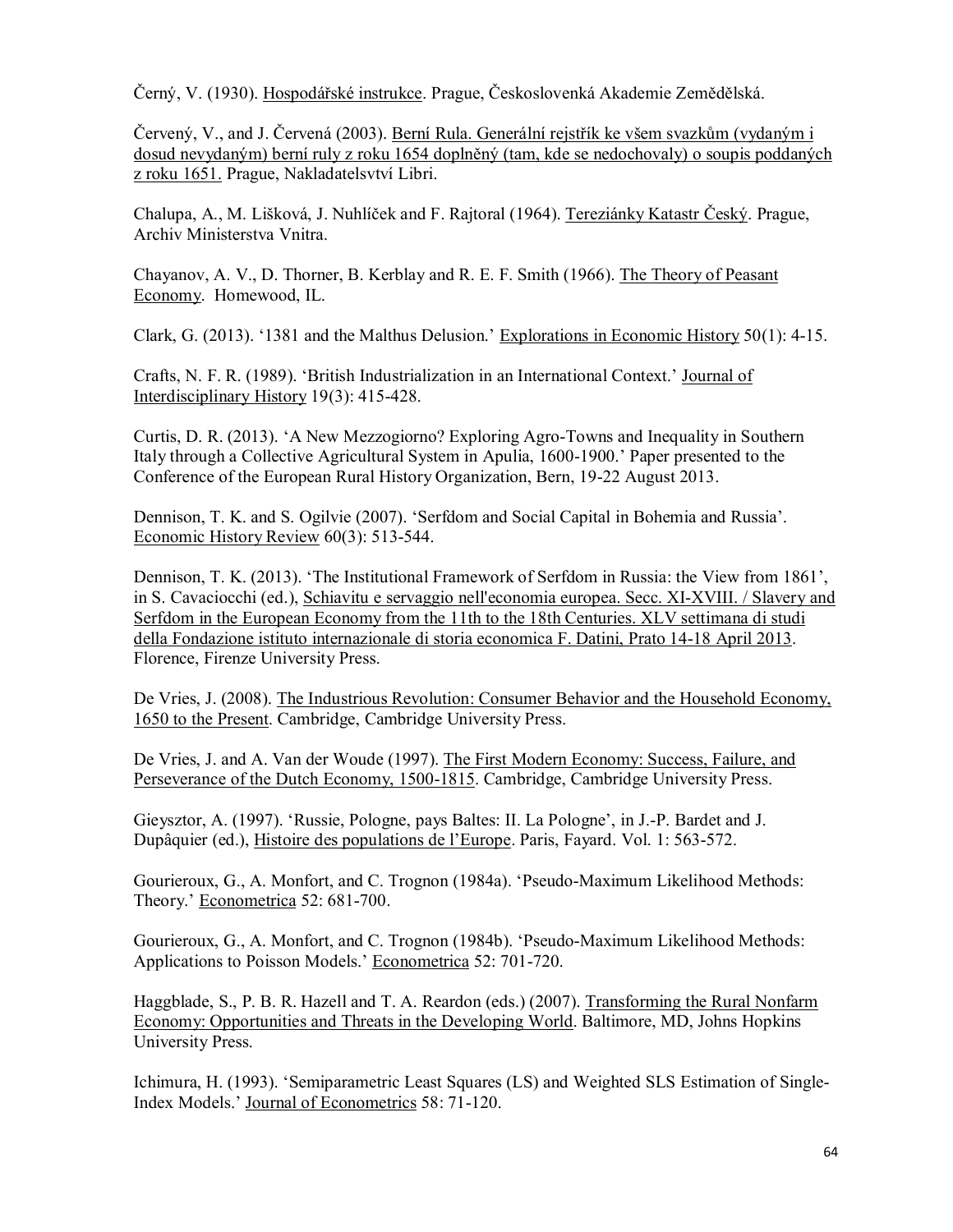Janoušek, E. (1967). Historický vývoj produktivity práce v zemědělství v období pobělohorském. Prague, Ústav vědeckotechnických informací, Československé zemědělské muzeum.

Klein, A. (2013). 'The Institutions of the "Second Serfdom" and Economic Efficiency: Review of the Existing Evidence for Bohemia', in S. Cavaciocchi (ed.), Schiavitu e servaggio nell'economia europea. Secc. XI-XVIII. / Slavery and Serfdom in the European Economy from the 11th to the 18th Centuries. XLV settimana di studi della Fondazione istituto internazionale di storia economica F. Datini, Prato 14-18 April 2013. Florence, Firenze University Press: 000-000.

Klíma, A. (1955). Manufakturní období v Čechách. Prague, Nakladatelství Československé Akademie Věd.

Klíma, A. (1957). 'Industrial Development in Bohemia 1648-1781.' Past and Present 11: 87-99.

Klíma, A. (1959). 'English Merchant Capital in Bohemia in the Eighteenth Century.' Economic History Review 12(1): 34-48.

Klíma, A. (1974). 'The Role of Rural Industry in Bohemia in the Eighteenth Century.' Economic History Review 27(1): 48-56.

Klíma, A. (1979). 'Agrarian Class Structure and Economic Development in Pre-industrial Bohemia.' Past and Present 85: 58-83.

Kočí, J. (1963). 'Robotní povinnosti poddaných v českých zemích po třicetileté válce.' Československý časopic historický 11: 331-340.

Kriedte, P., H. Medick and J. Schlumbohm (1977). Industrialisierung vor der Industrialisierung. Gewerbliche Warenproduktion auf dem Land in der Formationsperiode des Kapitalismus. Göttingen.

Kriedte, P., H. Medick and J. Schlumbohm (1981). Industrialization before Industrialization: Rural Industry in the Genesis of Capitalism. Cambridge, Cambridge University Press.

Krofta, K. (1949). Dějiny selského stavu. Prague, Jan Laichter.

Mattmüller, M. (1983). 'Die Landwirtschaft der schweizerischen Heimarbeiter im 18. Jahrhundert.' Zeitschrift für Agrargeschichte und Agrarsoziologie 31(1): 41-56.

Matušíková, L. and S. Ogilvie (2006). 'Bohemia after the Thirty Years War: Historical Sources Deposited in the National Archives in Prague.' Naše Rodina 18(1): 1-6.

Maur, E. (1964). 'Poddaní točnického panství v druhé polovině 17. století.' Sborník archivních prací 14(1): 57-87.

Maur, E. (1965). 'Poddaní točnického panství v druhé polovině 17. století.' Sborník archivních prací 15(1): 277-297.

Maur, E. (1976a). Český komorní velkostatek v 17. století. Prague, Univerzita Karlova.

Maur, E. (1976b). 'Geneze a specifické rysy českého pozdněfeudálního velkostatku.' Acta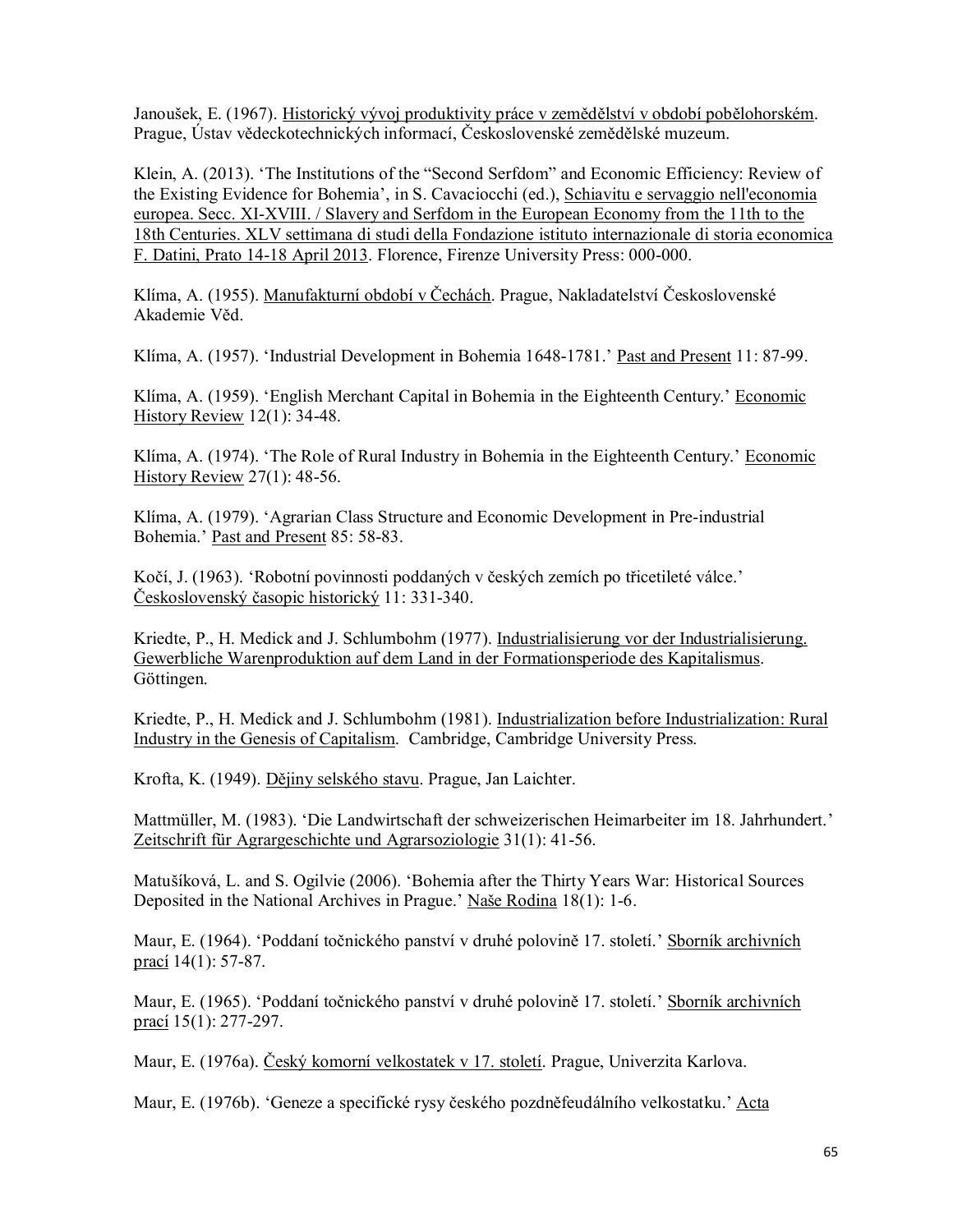Universitatis Carolinae Philosophica et Historica 1: 229-258.

Maur, E. (1981). 'Vývojové etapy českého feudálního velkostatku v období přechodu od feudalismu ke kapitalismu.' Hospodářské dějiny 7: 203-226.

Maur, E. (1990). 'Zemědělská výroba na pobělohorském komornín velkostatku v Čechách.' Prameny a Studie 33: 4-129.

Míka, A. (1960). Poddaný lid v Čechách v první polovině 16. století Prague, Nakladatelství Československé Akademie Věd.

Mitchell, B. R. (1981). European Historical Statistics 1750-1975. London, Macmillan.

Myška, M. (1979). 'Pre-Industrial Iron-Making in the Czech Lands: The Labour Force and Production Relations circa 1350-circa 1840.' Past and Present 82: 44-72.

Ogilvie, S. (1993). 'Proto-Industrialization in Europe.' Continuity and Change 8(2): 159-179.

Ogilvie, S. (2001). 'The Economic World of the Bohemian Serf: Economics Concepts, Preferences, and Constraints on the Estate of Friedland, 1583-1692.' Economic History Review 54(3): 430-453.

Ogilvie, S. (2003). A Bitter Living: Women, Markets, and Social Capital in Early Modern Germany. Oxford, Oxford University Press.

Ogilvie, S. (2005a). 'Communities and the "Second Serfdom" in Early Modern Bohemia.' Past and Present 187: 69-119.

Ogilvie, S. (2005b). 'Staat und Untertanen in der lokalen Gesellschaft am Beispiel der Herrschaft Frýdlant (Böhmen)' in M. Cerman and R. Luft (eds.), Untertanen, Herrschaft und Staat in Böhmen und im "Alten Reich". Sozialgeschichtliche Studien zur Frühen Neuzeit. Munich, Oldenbourg: 51- 86.

Ogilvie, S. (2005c). 'The Use and Abuse of Trust: the Deployment of Social Capital by Early Modern Guilds.' Jahrbuch für Wirtschaftsgeschichte 2005(1): 15-52.

Ogilvie, S. (2005d). 'Village Community and Village Headman in Early Modern Bohemia.' Bohemia 46(2): 402-451.

Ogilvie, S. (2007). 'Can We Rehabilitate the Guilds? A Sceptical Re-Appraisal.' Cambridge Working Papers in Economics 0745.

Ogilvie, S. (2010). 'Consumption, Social Capital, and the "Industrious Revolution" in Early Modern Germany.' Journal of Economic History 70(2): 287-325.

Ogilvie, S. (2011). Institutions and European Trade: Merchant Guilds, 1000-1800. Cambridge, Cambridge University Press.

Ogilvie, S. (2012). 'Choices and Constraints in the Pre-Industrial Countryside.' Cambridge Working Papers in Economic and Social History 0001.

Ogilvie, S. (2013). 'Serfdom and the Institutional System in Early Modern Germany', in S.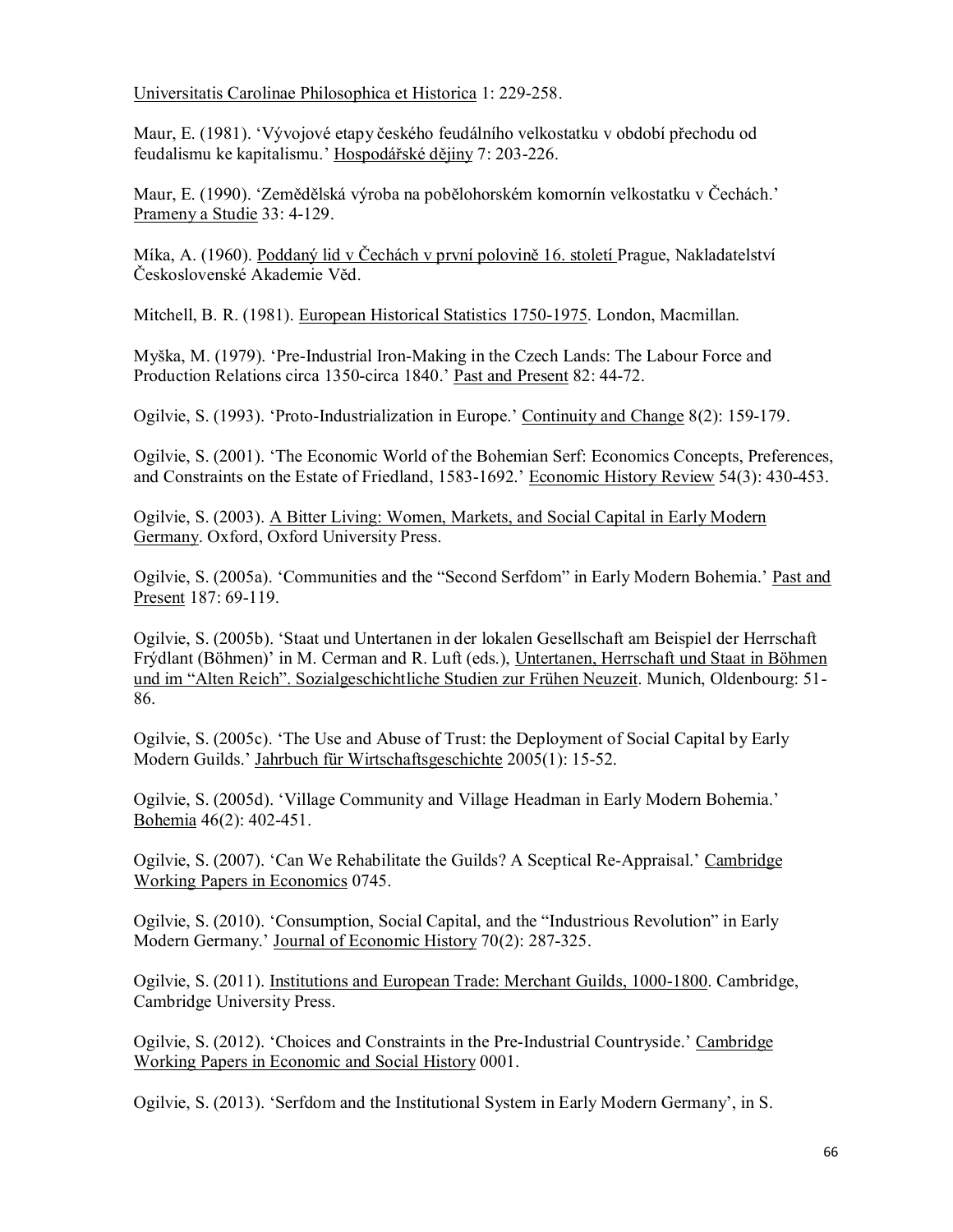Cavaciocchi (ed.), Schiavitu e servaggio nell'economia europea. Secc. XI-XVIII. / Slavery and Serfdom in the European Economy from the 11th to the 18th Centuries. XLV settimana di studi della Fondazione istituto internazionale di storia economica F. Datini, Prato 14-18 April 2013. Florence, Firenze University Press: 000-000.

Ogilvie, S. and M. Cerman (1995). 'The Bohemian Census of 1651 and the Position of Inmates.' Histoire Sociale/Social History 28(56): 333-346.

Ogilvie, S. and M. Cerman (1996). 'Proto-Industrialization, Economic Development and Social Change in Early Modern Europe', in S. Ogilvie and M. Cerman (ed.), European Proto-Industrialization. Cambridge, Cambridge University Press: 227-239.

Ogilvie, S. and J. Edwards (2000). 'Women and the "Second Serfdom": Evidence from Early Modern Bohemia.' Journal of Economic History 60(4): 961-994.

Ogilvie, S., M. Küpker and J. Maegraith (2011). 'Krämer und ihre Waren im ländlichen Württemberg zwischen 1600 und 1740.' Zeitschrift für Agrargeschichte und Agrarsoziologie 59(2): 54-75.

Pekař, J. (1932). České katastry 1654-1789. Prague, Historický klub v Praze.

Petráň, J. (1963). Zemědělská výroba v Čechách v druhé polovině 16. a počátkem 17. století. Prague, Universita Karlova.

Petráň, J. (1964). Poddaný lid v Čechách na prahu třicetileté války. Prague, Nakladatelství Československé Akademie Věd.

Santos-Silva, J. M. C., and S. Tenreyro (2006). 'The Log of Gravity.' Review of Economics and Statistics 88(4): 641-658.

Santos-Silva, J. M. C., and S. Tenreyro (2011). 'Further Simulation Evidence on the Performance of the Poisson Pseudo-Maximum Likelihood Estimator.' Economic Letters 112: 220-222.

Shaw-Taylor, L. (2009). 'The Occupational Structure of England and Wales, c. 1750-1911.' Cambridge Group for the History of Population and Social Structure, Occupations Project Paper 19.

Shaw-Taylor, L., E. A. Wrigley, P. Kitson, R. Davies, G. Newton and M. Satchell (2010). 'The Occupational Structure of England, c. 1710-1871.' Cambridge Group for the History of Population and Social Structure, Occupations Project Paper 22.

Svoboda, J. (1969). 'Feudální závislost poddaných na české vesnici v době tereziánké.' Acta Universitatis Carolinae Philosophica et Historica 3: 71-106.

Thomas, W. I. and F. Znaniecki (1958). The Polish Peasant in Europe and America. New York, Dover Books.

Todd, B. J. (1994). 'Demographic Determinism and Female Agency: the Remarrying Widow Reconsidered ... Again.' Continuity and Change 9: 421-450.

Van den Heuvel, D. and S. Ogilvie (2013). 'Retail Development in the Consumer Revolution: The Netherlands, c. 1670–c. 1815.' Explorations in Economic History 50(1): 69-87.